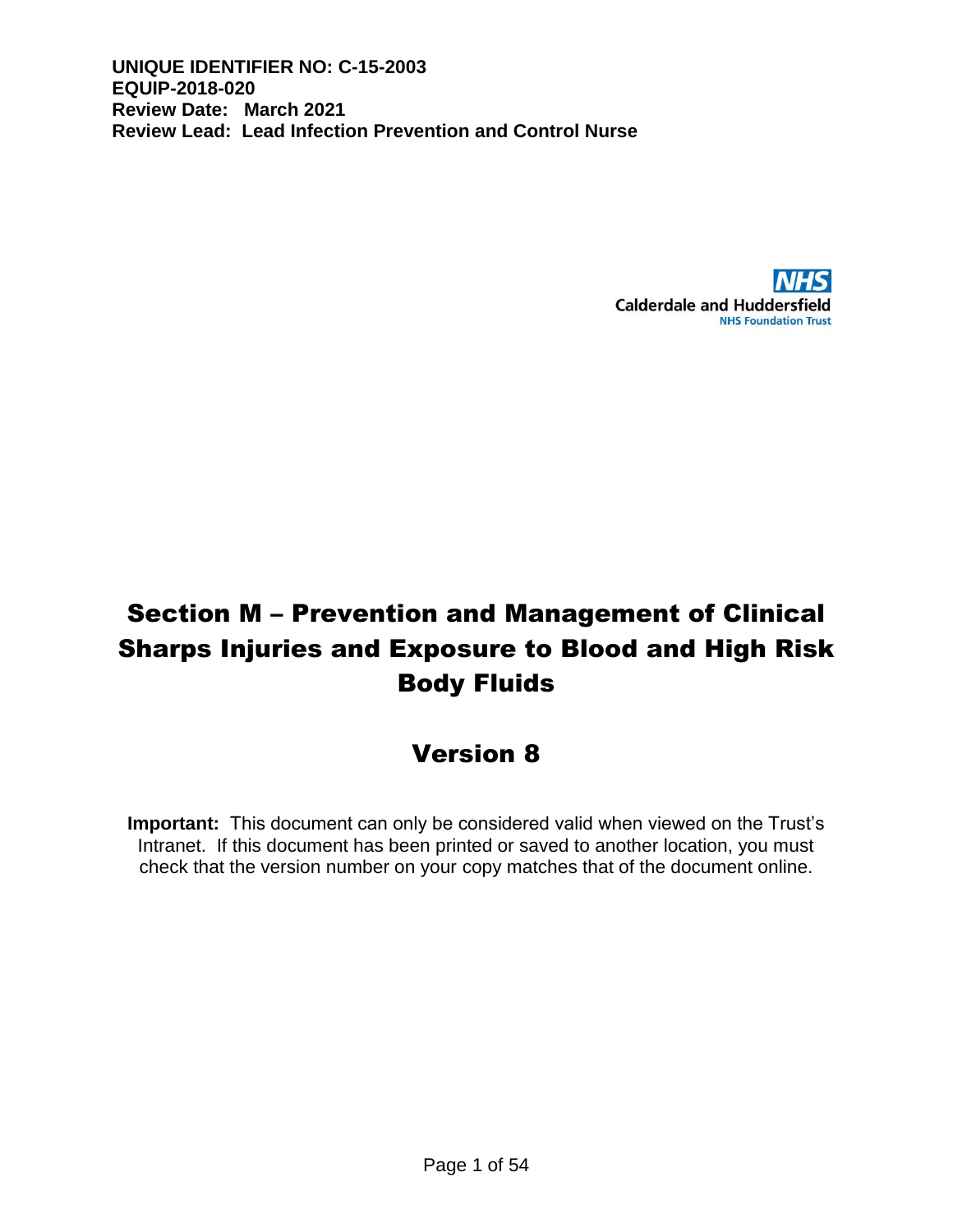| <b>Document Summary</b>                                       |                        |                                                    |               |  |
|---------------------------------------------------------------|------------------------|----------------------------------------------------|---------------|--|
| <b>Unique Identifier Number</b>                               | C-15-2003              |                                                    |               |  |
| <b>Status</b>                                                 | Ratified               |                                                    |               |  |
| <b>Version</b>                                                | 8                      |                                                    |               |  |
| <b>Implementation Date</b>                                    | <b>March 2003</b>      |                                                    |               |  |
| <b>Current/Last Review</b>                                    |                        | November 2007, May 2010, May 2012, March 2014,     |               |  |
| <b>Dates</b>                                                  |                        | January 2015, January 2018                         |               |  |
| <b>Next Formal Review</b>                                     | <b>March 2021</b>      |                                                    |               |  |
| <b>Sponsor</b>                                                |                        | Director of Infection Prevention and Control       |               |  |
| <b>Author</b>                                                 |                        | <b>Lead Infection Prevention and Control Nurse</b> |               |  |
| <b>Where available</b>                                        | <b>Trust Intranet</b>  |                                                    |               |  |
| <b>Target audience</b>                                        | <b>All Staff</b>       |                                                    |               |  |
| <b>Ratifying Committee</b>                                    |                        |                                                    |               |  |
| <b>Executive Board</b>                                        | 29 March 2018          |                                                    |               |  |
| <b>Consultation Committees</b>                                |                        |                                                    |               |  |
| <b>Committee Name</b>                                         |                        | <b>Committee Chair</b>                             | <b>Date</b>   |  |
| <b>Infection Prevention and Control</b>                       |                        | Consultant                                         | February 2018 |  |
| Committee                                                     |                        | Microbiologist/Director of                         |               |  |
|                                                               | Infection Prevention & |                                                    |               |  |
| Control                                                       |                        |                                                    |               |  |
| <b>Other Stakeholders Consulted</b>                           |                        |                                                    |               |  |
| All members of the Infection Prevention and Control Committee |                        |                                                    |               |  |
| <b>Consultant GUM</b>                                         |                        |                                                    |               |  |
| <b>Consultant Accident and Emergency Department</b>           |                        |                                                    |               |  |

| Does this document map to other Regulator requirements? |                                 |  |
|---------------------------------------------------------|---------------------------------|--|
| Regulator details                                       | Regulator standards/numbers etc |  |
| NHS Litigation Authority                                | 3.5                             |  |

| <b>Document Version Control</b> |                                                                     |
|---------------------------------|---------------------------------------------------------------------|
| Version 8                       | Key Points now included in section 1.                               |
|                                 | Reviewed and updated relevant telephone numbers in section 13:      |
|                                 | agencies section.                                                   |
|                                 | Websites and hyperlinks updated.                                    |
|                                 | Terms changed to reflect current practice and department title: ED- |
|                                 | Emergency Department & AAU- Ambulatory Assessment Unit.             |
| Version 7                       | Updated Introduction and sharps container to current standard.      |
|                                 | Updated Information about hepatitis treatments being available,     |
|                                 | disposal of peripheral venous cannula and drug information updated. |
|                                 | High risk individuals from areas of greater prevalence updated,     |
|                                 | amendments to telephone numbers for contact points, amendment to    |
|                                 | treatment success. Change to Appendix 1 to include needle safe      |
|                                 | device. Updates to Appendix 3. Change of Appendix 5 to follow       |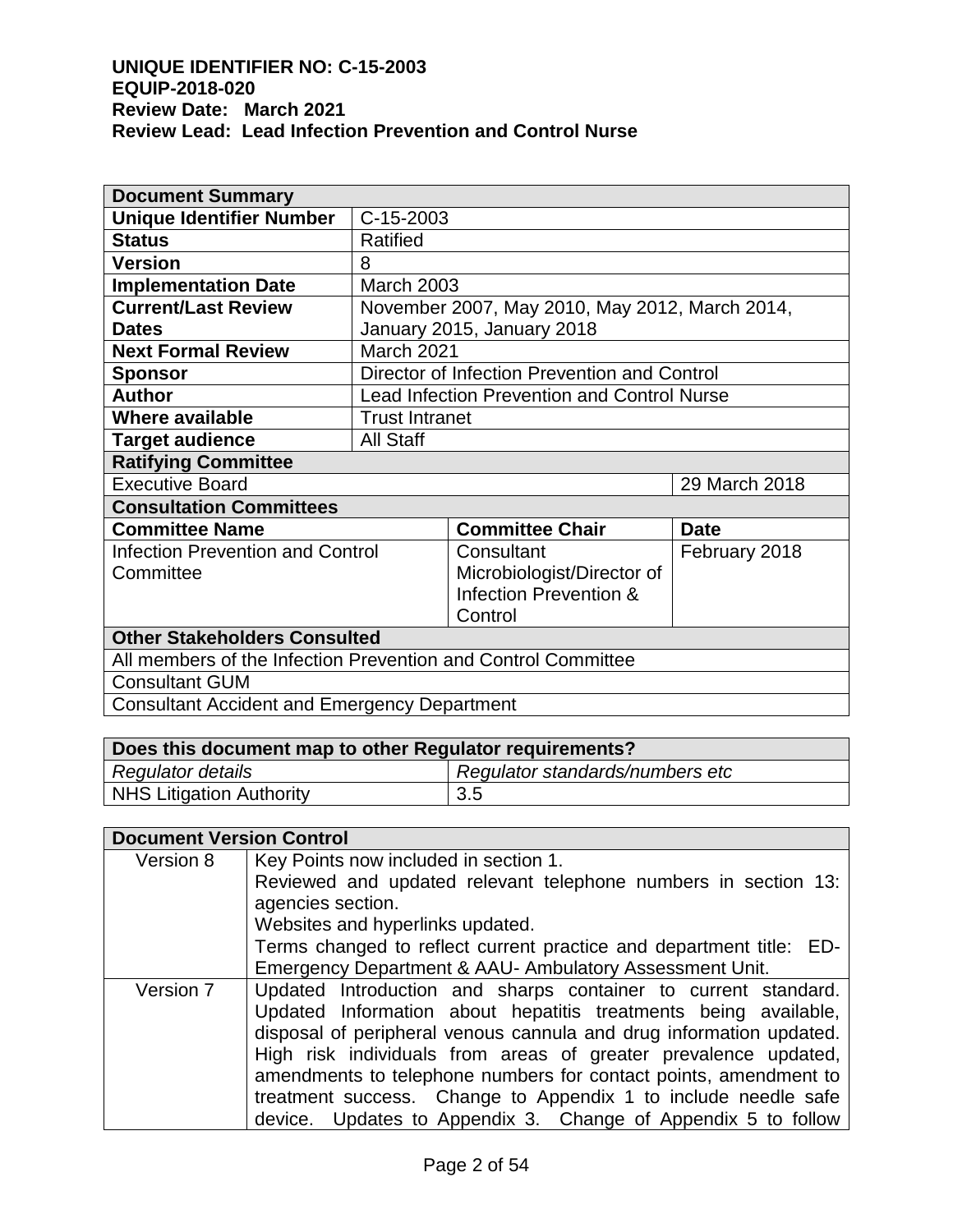|                       | current medicine treatments.                                                                                                                                                                                                                                                                                                                                                                                                     |
|-----------------------|----------------------------------------------------------------------------------------------------------------------------------------------------------------------------------------------------------------------------------------------------------------------------------------------------------------------------------------------------------------------------------------------------------------------------------|
| Amendment<br>May 2015 | A section on management of neonatal exposure to erroneous<br>expressed breast milk (EBM) has been added to the policy along with<br>a link to the green book for immunisation has also been added to the<br>Policy.                                                                                                                                                                                                              |
| Version 6             | The policy has been reviewed and amendment made December 2013<br>to Section 7 and Appendix 2. If the donor (source) is a patient<br>attending an area where there is no doctor to consent e.g.<br>Physiotherapy department, he/she should be referred to<br>the<br>ambulatory area of MAU.                                                                                                                                       |
| Version 5             | The Management of Clinical Sharps Injuries and Exposure to Blood<br>and High Risk Body Fluids Policy and the Blood Borne Virus Policy<br>have been amalgamated, reviewed and updated.<br>Amendments made October 2013 to section 5a Sharps safety. The fill<br>line is now 80%, no longer $\frac{3}{4}$ full.                                                                                                                    |
| Version 4             | The document has been redesigned to ensure that all new and revised<br>procedural documents are set out to a Trust wide format and the<br>content of which includes a minimum set of criteria which include:<br>the training requirements for implementation<br>monitoring arrangements for the document<br>Equality Impact of the document<br>In addition, the monitoring arrangements for this document have<br>been included. |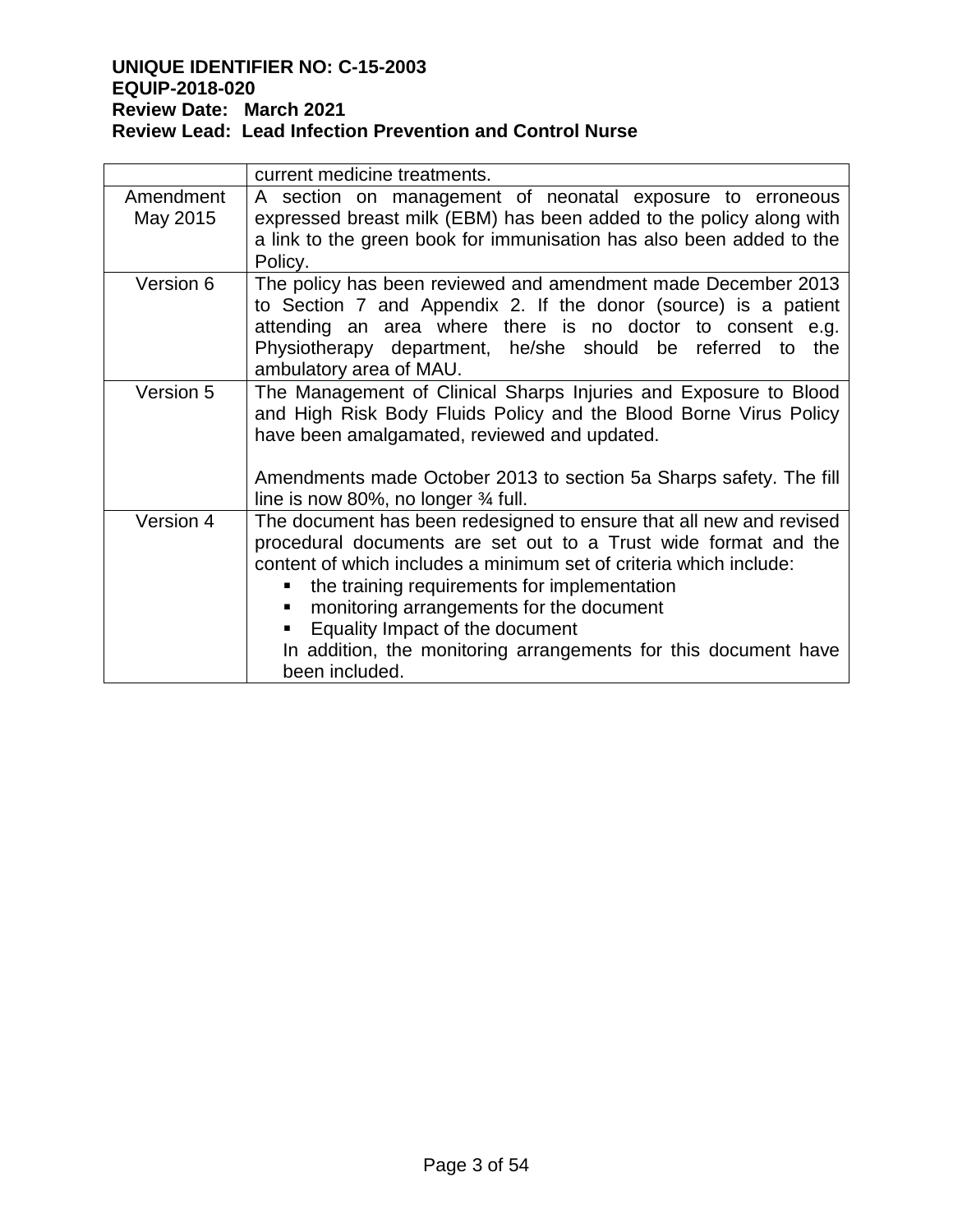# Contents

| 1                 | Introduction                                                                                                            | 6              |
|-------------------|-------------------------------------------------------------------------------------------------------------------------|----------------|
|                   | 1.1 Key points                                                                                                          | 7              |
| $\overline{2}$    | Purpose                                                                                                                 | $\overline{7}$ |
| 3                 | <b>Definitions and Abbreviations</b>                                                                                    | $\overline{7}$ |
| 4                 | Duties (Roles and Responsibilities)                                                                                     | 11             |
| 5                 | Safe practices for the prevention of injury                                                                             | 13             |
|                   | 5.1 Training                                                                                                            | 13             |
|                   | 5.2 Standard Precautions                                                                                                | 14             |
|                   | 5.3 Sharps Safety                                                                                                       | 15             |
| 6                 | Action following Injury<br>6.1 Immediate First Aid                                                                      | 17             |
|                   |                                                                                                                         | 17<br>17       |
|                   | 6.2 Reporting the Injury                                                                                                | 17             |
|                   | 6.3 Assessing the incident and the extent of exposure<br>6.4 Assessing the risk of transmitting infection and hence the | 19             |
|                   | need for prophylaxis                                                                                                    |                |
|                   | 6.5 Risk assessment forms to complete                                                                                   | 20             |
| 7                 | Management of blood and or body fluid exposure and                                                                      | 21             |
|                   | inoculation incidents (Flowchart)                                                                                       |                |
| 8                 | Clinical Management of HIV (Treatment Flowchart 1)                                                                      | 22             |
|                   | 8.1 Management of exposure to HIV                                                                                       | 23             |
| 9                 | Clinical Management of Hepatitis B (Treatment Flowchart 2)                                                              | 26             |
|                   | 9.1 Management of exposure to Hepatitis B virus                                                                         | 27             |
| 10                | Clinical Management of Hepatitis C (Treatment Flowchart 3)                                                              | 29             |
|                   | 10.1 Management of exposure to Hepatitis C virus                                                                        | 30             |
| 11                | Management of neonatal exposure to erroneous expressed                                                                  | 30             |
|                   | breast milk                                                                                                             |                |
| 12                | Management of non significant injury                                                                                    | 32             |
| 13                | List of Responsible Agencies                                                                                            | 32             |
| 14                | Training and Implementation                                                                                             | 33             |
| 15                | <b>Trust Equalities Statement</b>                                                                                       | 33             |
| 16                | Monitoring Compliance with this Policy                                                                                  | 34             |
| 17                | <b>Associated Documents</b>                                                                                             | 34             |
| 18                | References                                                                                                              | 34             |
| <b>Appendices</b> |                                                                                                                         |                |
| Appendix 1        | Risk Assessment Form for clinical sharps injuries and exposure                                                          | 389            |
|                   | to body fluids                                                                                                          | 38             |
| Appendix 2        | Risk Assessment Form for obtaining consent from Donor                                                                   |                |
|                   | (Source) and Guidelines for approaching the donor (source)                                                              |                |
|                   | patient (adult and child) by the patients medical team for                                                              |                |
|                   | permission to test for HIV, HBV, HCV.                                                                                   | 44             |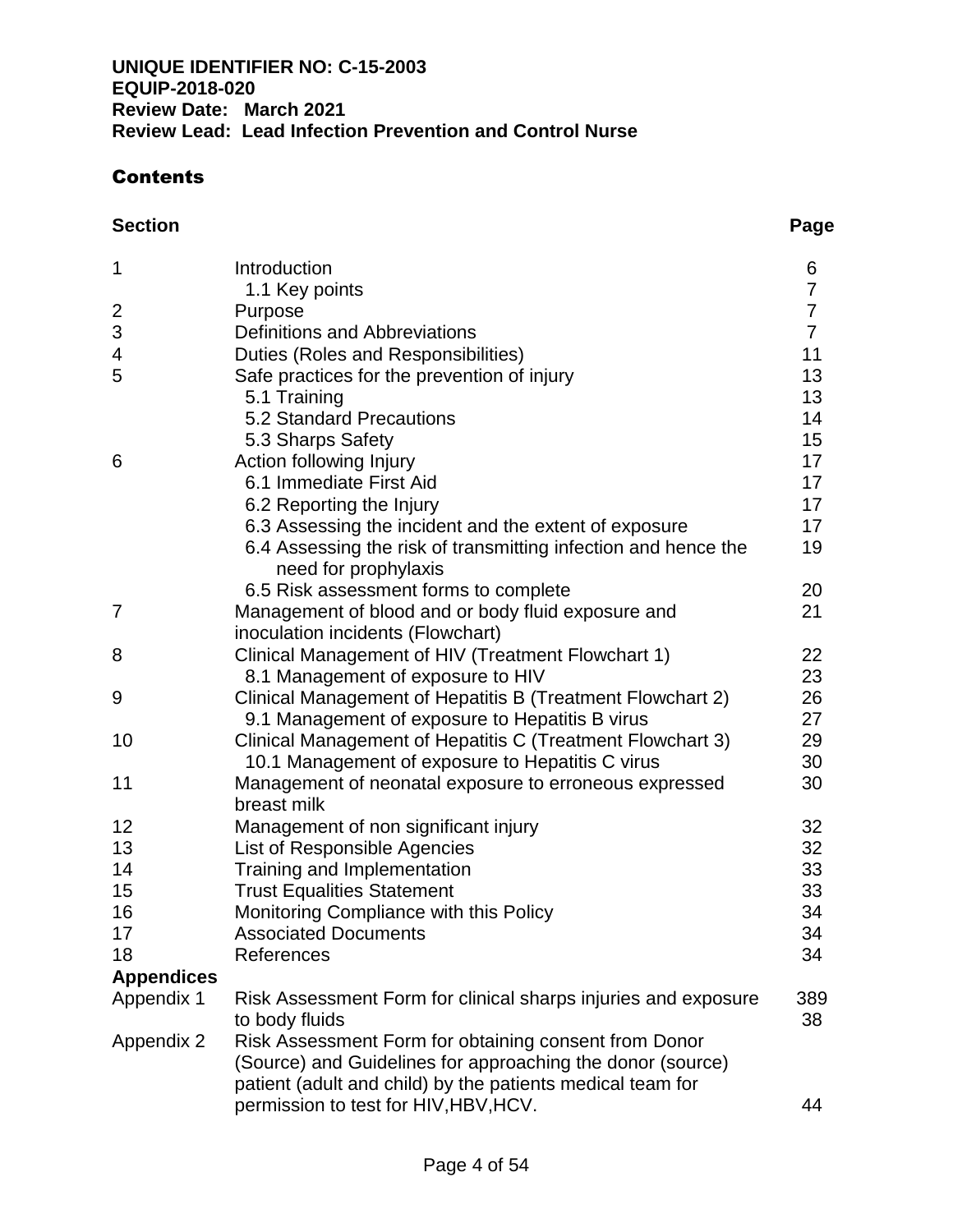| Appendix 3 | Post Exposure Prophylaxis Sexual Exposure (PEPSE) Risk<br>Assessment Form | 45 |
|------------|---------------------------------------------------------------------------|----|
| Appendix 4 | Sharps/contamination injuries: Information for the patient                | 49 |
| Appendix 5 | HIV Post Exposure Prophylaxis (PEP): Patient Information                  | 51 |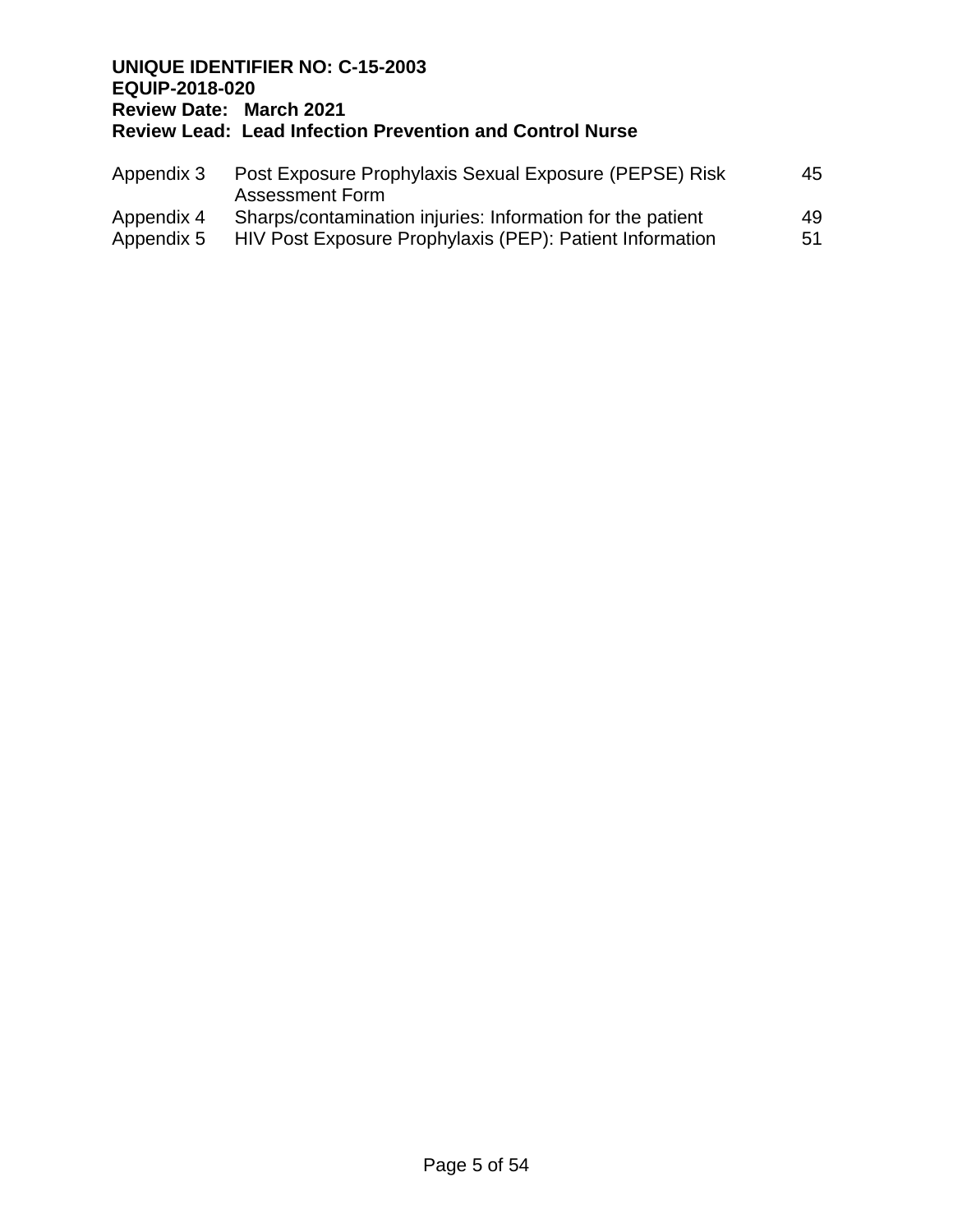# 1. Introduction

Clinical sharps injuries and exposure to blood and high risk body fluid, have the potential to pass on blood borne viruses which may be the cause of serious illness. Such injuries or exposure include:

needles or sharp objects that have been in contact with blood or high risk body fluids\*; splashing of blood or high risk body fluid\* on skin that is broken, abraded, chapped, or has dermatitis or open sores; contamination of eyes, nose or mouth with blood or high risk body fluids\*; a human bite that breaks the skin.

\*High-risk body fluids include blood and blood stained fluids, semen and vaginal secretions.

The majority of injuries occur in a hospital setting, but sharps injuries can also occur in community settings such a health centres, patients own home or public areas.

In May 2010 a European Directive was introduced to prevent injuries and blood borne infections. The aim of the Directive is to achieve the safest possible working environment by preventing injuries to workers caused by all medical sharps (including needle-stick injuries) and protecting workers at risk in the hospital and healthcare sector, from May 2013 it became a legal requirement to comply with the Directive.

Calderdale and Huddersfield Foundation Trust is committed to maintaining the Health and Safety of its patients and Health Care Workers (HCW's).

This policy, which is based on the above Directive and other UK Department of Health's published guidance, aims to minimise risks and to protect both patients and employees from the transmission of Blood Borne Viruses (BBV's) in the workplace. The principles can be applied to other groups of workers and the general public.

Clinical sharps and exposure injuries cause considerable concern and uncertainty among those injured and their families. For HBV there is effective vaccination; there is also prophylactic treatment for those who are not vaccinated. For Human Immunodeficiency Virus (HIV) there is no vaccine or cure yet available; however, there is post exposure prophylaxis (PEP) which requires to be given immediately following the injury. There are currently new treatments becoming available for Hepatitis C Virus (HCV), currently a vaccine is not available.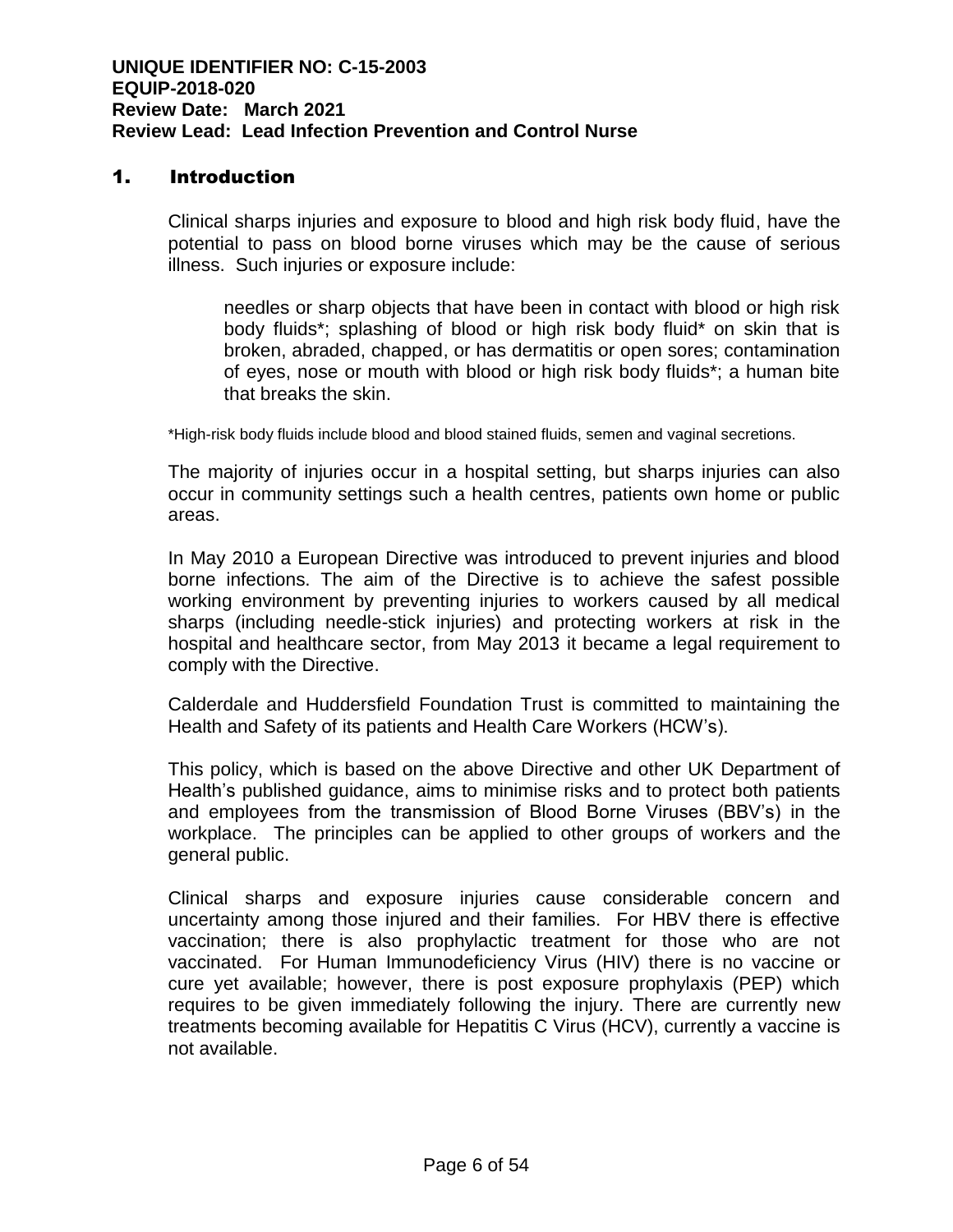Testing the donor (source) patient/person for HBV, HCV and HIV is the most effective way of providing reassurance to those injured, as the vast majority of people will not be infectious.

# **1.1 Key points**

All health care workers have a duty to take action to protect themselves and others, from blood and body fluid contact, **in the event of a clinical sharps and exposure injury occurring, it is important for all staff to know:**.

- **What action to take:** Section 6.1 immediate first aid (page 16) Puncture/sharps wounds: Bleed, wash and cover the injury. Mucosal/Eye contamination: Irrigate or rinse area, wearers of any kind lenses/mouth guards should remove these items and seek immediate treatment.
- **Report the injury and seek assessment:** report in a timely manner, DATIX the incident (this can be completed by manager or area supervisor) and attend Occupational Health or Emergency Department (out of hours), If high risk of HIV+ve exposure suspected immediate assessment to be within 1 hour of incident.
- **How to report the incident so that systems can be revised and future injuries reduced or avoided:** Complete *Appendix 1, Appendix 2 and/or Appendix 3,* and refer to appropriate agencies.

### 2. Purpose

This policy is intended to provide clear guidance on the issues surrounding sharps injury and exposure to blood borne viruses, and precautions to adopt to prevent such exposure.

# 3. Definitions and Abbreviations

**High Risk Body Fluids** are body fluids capable of transmitting blood borne viruses, and includes blood and bloodstained fluids, semen and vaginal secretions.

A sharps injury is defined as an injury where a needle or other sharp object, contaminated with blood or other body fluid, penetrates the skin.

A contamination injury may include a bite, scratch where the skin has been broken, or a splash into the eyes or mouth or other mucous membrane with high risk body fluid or blood.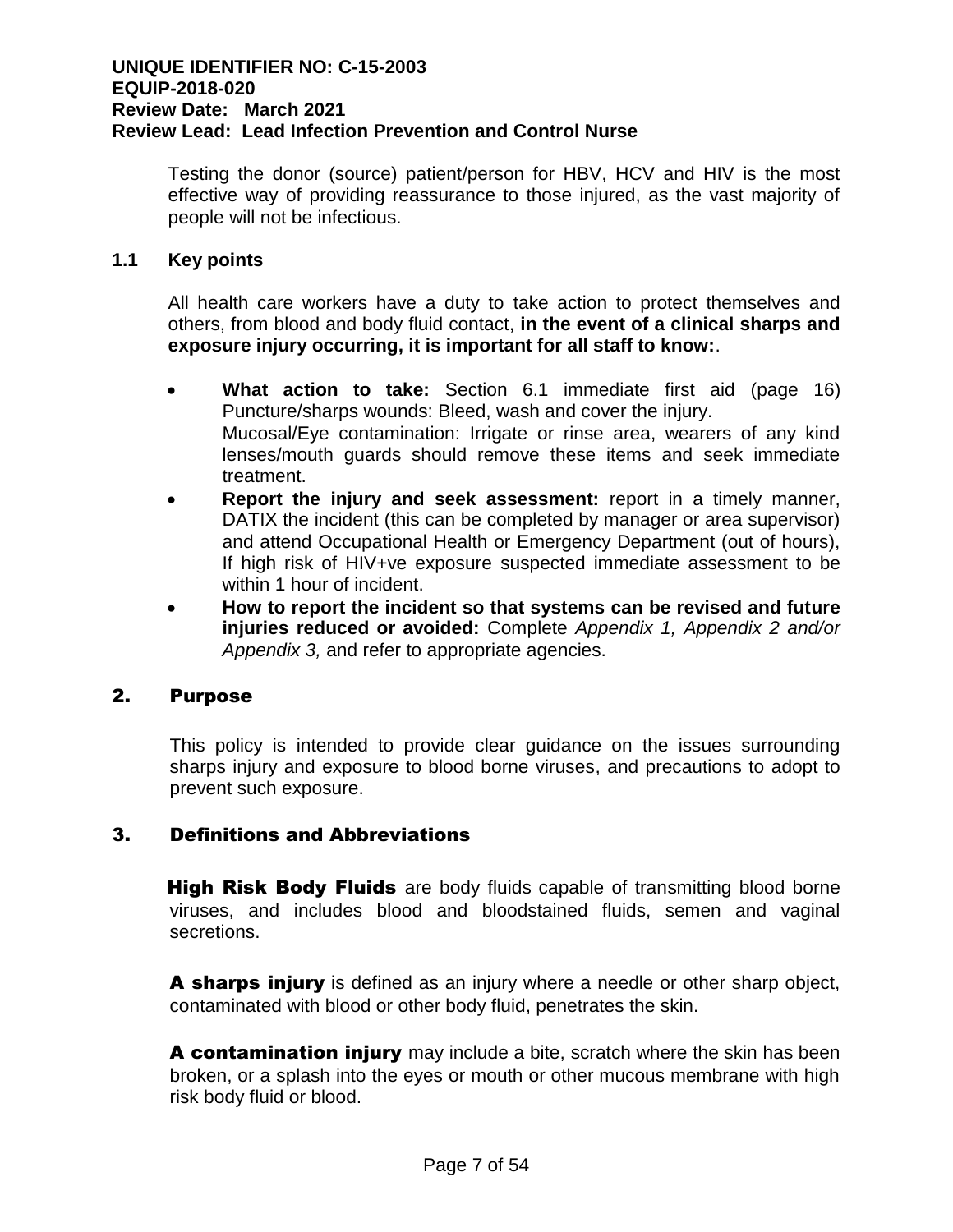**Exposure Prone Procedures (EPP)** are procedures involving sharps where there is poor visibility or restricted access.

**Blood borne viruses** are viruses that some people carry in their blood and which may cause severe disease in certain people and few or no symptoms in others. The virus can spread to another person, whether the carrier of the virus is ill or not.

The main BBVs of concern are:

- $\bullet$  Hepatitis B,C,D
- $\bullet$  HIV

#### Hepatitis B (HBV)

Hepatitis B may present as an acute infection, sub-clinical infection or chronic infection (carriers).

Diagnosis of Hepatitis B is confirmed by detection of antigens or their antibodies, and the mix of either, will vary according to the stage of infection.

Acute Infection the incubation period is between 6 weeks and 6 months. Symptoms include malaise, nausea, anorexia, abdominal discomfort, joint pains, dark urine, clay coloured stools and jaundice. The recovery period may take up to 6 months with occasional post viral depression and fatigue.

Hepatitis B Surface antigen (HBsAG) can be detected in the blood early in an acute attack and then remains present in the blood of carriers.

Hepatitis B 'e' antigen (HBeAg) is present when the virus is actively replicating and denotes high infectivity.

Hepatitis 'e' antibody (HBeAb) may be detectable when 'e' antigen is lost, and denotes much lower infectivity.

Ante-HBcIgM is a marker of acute infection.

#### Sub clinical infection

This infection may go undetected as most people experience no symptoms. A feeling of fatigue, malaise or depression may occur, however, they are still infectious and may be more likely to become chronic carriers.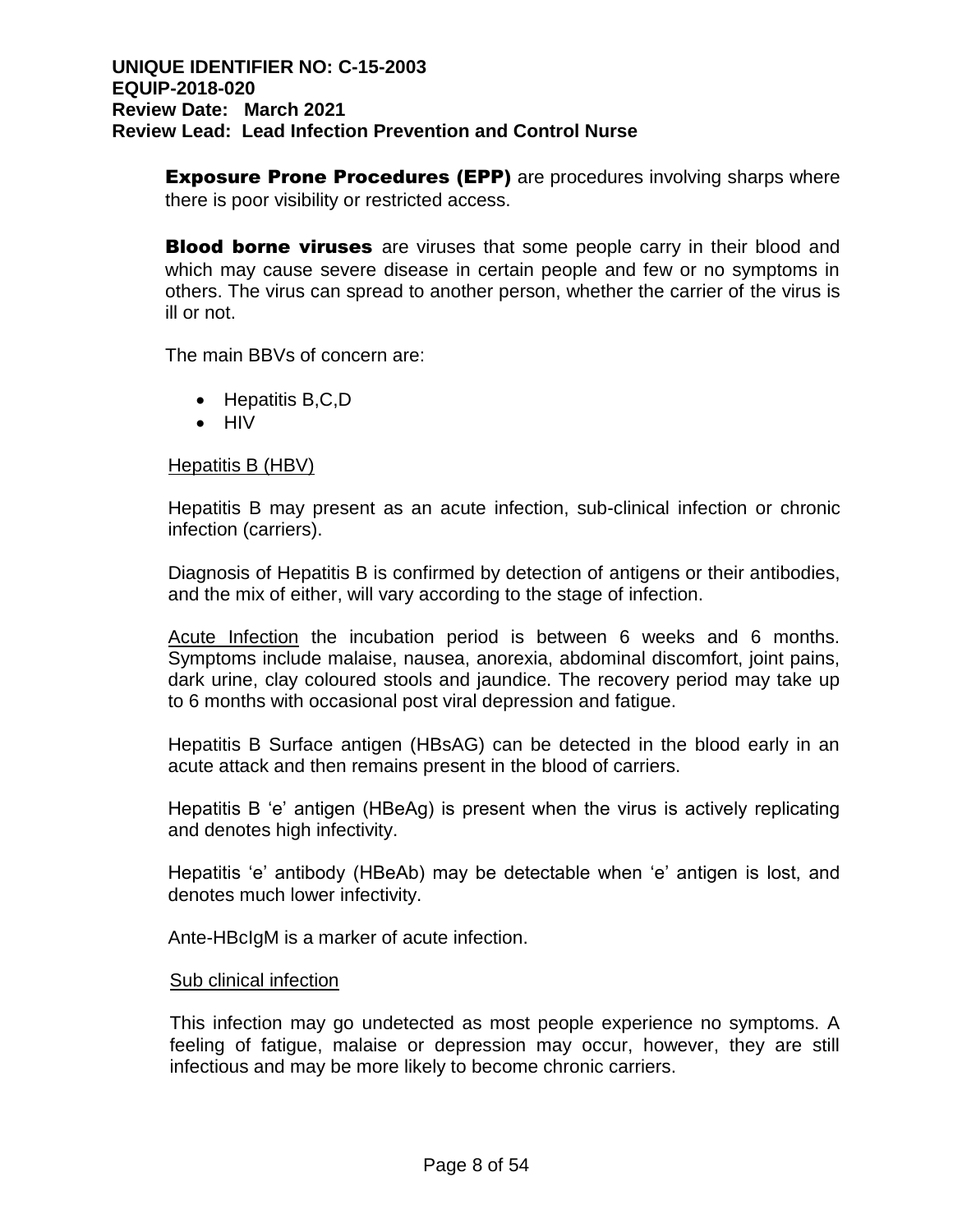#### Chronic Infection (carriers)

This occurs when hepatitis B surface antigen (HBsAg) is still detectable in the blood after 6 months. Some carriers may be HBeAg positive. All chronic carriers are potentially infectious to others. Chronic infection may progress to permanent liver damage, cancer or cirrhosis.

Hepatitis B core antibody (anti-HBc) is one of the more sensitive markers of prior exposure to HBV whereby antibodies are present for HBcAg.

#### Hepatitis C (HCV)

The incubation period ranges from 2 weeks to 6 months. The acute phase is often asymptomatic or mild. 80% of infected persons develop chronic infection, of which 70% develop chronic liver disease with a risk of progression to cirrhosis or cancer. Fatigue may be a chronic symptom.

Diagnosis is made through serological tests. PCR may need to be performed to confirm diagnosis.

Antibody positive shows current or previous infection. HCV RNA positive means actively replicating virus.

Up to 42% of injecting intravenous drug users are Hepatitis C antibody positive.

The transmission of HCV through breast milk has not been documented and there appears to be no evidence to suggest that breast feeding will increase the incidence of transmission to the baby, which remains relatively low at 4% in both breast fed and bottle fed babies, except in the case of cracked nipples.

#### Hepatitis D

Hepatitis D (previously known as Delta agent) is a defective virus, which requires the presence of HBV to allow it to replicate. Therefore Hepatitis D virus only occurs in people who already have HBV or people who acquire both viruses simultaneously. Acute Hepatitis D virus is usually severe and patients with both viruses usually develop rapidly progressive disease.

#### HIV/ AIDS

Human Immunodeficiency Virus (HIV) is a retrovirus, which interferes with the body's immune response to infection and malignancy. A person infected with HIV may experience an initial acute illness followed by a period in which there are no clinical features, although antibodies to the virus can be detected in the blood. People with HIV infection may remain well for several years. As the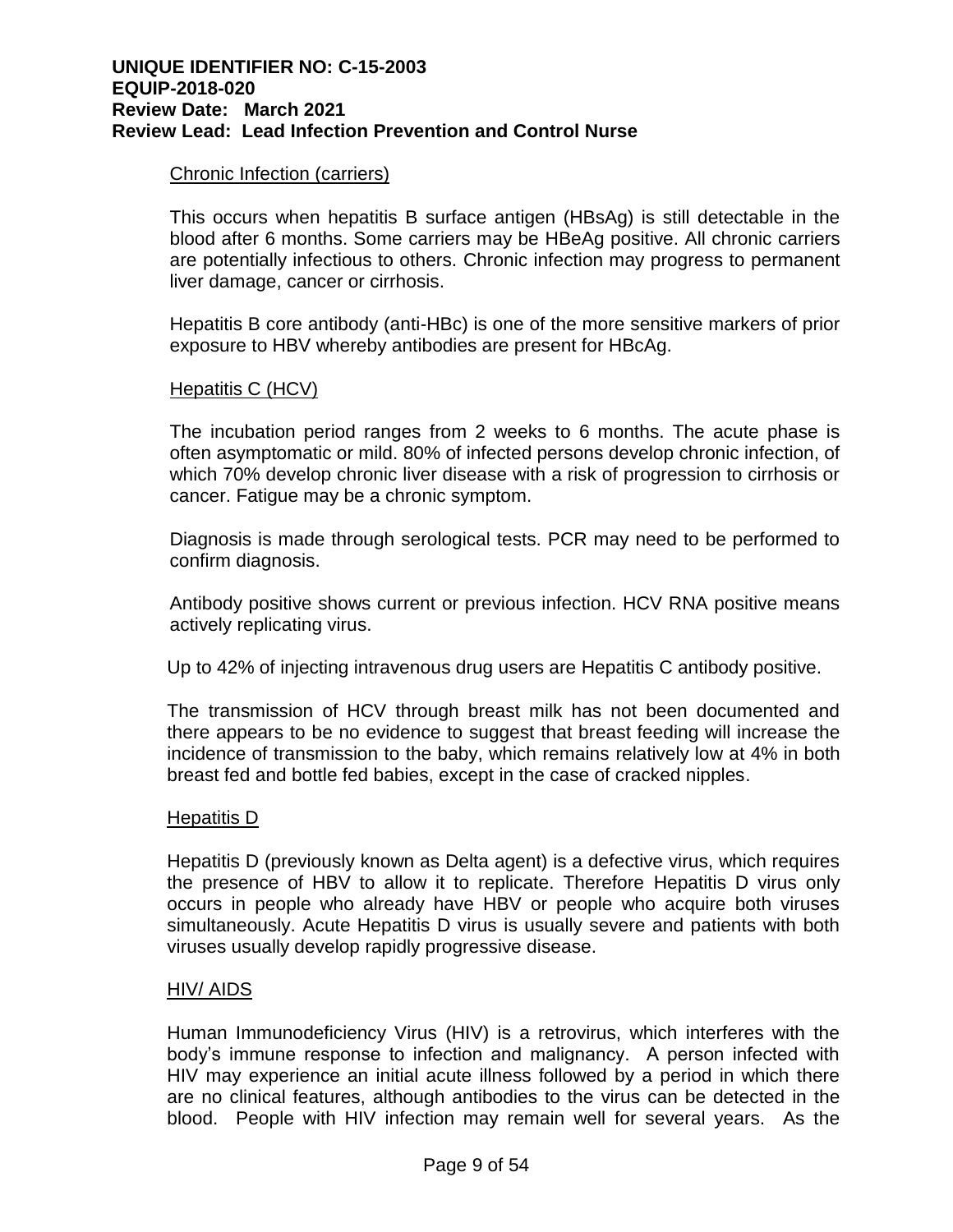immune system becomes increasingly impaired, the chances of opportunistic infections and tumour are increased.

Acquired Immune Deficiency Syndrome (AIDS) is diagnosed when a person with HIV infection is found to be suffering from one or more of a number of specific diseases. These diseases include Pneumocystis Carinii Pneumonia (PCP), certain cancers, e.g. Kaposi's sarcoma and conditions thought to be due to the direct effect of HIV, e.g. HIV encephalopathy.

The HIV test is a blood test to detect antibodies that are made once the body has been infected with HIV. Antibodies can take up to 6 months to appear (window period), therefore an initial negative test does not exclude exposure to HIV, and the virus may still be transmitted to another person via blood or body fluid.

A positive result means that antibodies to HIV were detected and therefore an infection has occurred at sometime. The person is infectious and the virus can be transmitted to other people. The virus cannot be passed on by normal everyday contact.

The transmission of HIV infection through breast milk has been documented, therefore mothers should be made aware of this risk and encouraged to bottle feed the infant.

### Abbreviations

| $-ve$       | Negative                                      |
|-------------|-----------------------------------------------|
| $+ve$       | <b>Positive</b>                               |
| Anti-HBs    | Antibodies to Hepatitis B surface antigen     |
| BBV(s)      | Blood borne virus(es)                         |
| <b>CRH</b>  | Calderdale Royal Infirmary                    |
| <b>EAGA</b> | Expert Advisory group on AIDS                 |
| ED          | <b>Emergency Department</b>                   |
| <b>EPP</b>  | <b>Exposure Prone Procedures</b>              |
| <b>GPs</b>  | <b>General Practitioners</b>                  |
| <b>GUM</b>  | Genito-urinary medicine                       |
| HBeAg       | Hepatitis B 'e' antigen                       |
| HBsAg       | Hepatitis B surface antigen                   |
| <b>HBIG</b> | Hepatitis B Immunoglobulin                    |
| <b>HBV</b>  | Hepatitis B virus                             |
| <b>HCV</b>  | <b>Hepatitis C virus</b>                      |
| <b>HCWs</b> | Health care worker(s)                         |
| <b>HRI</b>  | Huddersfield Royal Infirmary                  |
| <b>HIV</b>  | Human immunodeficiency virus                  |
| <b>IPCN</b> | <b>Infection Prevention and Control Nurse</b> |
| <b>IPCT</b> | <b>Infection Prevention and Control Team</b>  |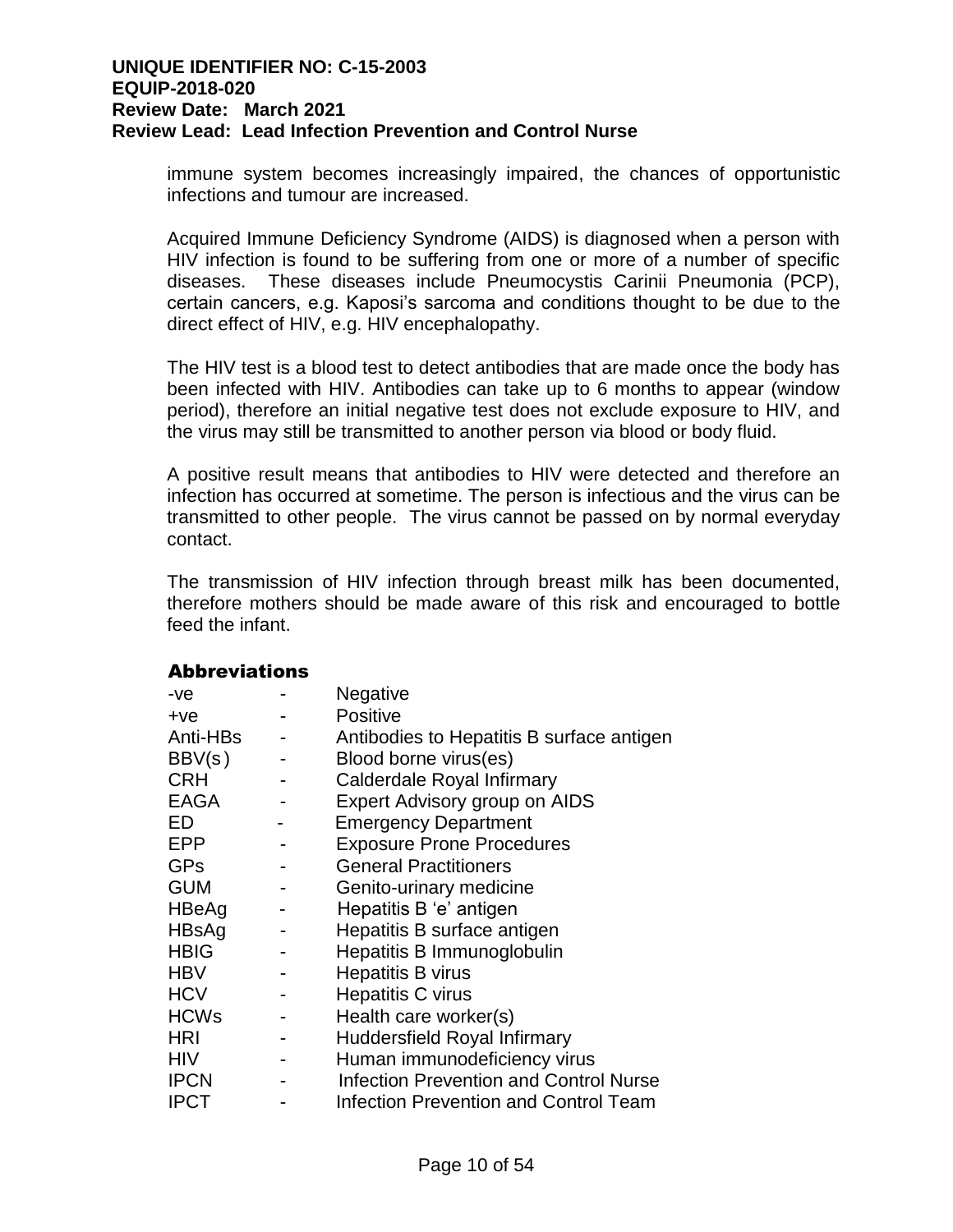| IМ         | Intramuscular                      |
|------------|------------------------------------|
| i.u.       | <b>International Units</b>         |
| IV         | Intravenous                        |
| ΟH         | <b>Occupational Health</b>         |
| <b>PEP</b> | Post exposure prophylaxis          |
| <b>PCR</b> | <b>Polymerase Chain Reaction</b>   |
| <b>RNA</b> | Ribonucleic Acid                   |
| <b>YAS</b> | <b>Yorkshire Ambulance Service</b> |

# 4. Duties (Roles and responsibilities)

The Chief Executive is responsible for ensuring that there are effective infection prevention and control, and Occupational Health arrangements in the Trust in order to minimise the risk of exposure injuries and infection to patients, visitors and staff.

#### **Duty of Employees**

All health care workers should:

- take action to protect themselves and others, from blood and body fluid contact
- adhere to Personal Protective Equipment and Waste Management protocols
- adhere to protocols for safe use and disposal of sharps
- take action to prevent needlestick and other contamination injuries
- dispose of sharp objects safely. This responsibility is personal to the individual user and cannot be delegated to others
- apply first aid immediately following a sharps/contamination injury.(see section 6)
- report this type of incident to their Line Manager/Supervisor and ensure that an incident form is completed
- following a contamination injury, the HCW should contact Occupational Health (based at CRH) as soon as possible. They are available during office hours 08.30-16.30 Monday to Friday. Outside these hours attend the Accident and Emergency Department (ED) at either Calderdale Royal Hospital or Huddersfield Royal Infirmary. If attending A & E the employee must contact Occupational Health Department the next working day
- **NB: If there is a high index of suspicion that the infecting blood is HIV positive, reporting to Occupational Health or A&E must be done immediately, as time is critical to the success of prophylaxis in these cases**.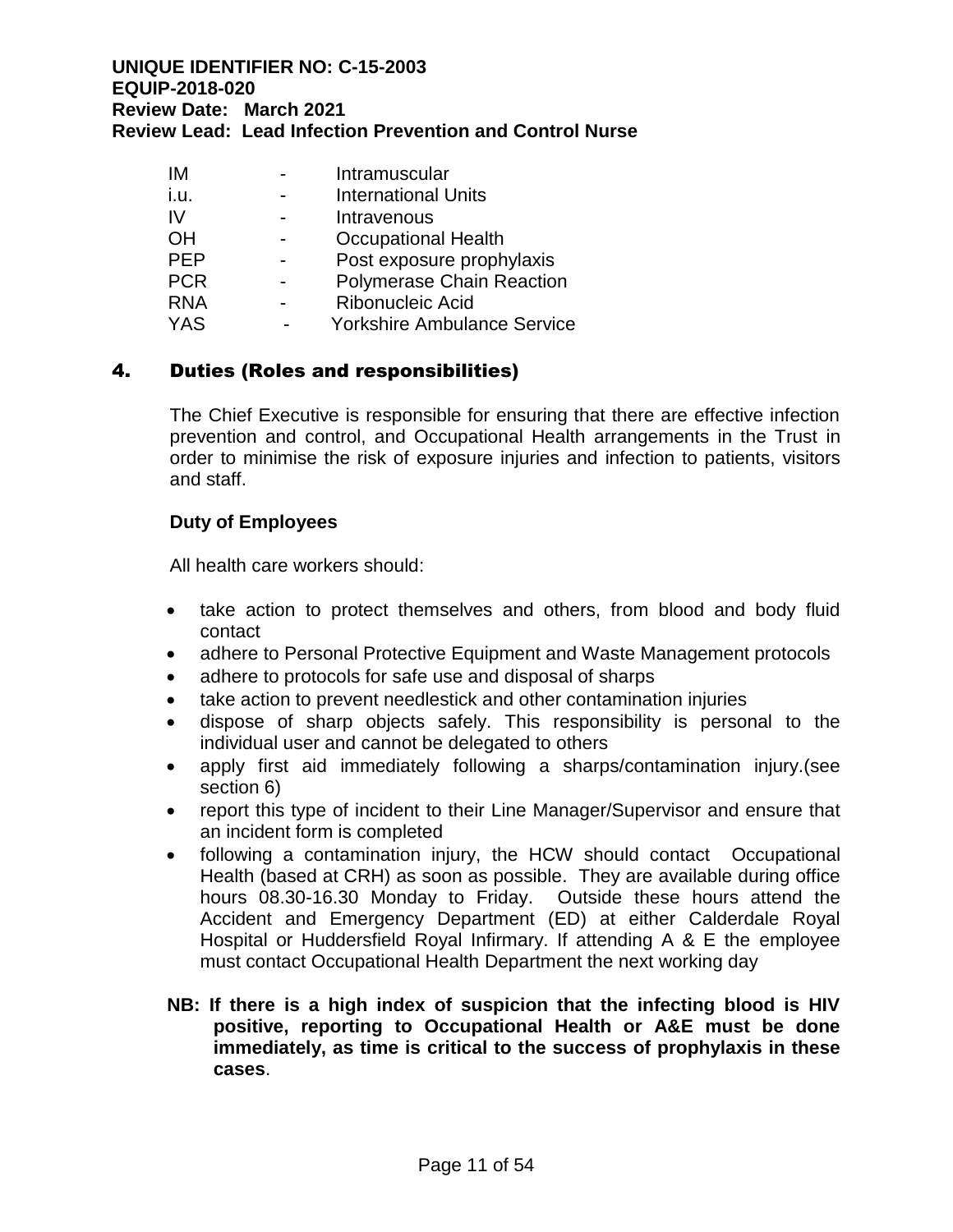# **Duty of Managers/ Supervisors of an injured Healthcare Worker**

- To ensure staff are aware of the risks of contamination/inoculation injury and follow procedures as per Trust policies to prevent the transmission of BBVs
- To assess the risk of sharps injuries from work procedures and activities
- Adopt any appropriate preventative strategies, e.g. safe positioning of sharps boxes or other measures that will reduce the likelihood of further injuries. Liaise with the Infection Prevention and Control Nurse if necessary
- To ensure that staff are advised appropriately if they sustain an accidental inoculation, bite, scratch or incident with blood stained body fluid on non intact skin, conjunctiva or mucous membrane
- Ensure that first aid has occurred (see section 6)
- Refer injured HCW to Occupational Health Department or A&E as soon as possible
- Ensure that a clinical incident form is completed and forwarded to the appropriate authority
- Ensure that all steps for care of the HCW are taken and follow-up is completed
- Investigate the cause of the incident and implement measures to reduce the risk of further injury
- If the source patient is known, ensure the clinical team completes a risk assessment form and obtains consent to take a blood sample and test for BBVs (Appendix 2). Forward a copy of the form to Occupational Health

# **Duty of Occupational Health**

- Management of staff immunisations including pre-employment screening and vaccination
- Manage exposure incident as per this policy
- Undertake a risk assessment of each individual reported incident
- Ensure first aid has been carried out
- Following an exposure risk incident, advise and support the employee exposed to blood borne virus in the workplace
- Complete risk assessment form for clinical sharps injuries and exposure to body fluids (Appendix 1)
- If infecting blood stained fluid is suspected or known to be positive for HIV and the injury is significant e.g. penetration of skin, contamination of mucous membrane, refer to the Emergency Department immediately for assessment and possible commencement of PEP
- Assist with investigation of the cause and circumstances of the accident / incident (there is a sharps group chaired by the Health and Safety Officer which explores this)
- Continue ongoing management and support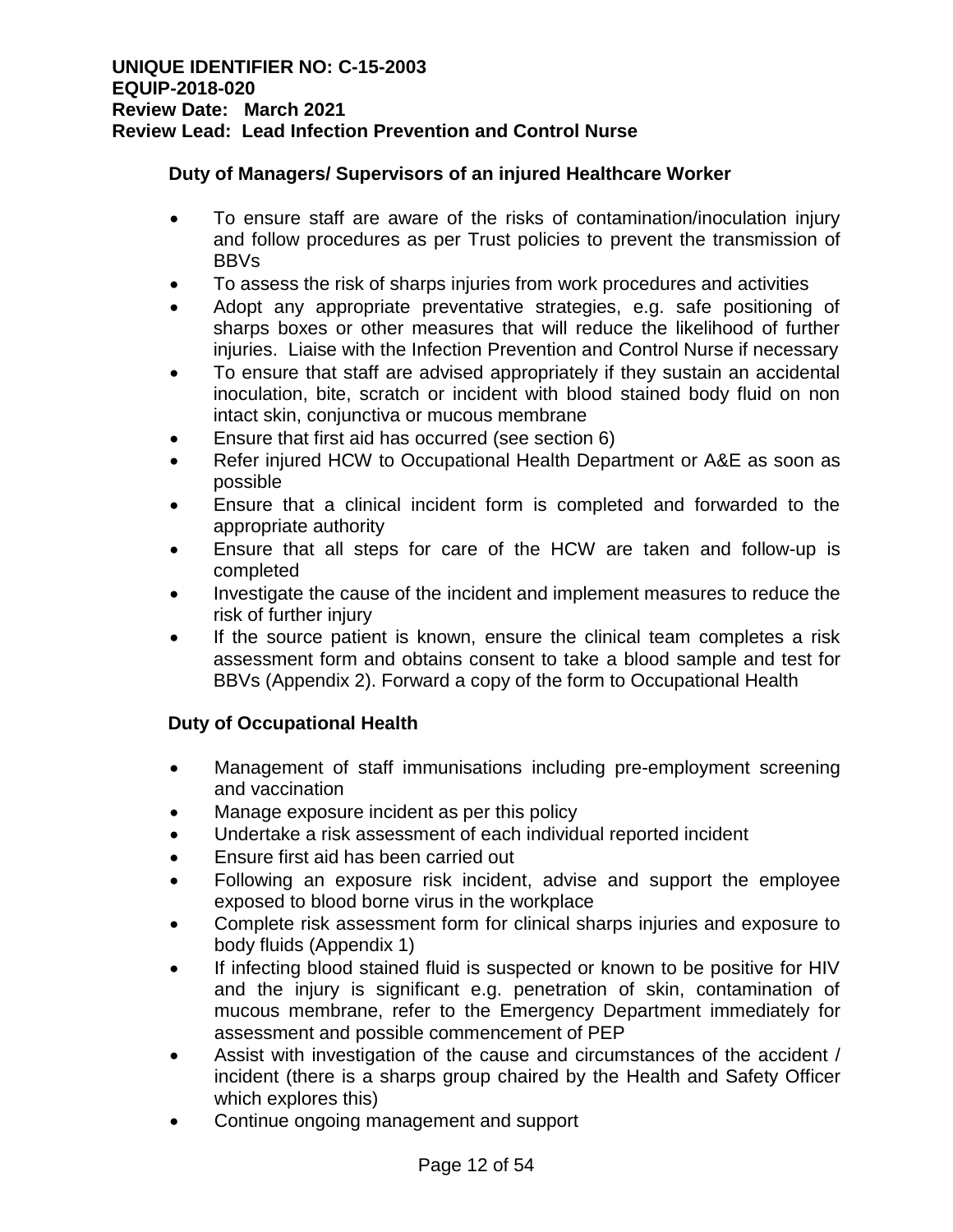- Refer HCW to Physician if seroconversion (HBV)
- Report sharps injuries to the Health Service Executive (HSE) when the source person is known to carry a BBV, is subsequently found to have a BBV, or the HCW develops a virus following a sharps injury.

#### **Duty of Emergency Department Staff**

- Manage exposure incident as per this policy
- Complete risk assessment forms as appropriate (Appendices 1,2,3)
- Arrange appointment for injured person at next Genitourinary Medicine Clinic (GUM) for follow up, as well as joint counselling and support with the appropriate Occupational Health Department
- Refer HCWs to the Trust Occupational Health for long-term care, support and follow up tests
- Send original copy of standard form (Appendix1) to Occupational Health.
- Send a copy of standard form (Appendix 1) to GUM (all injured parties for hepatitis HIV and Hepatitis C)
- Give original copy of standard form (Appendix 1) to other HCWs to take to their own Occupational Health Departments
- If member of the public, (or HCW without an Occupational Health Department) and vaccination has been started for HBV, inform the person's General Practitioner

### **Duty of Medical Practitioners**

- Acute infectious hepatitis is a statutory notifiable disease. The Registered Medical Practitioner is responsible for such notification
- Follow guidelines for approaching the donor (source) patient for permission to test for BBVs and ensure risk assessment form completed (Appendix 2)
- Provide information to patient on sharps/contamination injury (Appendix 4)
- Forward a copy of the patient/donor risk assessment form to Occupational Health/ Emergency Department, as appropriate.

# 5. Safe Practices for the Prevention of Injury

### **5.1 Training**

Training should be provided for all new and temporary staff, students and contractors, and should include:

- The safe use and disposal of sharps
- The correct use of safer sharps/safety engineered devices
- What to do in the event of a sharps injury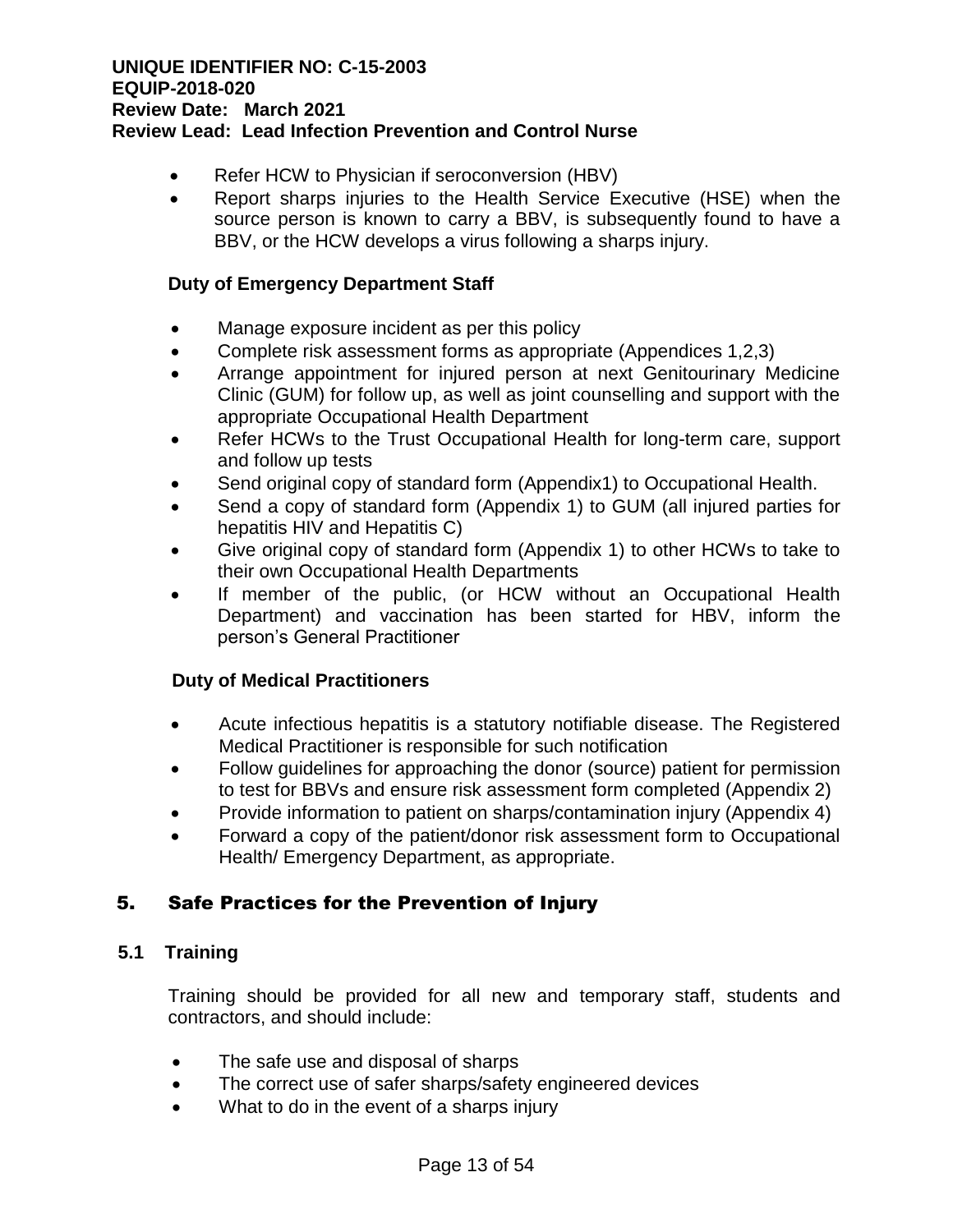• The correct use of Personal Protective Equipment

### **5.2 Standard Precautions**

Standard Precautions must always be followed for all patients at all times but is especially important in the care of patients with known or suspected blood borne viruses. Such precautions can be found in Section C, Infection Control Policies, and include:

- Hand hygiene
- Personal Protective Equipment (PPE)
- Safe use and disposal of sharps
- Management of spillage of blood/body fluids.

Other precautions include:

- The safe handling and disposal of clinical waste. Trust Waste Management **Policy**
- Death of a patient with suspected or known BBV An infection risk 'sticker' should be placed on the outside of the cadaver (body) bag, on both wrist and ankle identification bracelets and on the death notice. Refer to Section P, Care of the Deceased Patient Infection Control Policy
- Specimens from patients with known or suspected BBV infection should be labelled 'Danger of Infection'. Stickers are available through pathology stores. Such information should accompany request cards or included on PASweb

If dealing with a haemorrhaging or unco-operative patient, seek assistance when:

- taking blood
- qiving injections
- Commencing or discontinuing intra venous therapy

#### **Patients with suspected or known BBV may be nursed in the main ward but for the purpose of privacy, a single room may be desirable, or if other infections are present, if the patient is immuno-suppressed or if there is uncontrollable bleeding.**

The possibility of infection is best prevented by avoiding sharps, by implementing changes in practice and using safety device mechanisms where provided. Where splash contamination is possible, the wearing of appropriate protection for procedures and covering broken or abraded skin surfaces with an adhesive dressing should be utilised.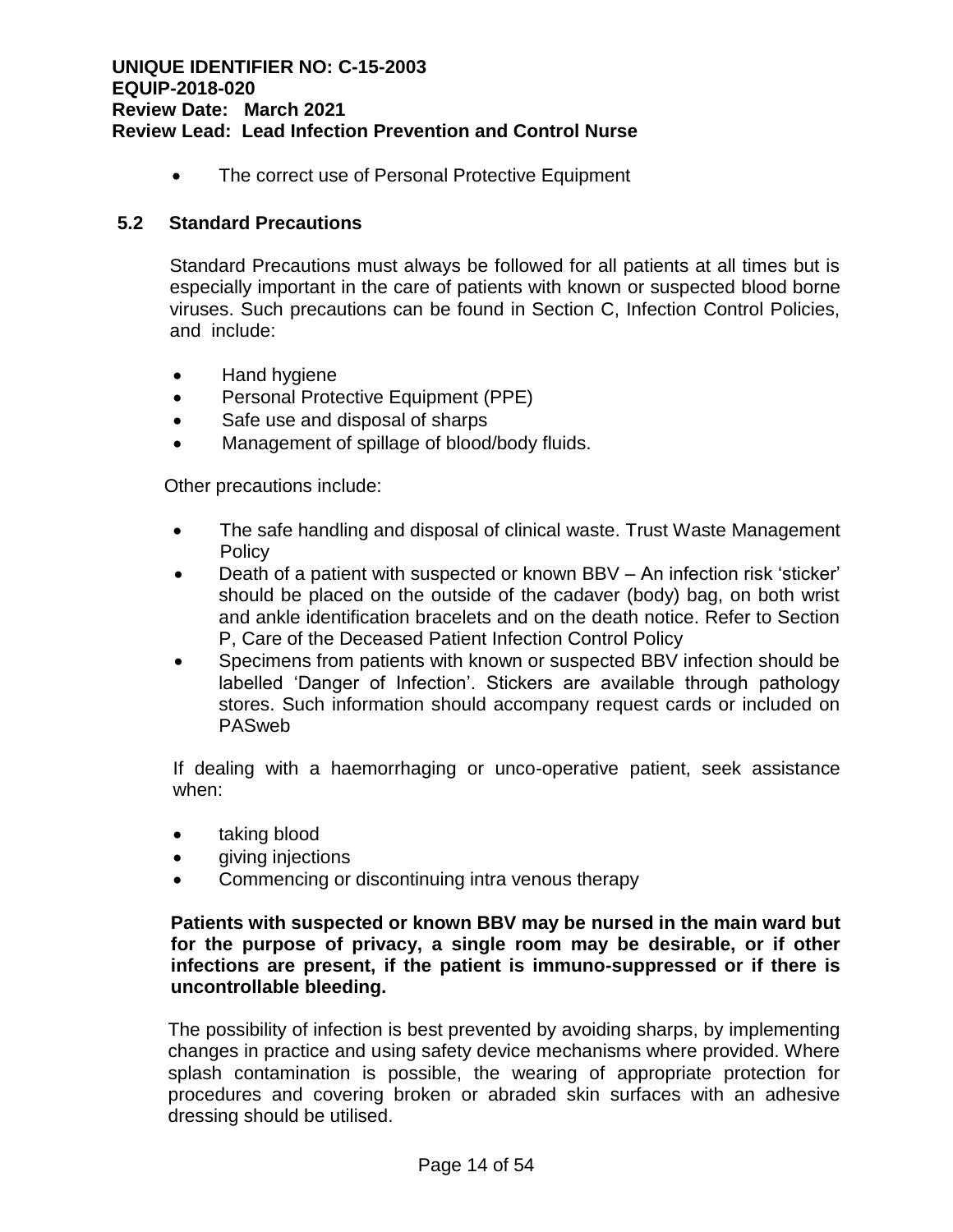### **5.3 Sharps Safety**

Sharps injuries can be avoided by the safe handling and disposal of sharp objects

# **a) The Sharps Bin**

- All sharps bins must comply with British Standards [EN ISO 23907:2012](http://shop.bsigroup.com/ProductDetail/?pid=000000000030209607) and UN 3291 Standards
- Containers must be located away from public access and out of the reach of vulnerable people and children
- They should not be stored on the floor. They should be located at waist height for the average person
- An **empty** sharps container must always be available on the emergency trolley and secured safely, eg. on a bracket
- The container should be assembled correctly, following the manufacturer's instructions
- The identification label on the front of the bin must be completed on assembly, closure and disposal of the container
- Select a bin size with a capacity suitable for the intended use
- When not in use the aperture on the top of the container must be in the 'temporary closed' position
- Containers must be replaced and locked when 80% full (fill line visible on the container). To lock, push the closure mechanism firmly across until a click is heard
- Sharps bins must not be used for any other purpose than the disposal of sharps

# **b) Safe Practices**

- Safety engineered devices should be used where available, to prevent or minimize the risk of accidental Injury. Training should be provided on such devices
- It is the responsibility of the individual user to dispose of sharp objects safely. This responsibility is personal and cannot be delegated to others
- Always take a sharps bin to the task, rather than the sharp object to the bin
- Use the approved sharps tray/trolley to transport the container to the point of use
- Sharps and needles should not be passed from hand to hand
- Used sharps must be discarded immediately into a sharps container. Do not leave sharps or needles lying around
- Staff carrying out exposure prone procedures or who are expected to come into contact with medical sharps must ensure that they are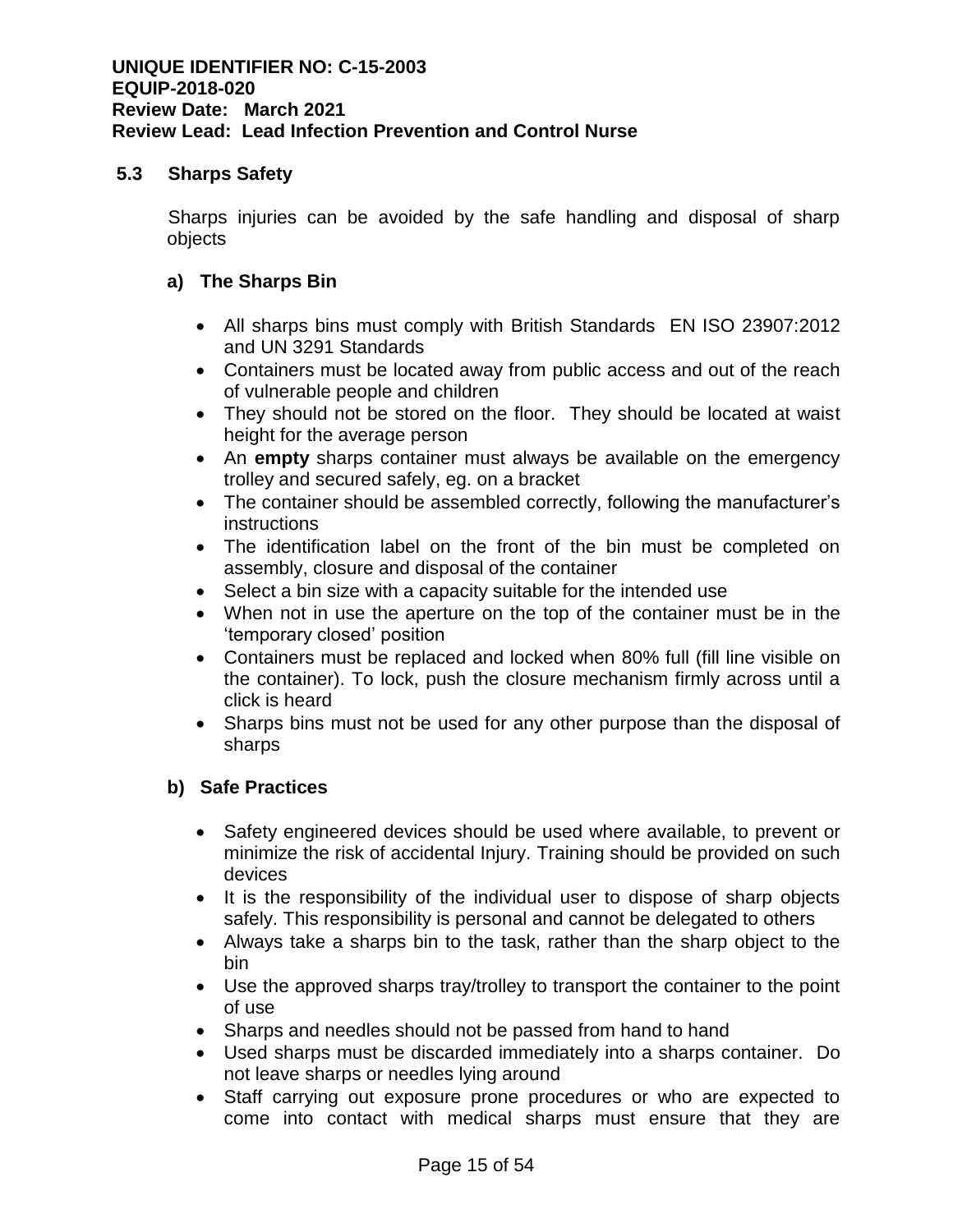#### **UNIQUE IDENTIFIER NO: C-15-2003 EQUIP-2018-020 Review Date: March 2021**

# **Review Lead: Lead Infection Prevention and Control Nurse**

immunised against Hepatitis B and their status is checked by Occupational Health

- Care to be taken when handling instruments during surgical procedures. Pass instruments by handle first
- Use a needle-holder to hold suture needles
- Do not attempt to locate the position of a sharp instrument without visual control
- Used needles MUST NOT be re-sheathed by hand and must not be bent or broken prior to disposal
- Used needles MUST NOT be detached from the syringe. Needle and syringe should be disposed of as one unit except when there is a need to decant blood from the syringe directly into a specimen container. In such a case, the needle may be removed, using the "needle remover", if provided on the sharps box
- All peripheral venous cannulas should be treated as sharps, and disposed of in a sharps bin
- Always carry used sharps bins by the handle
- Do not attempt to retrieve items from sharps bins
- Healthcare staff who travel in the community and carry sharps in the course of their work should follow safe systems of working at all times, in line with this policy and the waste disposal policy. Sharps should always be stored safely and securely. Sharps should be disposed of in a container suitable for transport( UN 3291, EN ISO [23907:2012\)](http://shop.bsigroup.com/ProductDetail/?pid=000000000030209607) and secured in the vehicle to avoid tipping

### **c) Disposal of Sharps Bins**

- Sharps containers should not be filled beyond the fill line on the container (80% full)
- Once full and locked, the container must be stored in a designated area away from public access, to await collection by the porter
- NEVER place filled containers inside clinical waste bags as this results in sharps containers entering the wrong waste stream which may result in fines or prosecution
- Place damaged and overfilled sharps containers into a larger secure container for disposal
- Full sharps bins must be disposed of as per Trust Waste Management **Policy**
- Once assembled for use, sharps containers should be disposed of within 3 months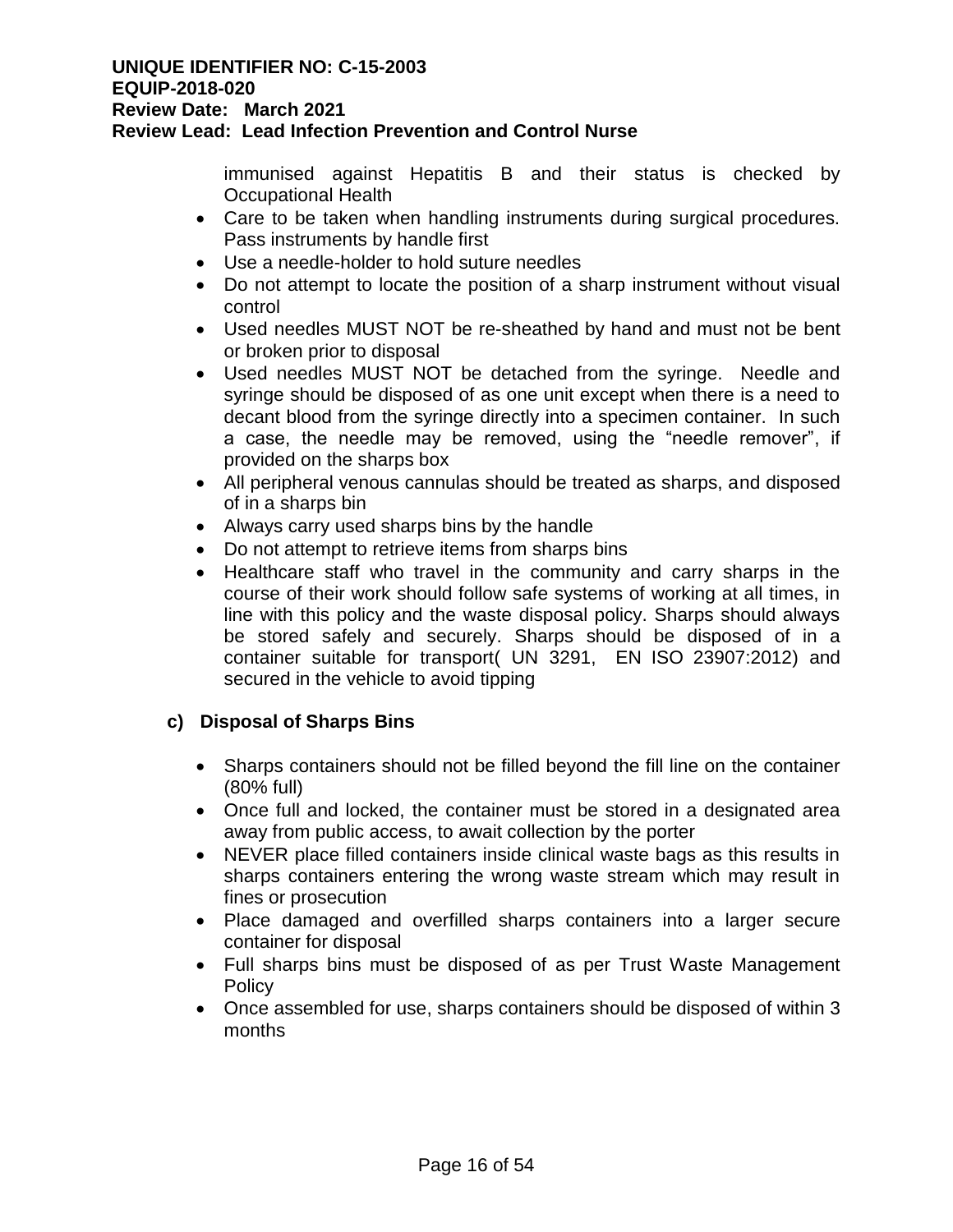# 6. Action Following Injury

# **6.1 Immediate First Aid**

# **A. Puncture/Sharps Wounds**

- Encourage local bleeding by gentle squeezing DO NOT SUCK THE AREA
- Wash thoroughly under running water
- Dry and apply adhesive dressing

# **B. Eye Contamination**

- Irrigate the eye(s) for several minutes with water/saline for irrigation or warm tap water
- Wearers of contact lenses should immediately remove them from the affected eye(s) before irrigation as above. The lens should not be replaced until advice is sought from their own eye specialist

# **C. Contaminated Skin**

 Wash contaminated skin with soap and warm water DO NOT SCRUB THE AREA

### **D. Mucosal Contamination**

• Treat mucosal surfaces such as mouth or nose by rinsing with warm water or saline. Water used for rinsing the mouth must not be swallowed

# *DO NOT USE BLEACH ON THE INJURY* - it is a caustic agent.

### **6.2 Reporting of the Injury**

The injured person should report the injury in a timely manner to their manager/supervisor, complete a clinical incident form (Datix) and should be released from work to contact Occupational Health (or if unavailable/out of hours to attend ED) for further assessment.

### **6.3 Assess the Incident and the Extent of Exposure**

The risk of viral transmission following an exposure incident is associated with the following: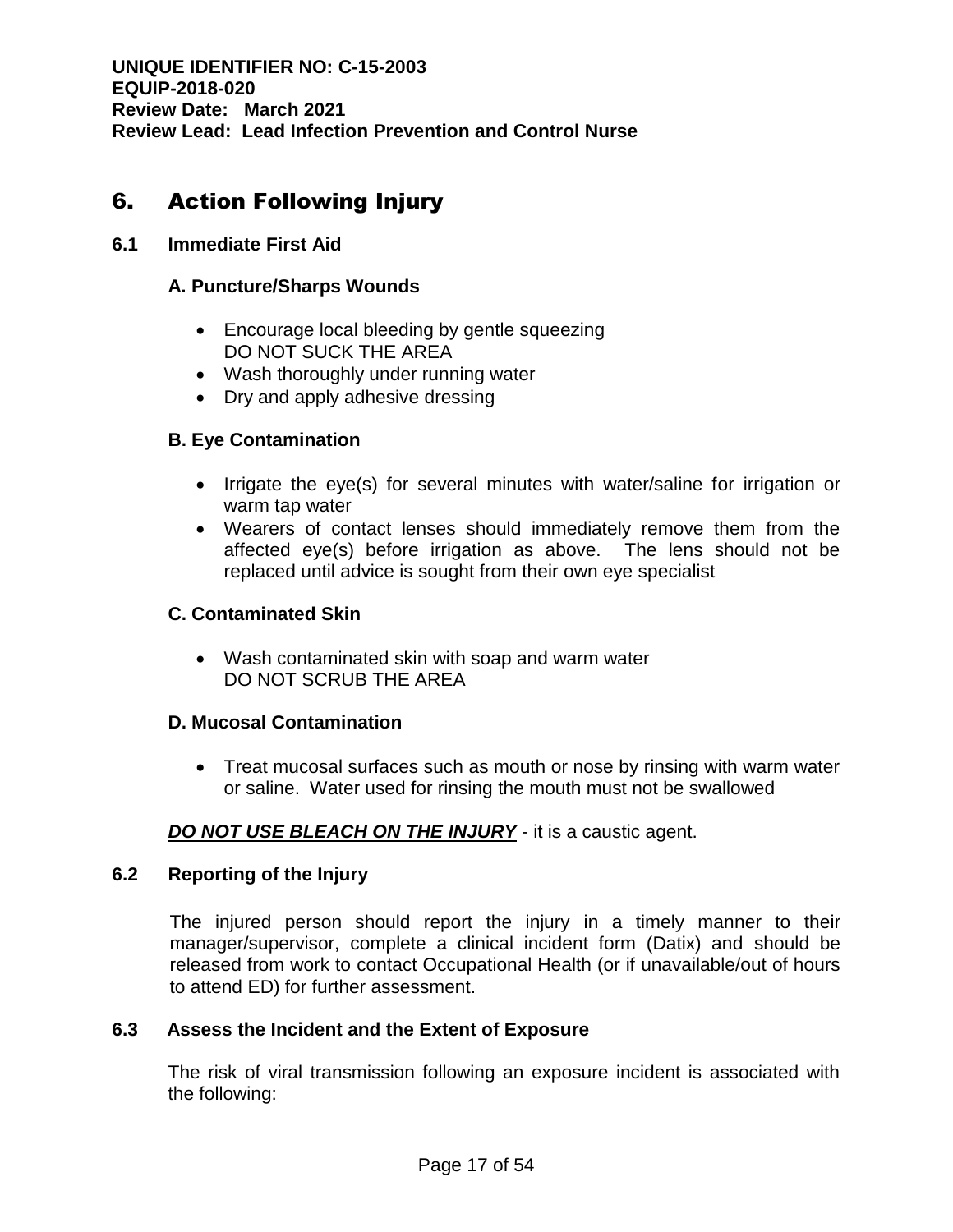#### **a) A Viral Source**

The contaminating body fluid from the source individual must be infected with one of the blood borne viruses.

#### **b) The Mechanism of Infection**

The virus in the contaminating body fluid must enter the body of the injured party.

#### **c) The Vehicle for Viral Transmission:**

Although blood borne viruses can be found in many body fluids, for a number of reasons, the greatest risk of infection following injury occurs when the virus is transmitted via:

- infected blood:
- infected serum;
- infected plasma; or
- infected semen or vaginal secretions.

### **d) The Route of Entry into the Body:**

The main routes of transmission are as follows:

- Through broken skin, scratches and puncture injuries caused by needles, sharps and teeth which are contaminated with infected blood
- Through an established cut, abrasion, scratch, burn, dermatitis or other skin condition
- Through mucosal/conjunctival surfaces such as the mouth and the eyes
- Through sexual activity

### **e) Some Factors Which Increase the Risk of Transmission:**

The risk of transmitting infection increases if any of the following factors are present

- Deep or penetrating injuries/ wounds
- Wide/hollow bore needles
- Significant amount of blood contamination
- Contamination of large areas of broken skin
- The quality of the blood e.g. freshness and dilution factor
- Lack of barriers to the transfer of body fluid
- High viral load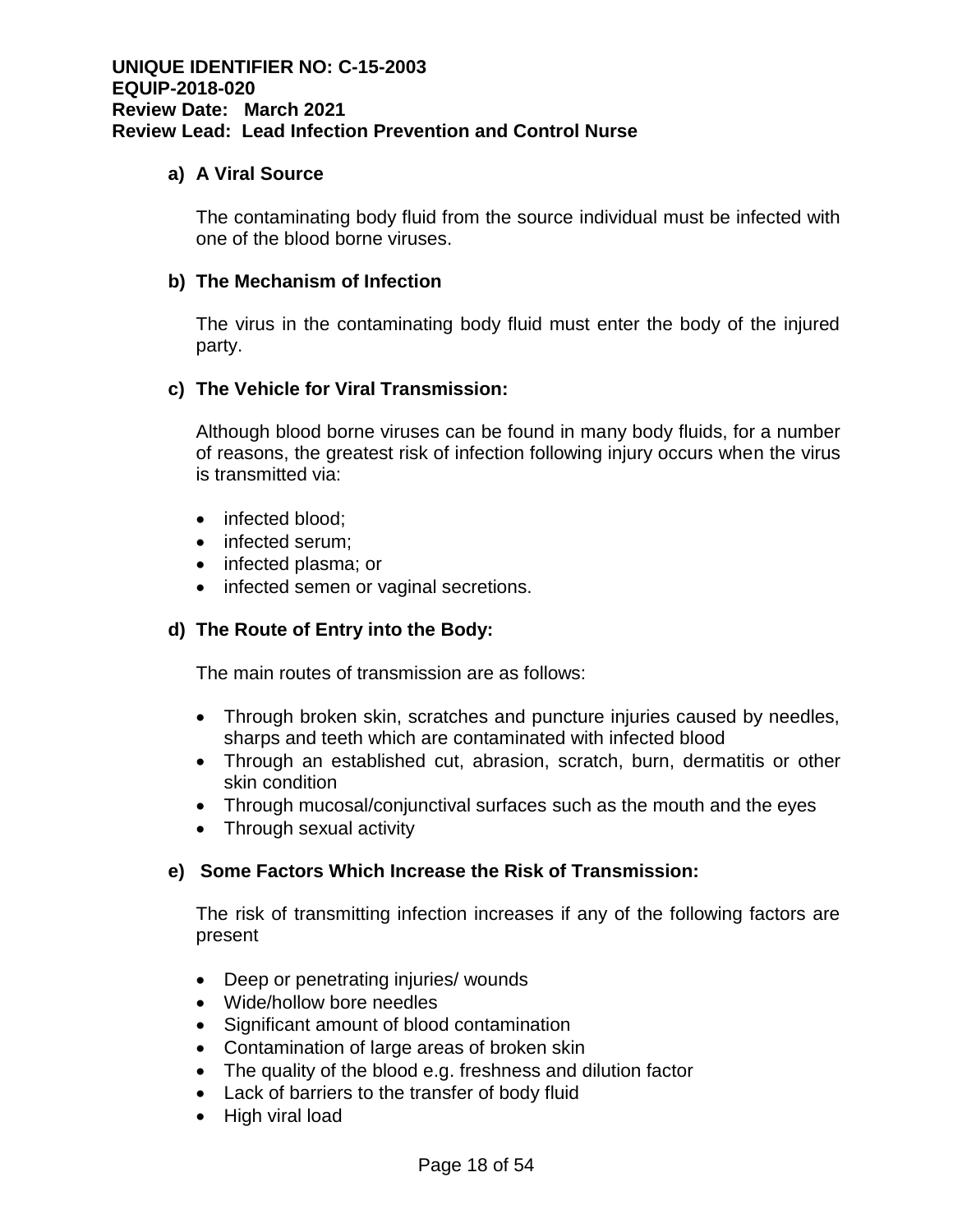- Non-immune recipient
- Needle previously in donor's vein or artery
- Some types of sexual activity (See Appendix 3)

Examples of injuries which constitute a high-risk exposure include:

- Needlestick/sharps injury/bite with skin penetration or the contamination of broken skin, eczematous skin or mucous membranes
- The transfer of bloodstained body fluid to the injured site
- Blood or body fluid from a person known or suspected of having a blood borne virus

To be used in conjunction with the risk assessment form (Appendix 1).

### **6.4 Assess the Risk of Transmitting Infection and Hence the Need for Prophylaxis**

**The risk of acquiring infection from an infected person is roughly as follows:**

#### **Hepatitis B Virus - Up to 30% (1 in 3) for needlestick injury**

Those who have received the HBV vaccine and have developed immunity to the virus are not at risk of infection. For the unvaccinated person, the risk depends on the Hepatitis B e antigen (HBeAg) status of the source individual.

#### **Hepatitis C Virus – Up to 3% (1 in 30) for needlestick injury**

The risk following a blood splash is unknown, but is believed to be very small.

#### **HIV – 0.3% (1 in 300) for needlestick injury**

The risk following exposure to mucous membranes to HIV infected blood would present a lower risk, on average 0.1% or 1 in 1000. **HIV** can be transmitted in certain body fluids via:

Amniotic fluid Cerebrospinal fluid Human breast milk Pericardial fluid Pleural fluid Peritoneal fluid Saliva in association with dentistry (likely to be contaminated with blood, even when not obviously so) Synovial fluid Unfixed human tissue and organs Any other fluid if visibly bloodstained Exudate, or other tissue fluid from burns or skin lesions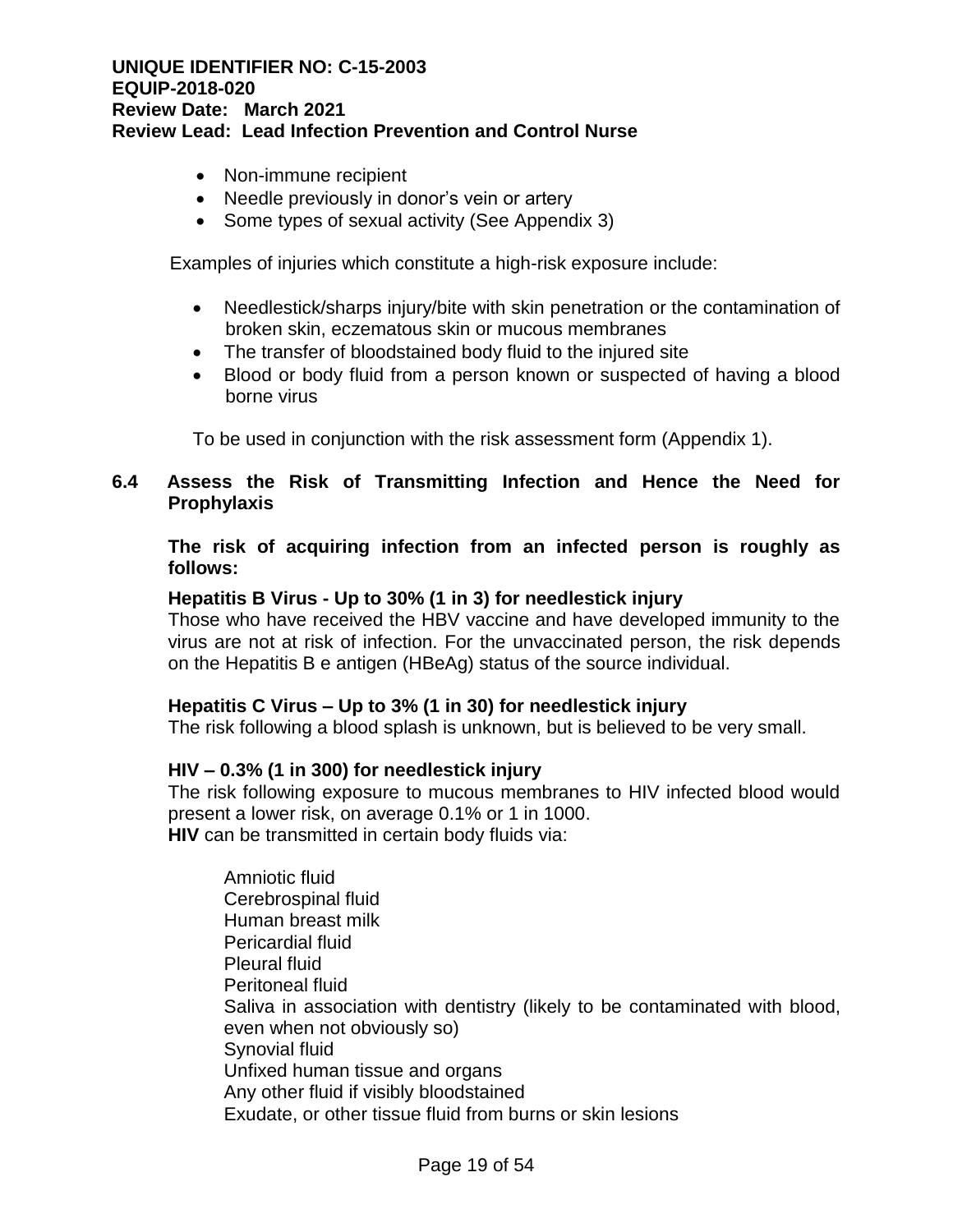*The risk of sero-conversion following contamination with the above fluids is considered* to be *low and HIV PEP is only recommended if they are blood stained or from a known HIV positive source.* 

Risk assessment is not always clear cut, therefore, if in doubt, seek advice from the on-call Consultant Microbiologist, who offer a 24 hour service through the hospital switchboard.

### *Remember, it is better to start and stop post-exposure prophylaxis, than to delay treatment.*

### *A splash of blood onto intact skin does not carry a risk of transmission.*

When the Donor (source) blood is traced to an individual who is already known to be positive for HIV, Hepatitis C or Hepatitis B surface antigen (HBsAg) further confirmation will not be needed.

Needles discovered in the street or the park should be considered as high risk of transmitting Hepatitis B and Hepatitis C but not HIV.

In hospital, if it is not possible to identify which patient relates to a particular needle, treat the incident as high risk if the needles come from a ward with known high-risk patients in it.

# **6.5 Complete the following risk assessment forms**

- Risk Assessment Form for Clinical Sharps Injuries and Exposure to Body Fluids **(**Appendix 1)
- Donor Source Risk Assessment Form if known (Appendix 2). Follow the Guidelines for approaching the donor (source) patient and provide information about sharps injury (Appendix 4)
- Post Exposure Prophylaxis Sexual Exposure (PEPSE) Risk Assessment Form if appropriate (Appendix 3)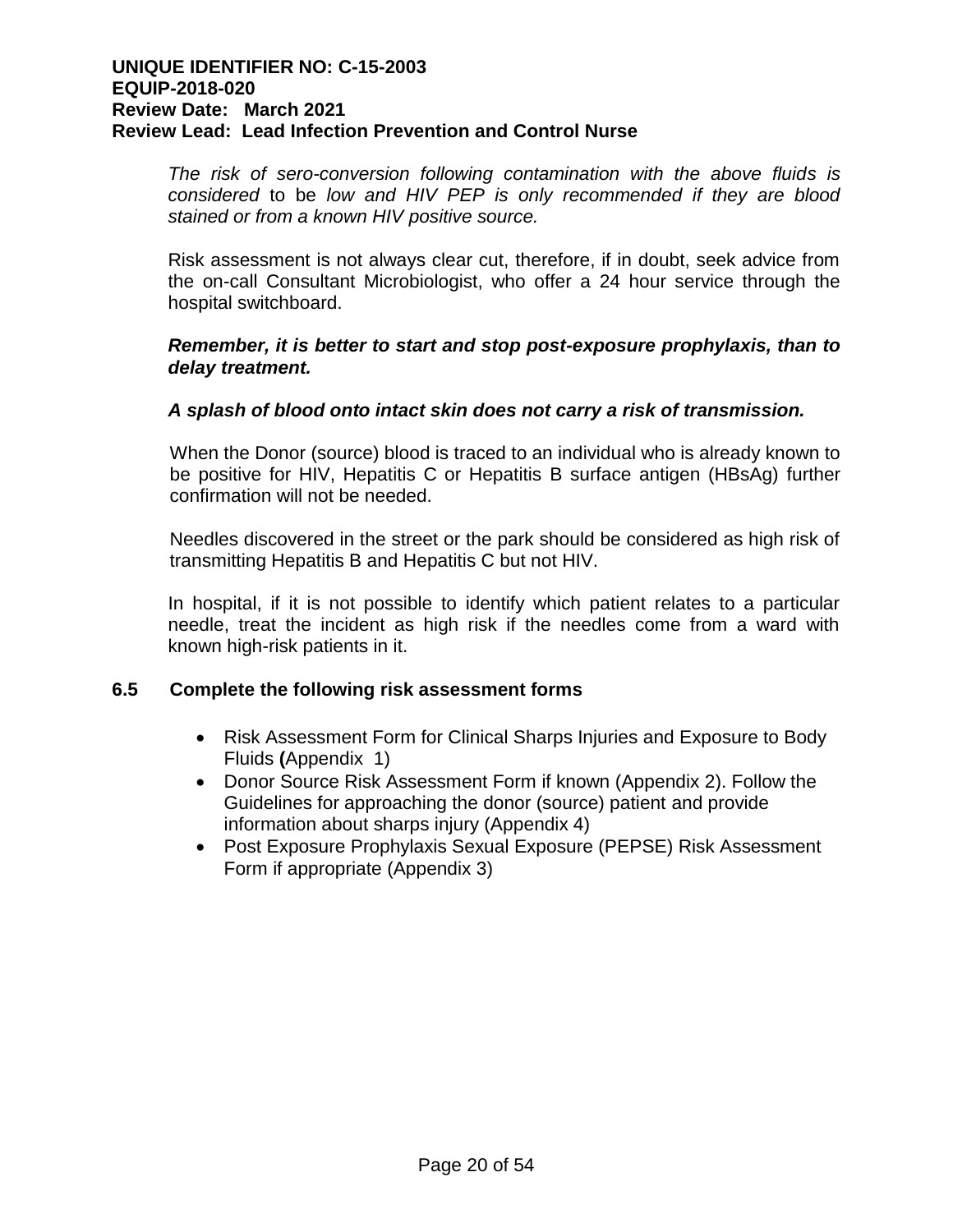# 7. Management of blood and/or body fluid exposure and inoculation incidents

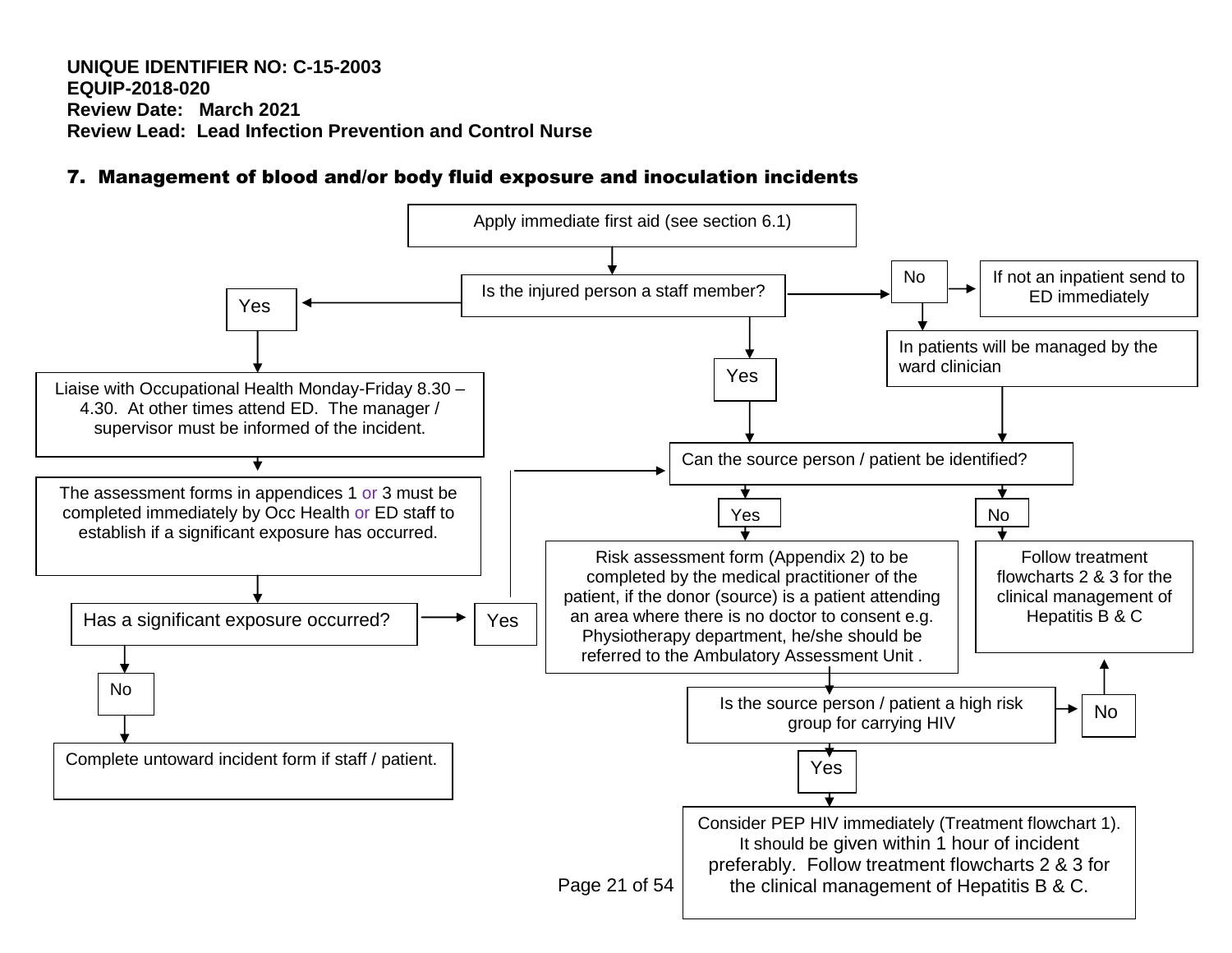**8 Treatment Flow Chart 1**

# Clinical Management of HIV (ED and Occupational Health)

**Ensure First Aid has been carried out Take accurate history of the incident** 

**Assess risk of exposure and complete risk assessment forms as appropriate (Appendices 1, 2 and 3 ). Ensure Occupational Health receive a copy of the form (HCW), GUM (public), other HCW to take original copy to own Occupational Health** 

**Obtain blood sample (10mls clotted blood) from injured person/patient (if not already done so) for storage**

**Ensure the clinical team completes a risk assessment form when the source /donor is known to be a patient (Appendix 2)**

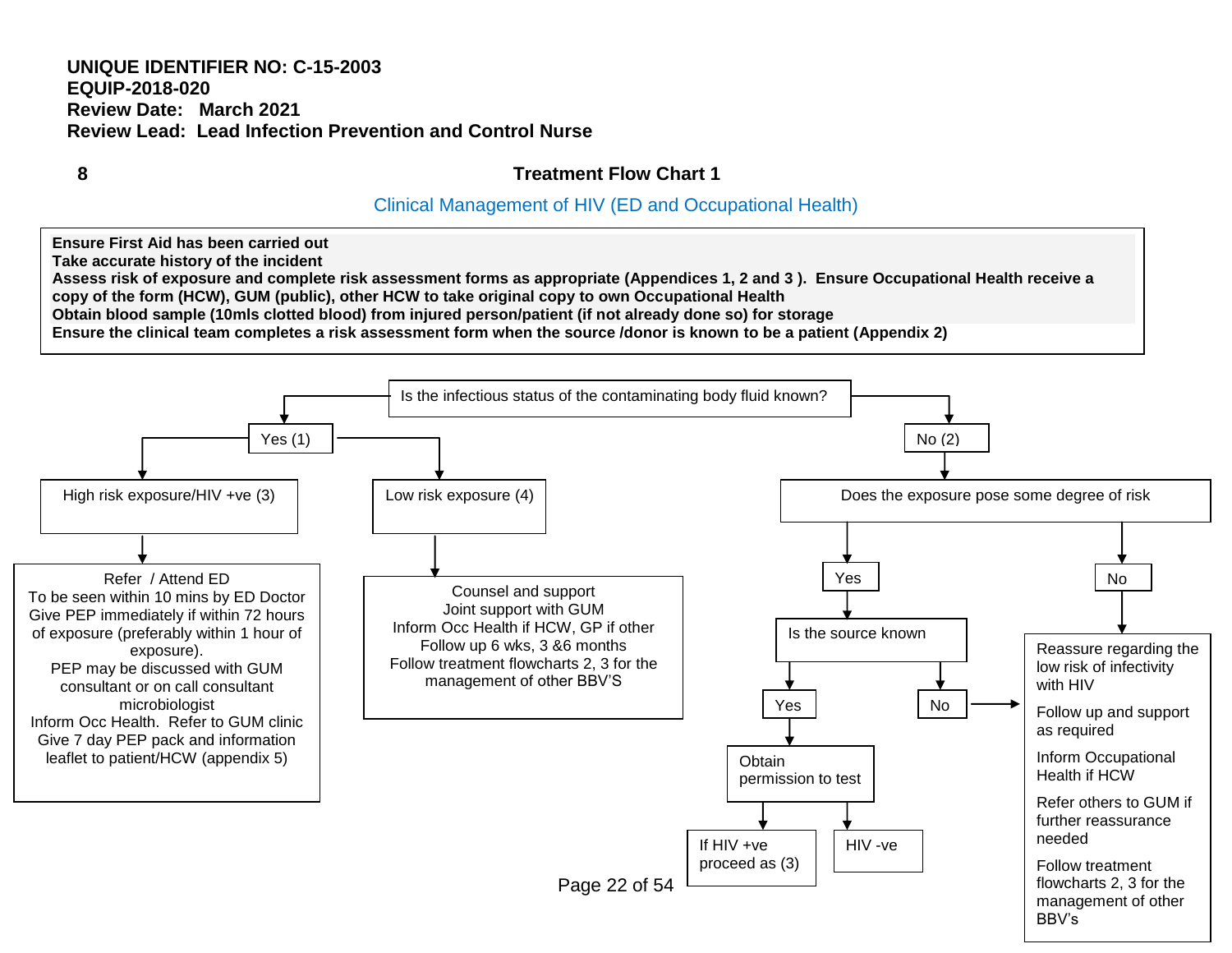#### **8.1 Management of Exposure to HIV**

- A. Combination therapy reduces the transmission of HIV. Combination therapy against HIV transmission [post exposure prophylaxis (PEP)] is available in Emergency Department and should be considered when:
	- i. The donor (source) is known to be HIV infected or is considered to have high risk factors; and
	- ii. The needlestick injury or mucosal exposure is high risk

If antiretroviral therapy is thought to be necessary **time is of the essence and therapy should ideally be started within one hour of the injury**. PEP is now generally not recommended after 72 hours post exposure. When the source patient is of unknown HIV status but considered to have high risk factors, it may be appropriate to commence antiretroviral therapy prior to the result of an HIV test. In all instances the decision to commence combination therapy may be discussed with the Consultant in Genitourinary Medicine or the on–call Consultant Microbiologist.

Where the donor is on antiretroviral therapy or has an evidence of resistance to antiretroviral the PEP will need to be tailored accordingly. The GUM Physician in charge of the donor should be contacted to advise on this.

If the recipient is pregnant or has a risk of being pregnant they should be advised that the PEP regime is one of the recommended treatment regimes that are used in pregnancy. It is unlicensed for this but no serious adverse events have been recorded.

Enquire if the patient is taking any prescription or non-prescription medication and check for any interactions with pharmacy (On Call if necessary). [\(www.hiv-druginteractions.org\)](http://www.hiv-druginteractions.org/)

At present the preferred first-line regimen for PEP (for occupational and nonoccupational use) is:

Raltegravir/Truvada for 28 days.

One Truvada tablet (245mg tenofovir disoproxil (as fumarate) and 200mg emtricitabine (FTC)) once a day plus one Raltegravir tablet (400mg) twice a day.

Generally PEP will be continued for 28 days under the supervision of the GUM Consultant. Information about these drugs is given in a patient leaflet which can be found in the drug pack (Appendix 5).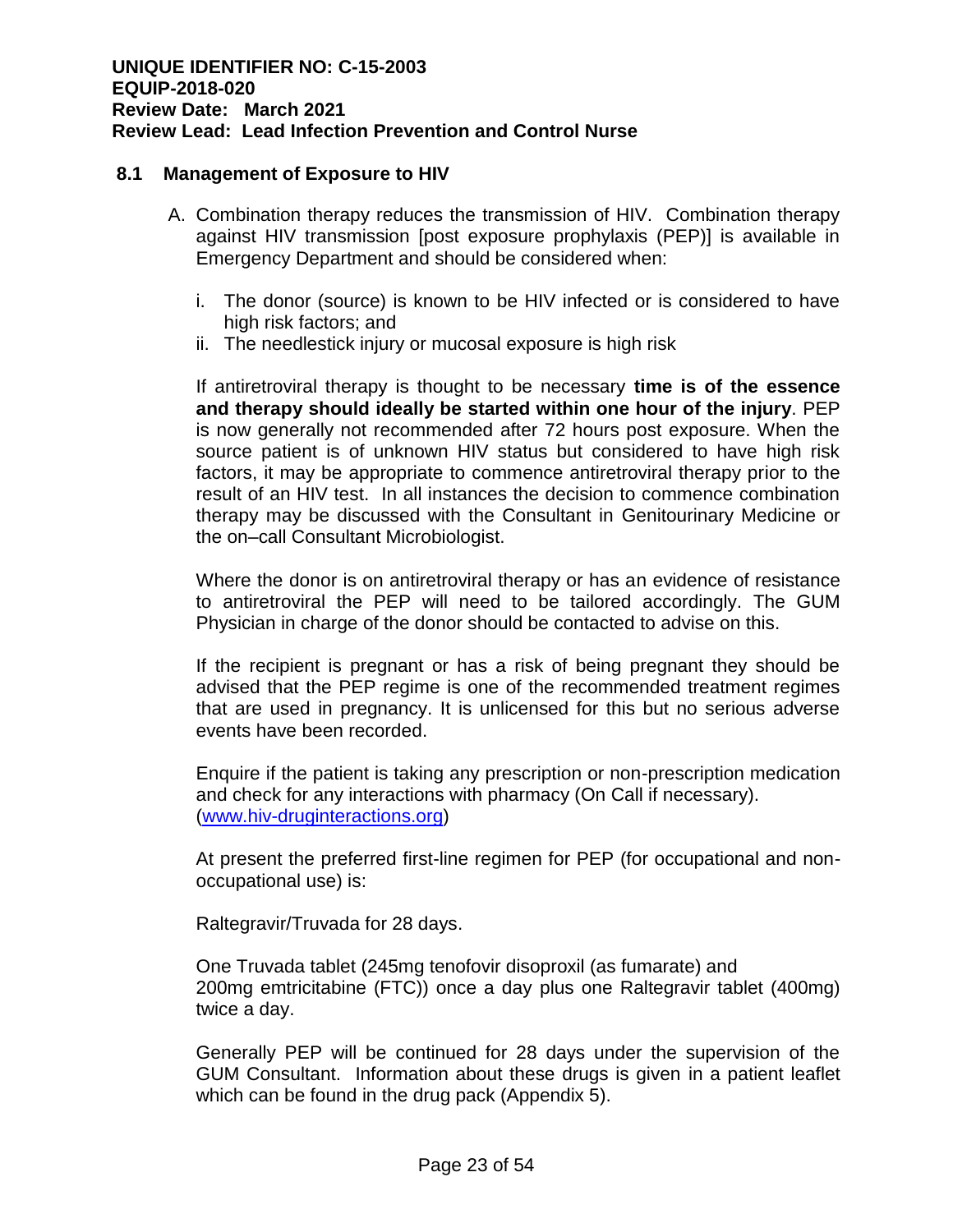Seven day starter packs containing the most up-to-date regimen recommended by the Expert Advisory Group on AIDS (EAGA), are available at the ED Departments, and also within the emergency/out of hours drug cupboard of both Calderdale Royal Hospital and Huddersfield Royal Infirmary. The packs also contain a patient information leaflet, prepared by the HIV Pharmacy Association (HIVPA) Information about the post-exposure prophylaxis (PEP) contained in this pack. (The prescription should be sent to Pharmacy as soon as possible, so that the starter pack can be replaced).

Once PEP is started, the injured HCW or member of the public must be referred to the first available GUM clinic for long-term care, counselling and support. **It is up to the person prescribing the PEP to ensure that adequate follow up is arranged in this way.**

- B. If the donor (source) patient (or infecting body fluid) is:
	- of unknown HIV status, PEP is not recommended, but injured workers must be counselled and supported in the Occupational Health Department and given the opportunity to have their blood stored for future testing.

Exceptionally PEP may be indicated following a negative test if there is reason to suspect the source may be sero converting (possible recent exposure, in the window period).

The injured worker should be followed up at 4/6 weeks, 8 weeks & 12 weeks. Injured members of the public will be referred to GUM for support.

If the HIV antibody test in the donor (source) is negative and there are no other "high risk" factors, the injured party can be reassured.

### **CHILDREN**

**If a child has been exposed the Consultant Paediatrician on call must be informed.**

Post exposure packs for a child.

If post exposure prophylaxis (PEP) is required for a child, during Pharmacy opening hours, the drugs will be dispensed by the Pharmacy Departments at each site. Out of hours the on-call Pharmacist should be contacted to arrange supply and help to calculate the dose,

- $C.$   $\bullet$  A baseline sample of blood must be taken at the time of injury for storage
	- Send a copy of the risk assessment form for clinical sharps injuries and exposure to body fluids (Appendix 1) to Occupational Health and GUM clinic if Trust staff seen in A &E. Refer to GUM clinic
	- Give a copy of the risk assessment form to other HCW's to take to their own Occupational Health Dept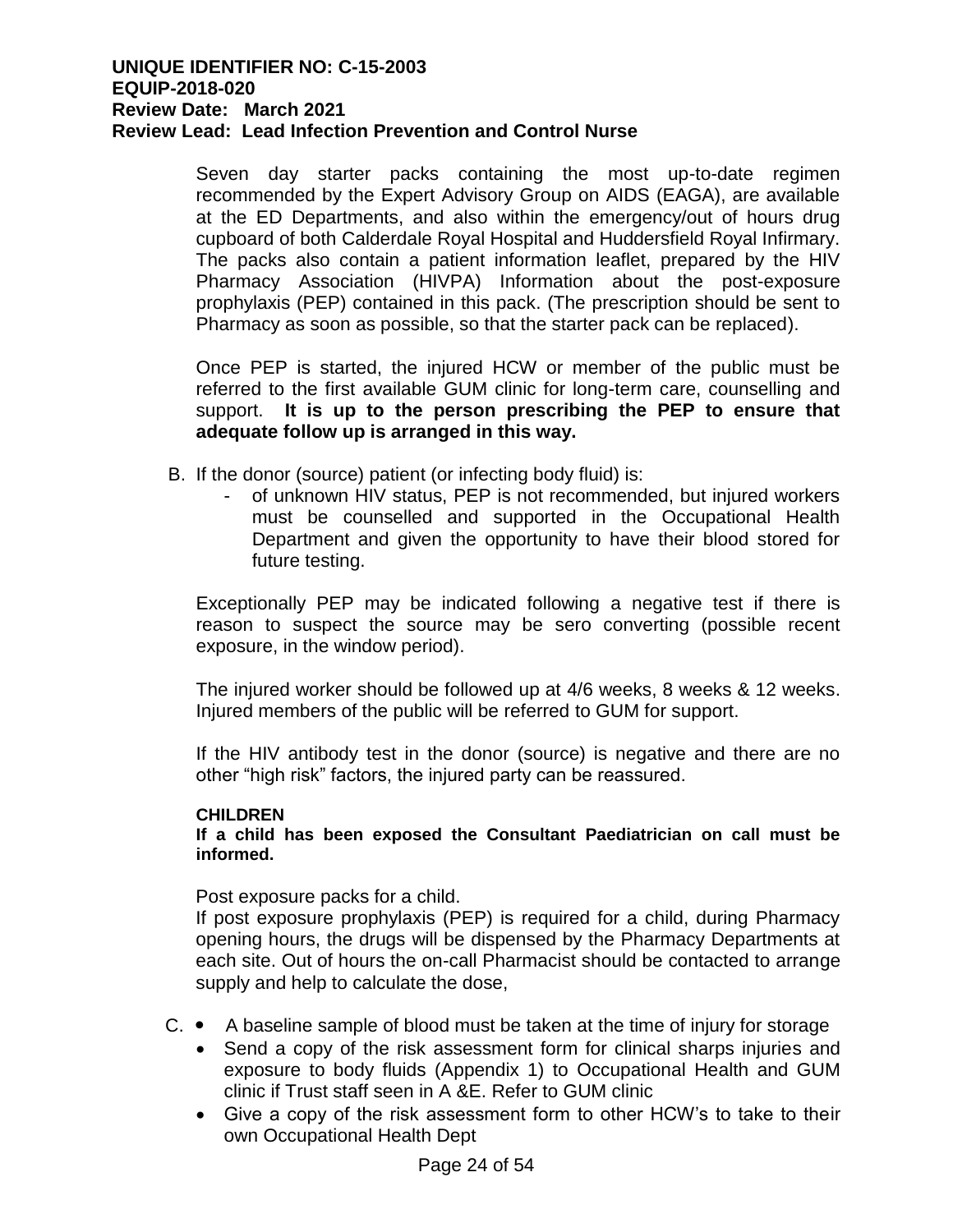• If the injured party is a member of the public, he/she should be referred to the GUM clinic for follow up. Send a copy of the risk assessment form (Appendix 1) and PEPSE form (Appendix 3) as appropriate.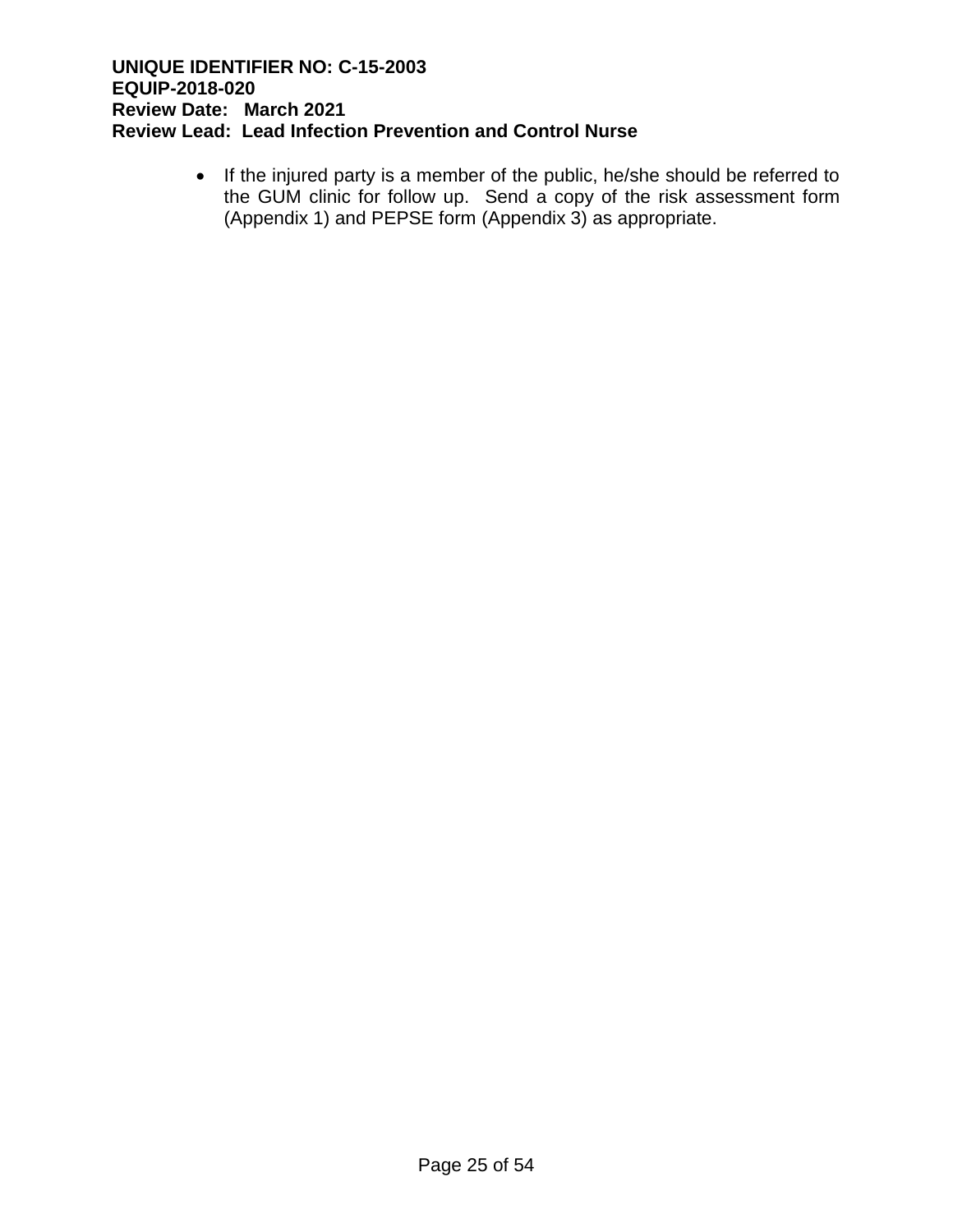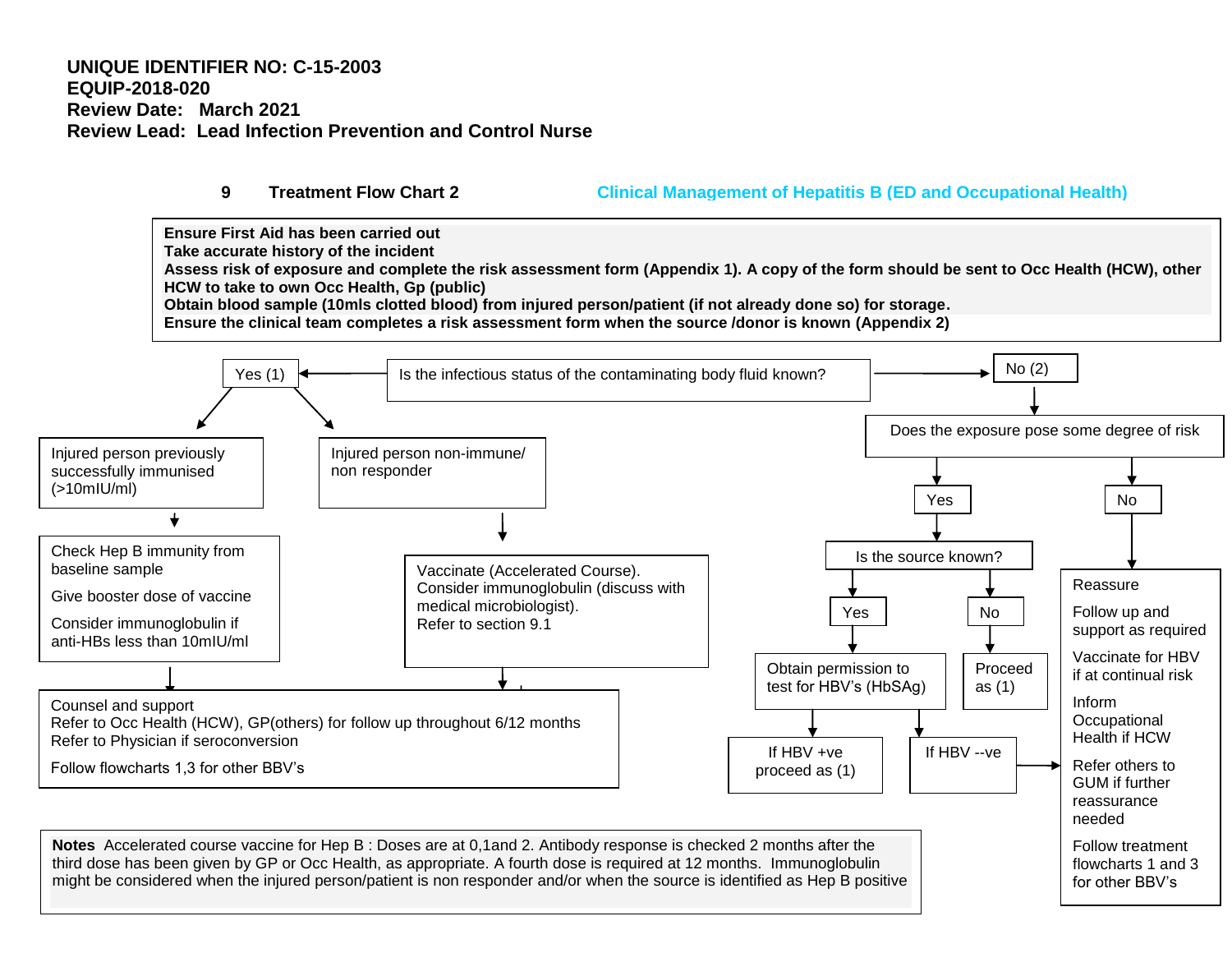#### **9.1 Management of Exposure to Hepatitis B Virus**

Action should be taken after establishing the injured person's immunity. In most circumstances, this will be done without waiting for the results of the blood test from the donor (source) patient.

- A. A high proportion of NHS staff will have been immunised with Hepatitis B vaccine. Within the Trust all vaccinated staff are offered a post vaccination antibody test to assess their level of immunity. This result may be available from:
	- The recipient of the injury
	- The Occupational Health Department record, within office hours
	- The Microbiology Department at Huddersfield Royal Infirmary, during routine open hours
- B. In cases where the exposure is considered significant, the use of Hepatitis B immunoglobulin (HBIG) and/or Hepatitis B vaccine may be required. There is a need for action as soon as possible – within 24 hours for maximum protection.

Emergency Departments and Occupational Health Department should have ready access to stocks of Hepatitis B vaccine. Hepatitis B immunoglobulin (HBIG) has to be ordered via the on call Microbiologist.

All healthcare workers (HCWs) must be referred back to the relevant Occupational Health Department. If vaccination is started on a member of the public, his/her General Practitioner must be notified to complete the course.

| <b>HBV</b> status of | <b>Significant exposure</b> |                       |                    | Non-significant exposure |                 |
|----------------------|-----------------------------|-----------------------|--------------------|--------------------------|-----------------|
| person exposed       | HBsAg +ve                   | Unknown source        | HBsAg-ve           | <b>Continued risk</b>    | No further risk |
|                      | source                      |                       | source             |                          |                 |
| < 1 dose HB          | Accelerated course          | Accelerated course    | Initiate course of | Initiate course of       | No HBV          |
| vaccine pre-         | of HB vaccine*              | of HB vaccine*        | HB vaccine         | HB vaccine               | prophylaxis     |
| exposure             | $H BIG \times 1$            |                       |                    |                          | Reassure        |
| > 2 doses HB         | One dose of HB              | One dose of HB        | Finish course of   | Finish course of         | No HBV          |
| vaccine pre-         | vaccine followed by         | vaccine               | HB vaccine         | HB vaccine               | prophylaxis     |
| exposure             | 2nd dose one                |                       |                    |                          | Reassure        |
| (anti-HBs not        | month later                 |                       |                    |                          |                 |
| known)               |                             |                       |                    |                          |                 |
| Known responder      | Consider booster            | Consider booster      | Consider booster   | Consider booster         | No HBV          |
| to HB vaccine        | dose of HB vaccine          | dose of HB vaccine    | dose of HB         | dose of HB               | prophylaxis     |
| (Anti-HBs >          |                             |                       | vaccine            | vaccine                  |                 |
| 10mIU/ml             |                             |                       |                    |                          |                 |
| Known non-           | $H BIG \times 1$            | $H BIG \times 1$      | No HBIG            | No HBIG                  | No prophylaxis  |
| responder to HB      | Consider booster            | Consider booster      | Consider booster   | Consider booster         | Reassure        |
| vaccine              | dose of HB vaccine          | dose of HB vaccine    | dose of HB         | dose of HB               |                 |
| (anti-HBs            | A second dose of            | A second dose of      | vaccine            | vaccine                  |                 |
| <10mlU/ml 2-4        | <b>HBIG</b> should be       | <b>HBIG</b> should be |                    |                          |                 |
| months post-         | given at one month          | given at one month    |                    |                          |                 |
| immunisation         |                             |                       |                    |                          |                 |

C. See table below for details of immunisation required.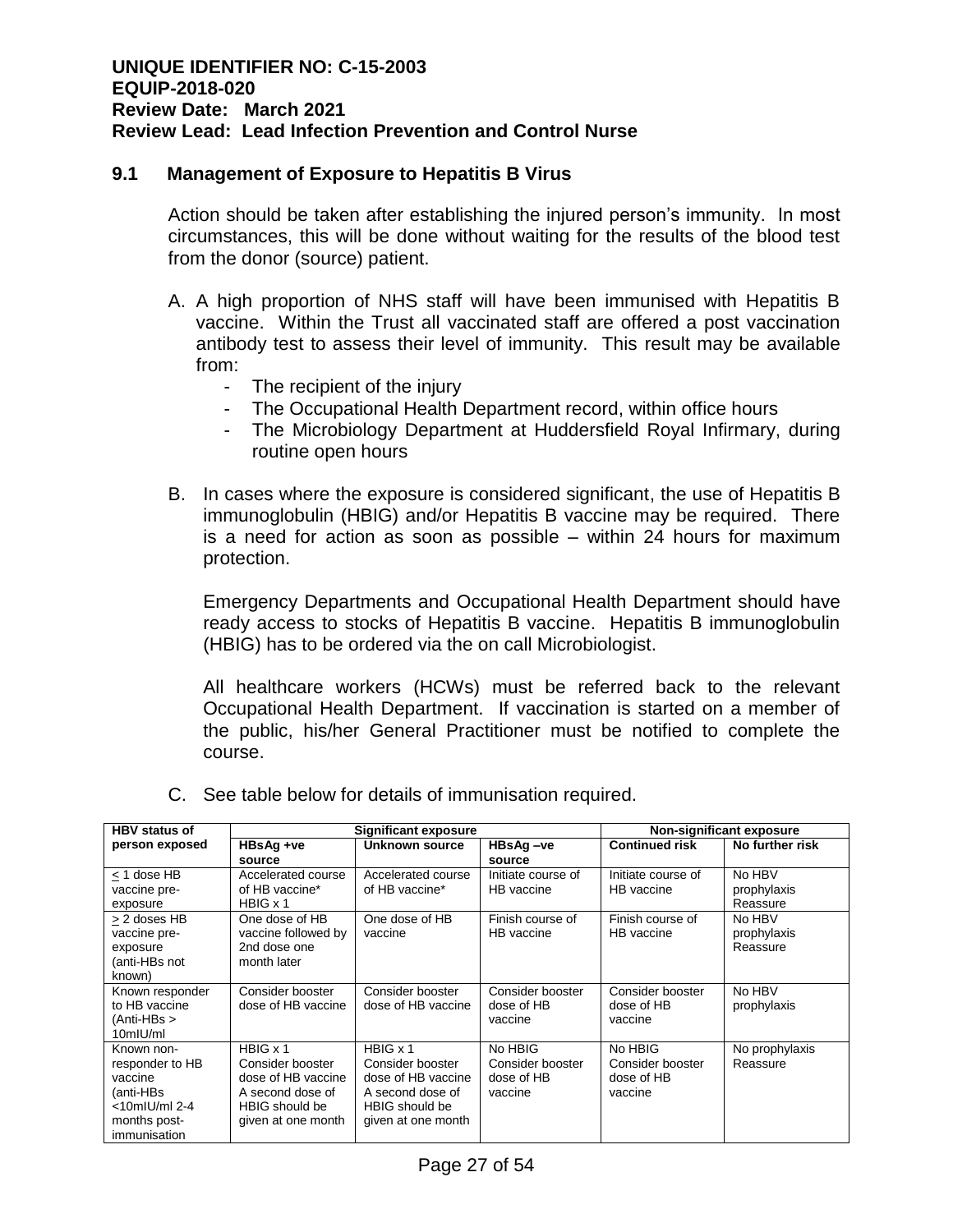\* An accelerated course of vaccine consists of doses spaced at 0,1 and 2 months

A booster dose may be given at 12 months to those at continuing risk of exposure to HBV

*Source:PHLS Hepatitis subcommittee ( 1992).Immunisation against Infectious Disease DOH 2006.*

*N.B. Engerix B is also licensed for adults on a more rapid schedule of 0, 7 and 21 days and 1 year, which may result in a better take `up.This schedule is licensed for use in circumstances where adults over 18years are at immediate risk and where a more rapid induction of protection is required*

#### **For further information, please follow the link below to the green book on immunisation:**

<https://www.gov.uk/government/collections/immunisation-against-infectious-disease-the-green-book>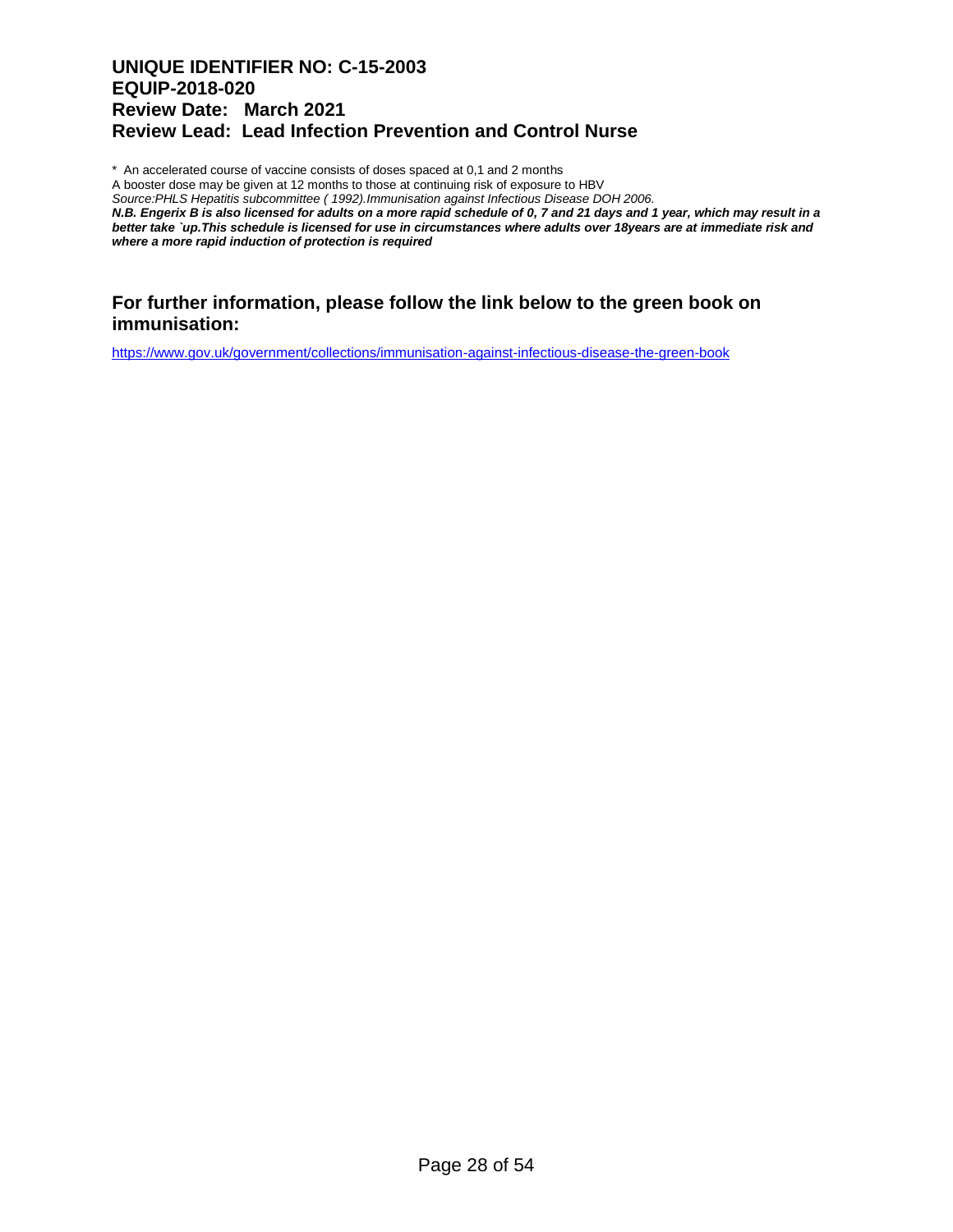# **10 Treatment Flow Chart 3**

# Clinical Management of Hepatitis C (ED and Occupational Health)

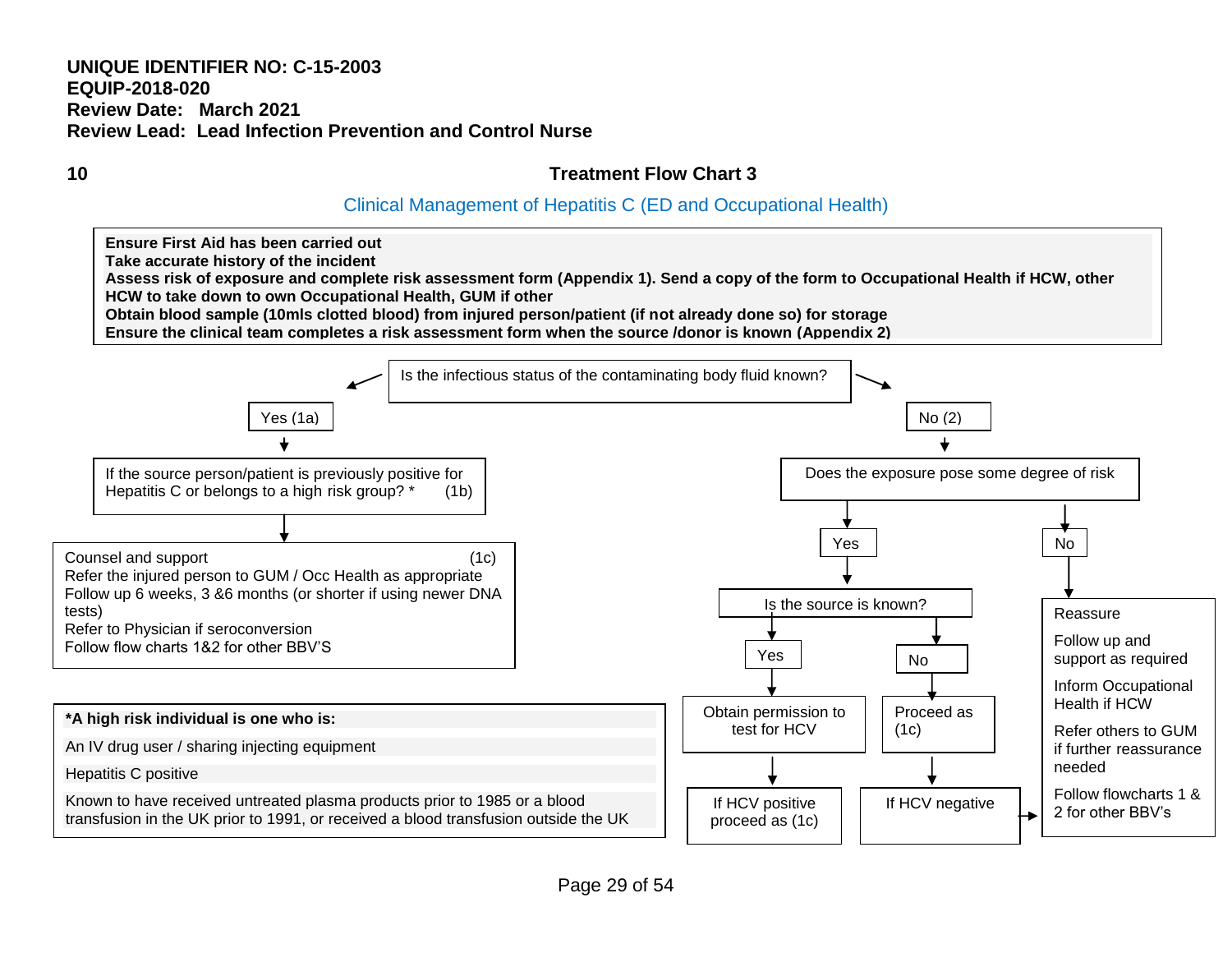# **10.1 Management of Exposure to Hepatitis C Virus**

There is no immunoglobulin or prophylactic treatment presently available for HCV.

In all cases where there is:

- Injury to a HCW; and
- contamination of the injury with blood or blood stained body fluid; and
- the source blood is known to be positive for, or considered to be "highrisk" for Hepatitis C: eg.Donor source from areas with greater prevalence; Eastern Europe or South East Asia

The HCW should be referred to the appropriate Occupational Health Department for counselling, support and follow-up at 6 weeks, 3 and 6 months.

A baseline sample of blood must be taken at the time of the injury for storage.

Send a copy of the risk assessment form (Appendix 1) to Occupational Health Department if Trust staff seen in Emergency Department.

Give a copy of the risk assessment form (Appendix 1) to other HCWs to take to their own Occupational Health Department, when applicable.

If the injured party is a member of the public, he/she should be referred to the GUM clinic for follow up. Send a copy of the risk assessment form (Appendix 1) to the GUM clinic.

If the injured person sero-converts at a later stage, then specialist referral for monitoring liver function and assessment for antiviral therapies is essential.

# 11. Management of neonatal exposure to erroneous expressed breast milk (EBM)

**Definitions** 

The donor is the mother whose milk is ingested by a child who is not her own. The recipient is the baby who inadvertently ingests milk expressed breast milk not intended for him/her.

### **Background**

**Hepatitis B and Hepatitis C:** although these viruses can be found in breast milk, transmission is rare, even if viral loads are high in the mother. However, the presence of skin cracks may promote transmission.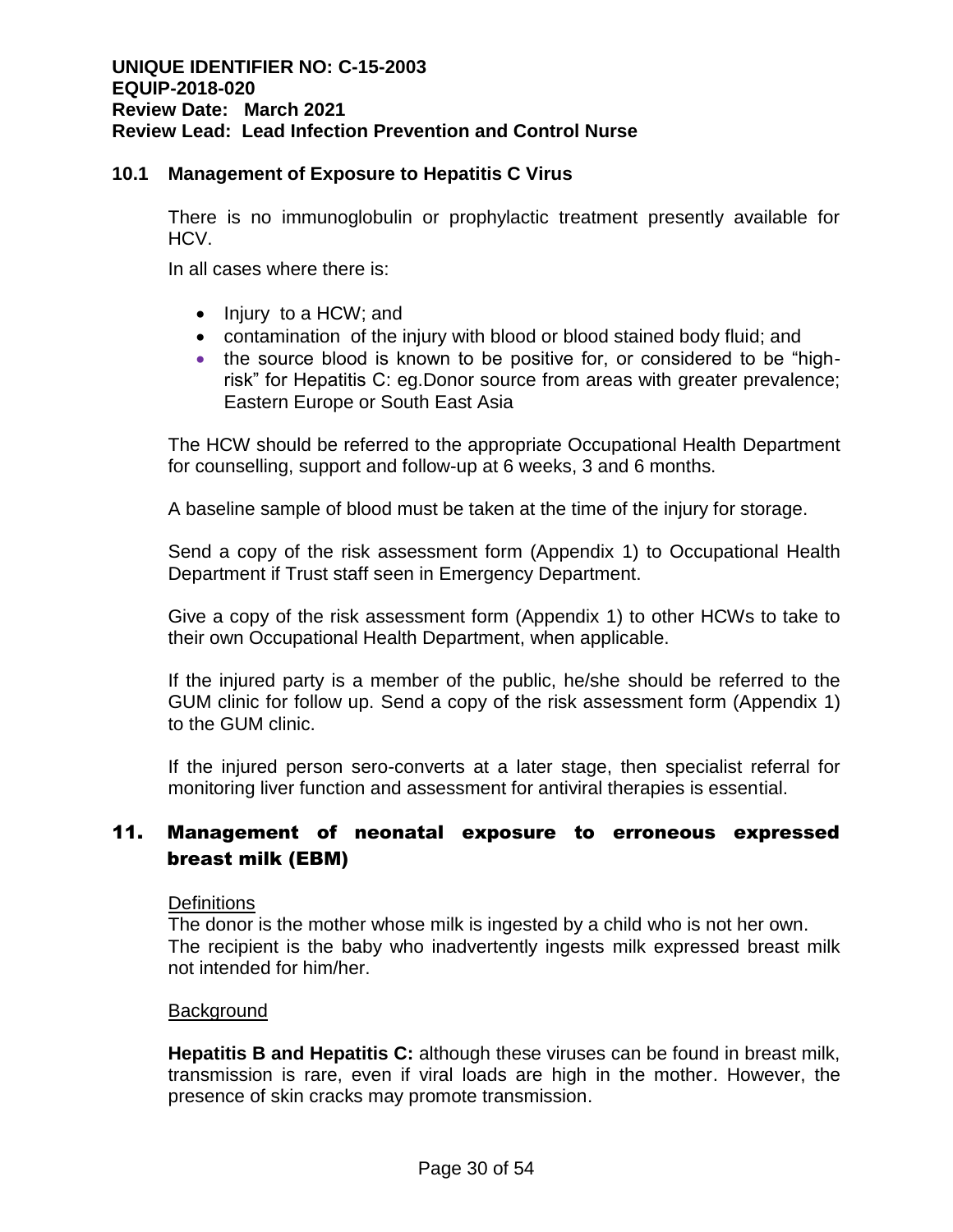Although HBsAg, hepatitis B envelope antigen (HBeAg) and HBV DNA have been isolated from breast milk samples, evidence to date suggests that breastfeeding does not increase the risk of vertical transmission. Hepatitis C transmission risk is low, occurring in 3-6% of cases.

HIV, HTLV-1 and HTLV-2 infect infants via breast milk. This is not dependant on the presence of small amounts of blood in the milk - the retrovirus can exist freely in milk and/or inside macrophages, that are present in breast milk. The risk of transmission is higher if there is a mucosal or skin breach in the recipient.

The risk of sero-conversion following contamination with expressed breast milk is considered to be low and HIV PEP is only recommended if the breast milk is blood stained or from a known HIV positive source. Advice in such cases should be sought from the Consultant in Genitourinary Medicine.

#### **Actions to take if a suspected error has occurred**

Confirm that the baby has actually been given and has ingested the wrong milk If unclear - err on the side of exposure:

1. Remove the milk by aspirating the NG tube if one is *in situ*

2. A baseline sample of blood must be taken from the recipient at the time of ingesting the EBM for storage

3. A risk assessment using the risk assessment form in appendix 2 in relation to the donor should be made focussing on the need for post-exposure prophylaxis as detailed below:

### *If donor hepatitis B surface antigen positive*:

- vaccinate neonate accelerated immunisation
- consider Hepatitis B immunoglobulin using 'Green book' criteria for postexposure prophylaxis in neonates – discuss with regional virologist.
- follow the Neonatal Hepatitis B ICP re follow up

*If donor known hepatitis C or high risk* (refer to page 28 of this document, treatment flowchart 3):

- Recheck HCV RNA by PCR at 6 weeks and 8-12 months following the exposure.
- 18 months after the exposure test for HCV RNA and Hepatitis C antibody
- Refer to paediatric gastroenterologist if seroconverts or is found to be HCV PCR positive.

### *If donor hepatitis B/ C state unknown*:

- seek consent to test for hepatitis B and Hepatitis C
- If positive for either: proceed as above
- If refuses, proceed with accelerated hepatitis B vaccination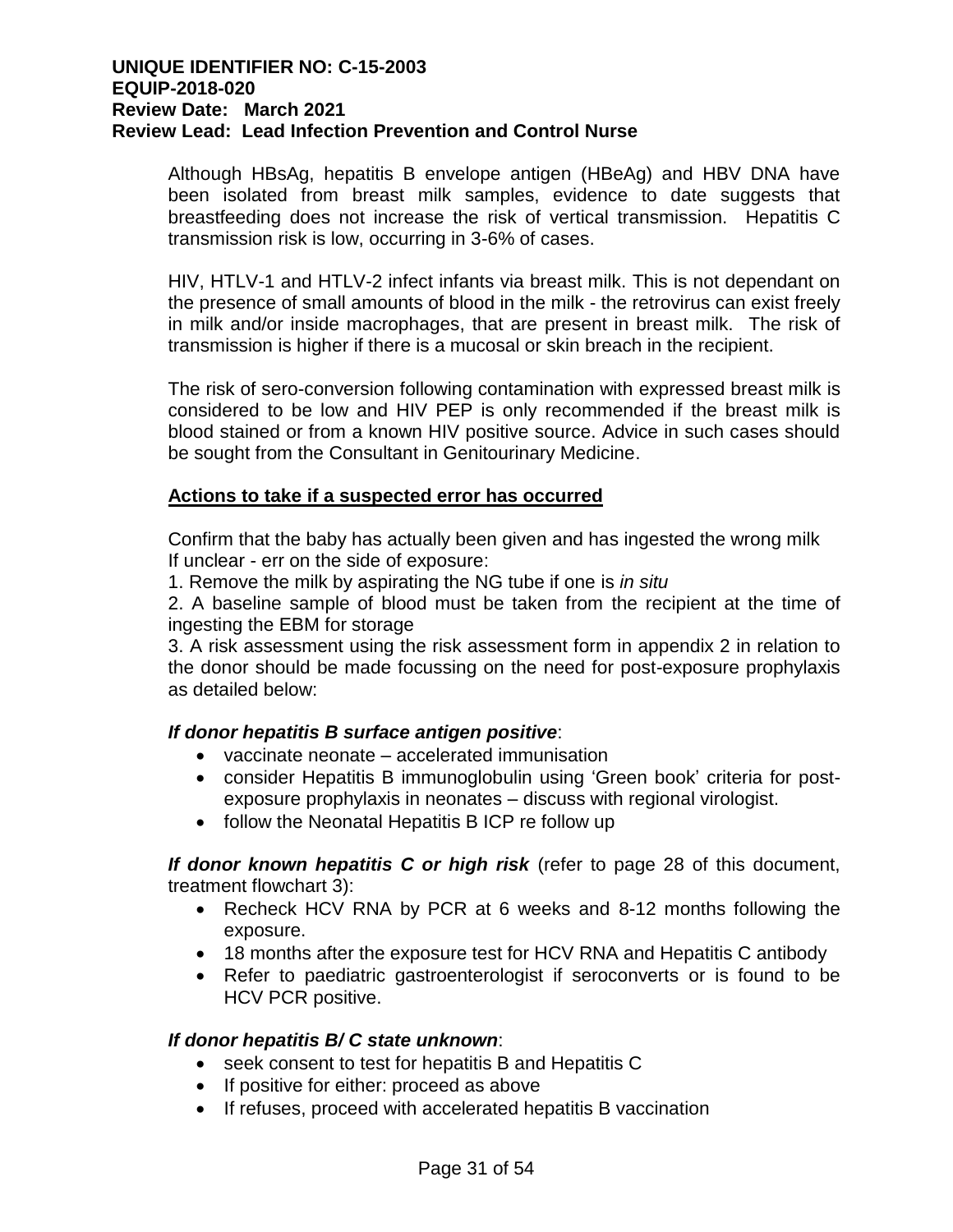### *If donor known HIV positive*

 Liaise with GUM Consultant immediately with an aim to give PEPSE within one hour

If donor refuses bloods to answer the questions in the use the risk assessment tool (Appendix 2) the case should be discussed with neonatal consultant on-call as to whether to treat as presumed infected or not. This will need discussion with the parents of the baby.

# 12. Management of the Non–Significant Injury

- The injured person should be reassured
- All persons who suffer injuries or accidents which carry a risk of infection with blood borne viruses, should have baseline blood taken at the time of the injury and must complete the risk assessment form (Appendix 1)
- Healthcare workers (HCWs) must be referred to the appropriate Occupational Health Department, where some HCWs may require further reassurance
- Injured members of the public who require further reassurance should be referred to GUM or the GP

### 13. List of responsible local agencies

# **CALDERDALE AND HUDDERSFIELD NHS FOUNDATION TRUST OCCUPATIONAL HEALTH DEPARTMENTS (TRUST STAFF)**

The Calderdale Royal Hospital Tel: 01422 (22) 2039.

**CALDERDALE AND HUDDERSFIELD NHS FOUNDATION TRUST GUM CLINICS (HCWs AND MEMBERS OF THE PUBLIC) –** (for counselling and follow up) Calderdale - Broad Street HC Tel 01422 261300 or 261370 (GUM). Huddersfield - Princess Royal clinic @ HRI Appointment Tel 01484 (34) 7077 Tel 01484 (34) 7077 HIV Clinical Nurse Specialist

### **SOUTH WEST YORKSHIRE PARTNERSHIP MENTAL HEALTH TRUST**

Monday – Friday 8.30 – 16.30 hours (01977) 605585

### **REGIONAL POLICE OCCUPATIONAL HEALTH DEPARTMENT**

Senior Nurse, (plus always Medical Officer on-call) Tel: 08448118110.

### **NHS Calderdale: including Community Dental and GP Surgery staff**

Occupational Health Department (CRH ) – Tel 01422 (22) 2039.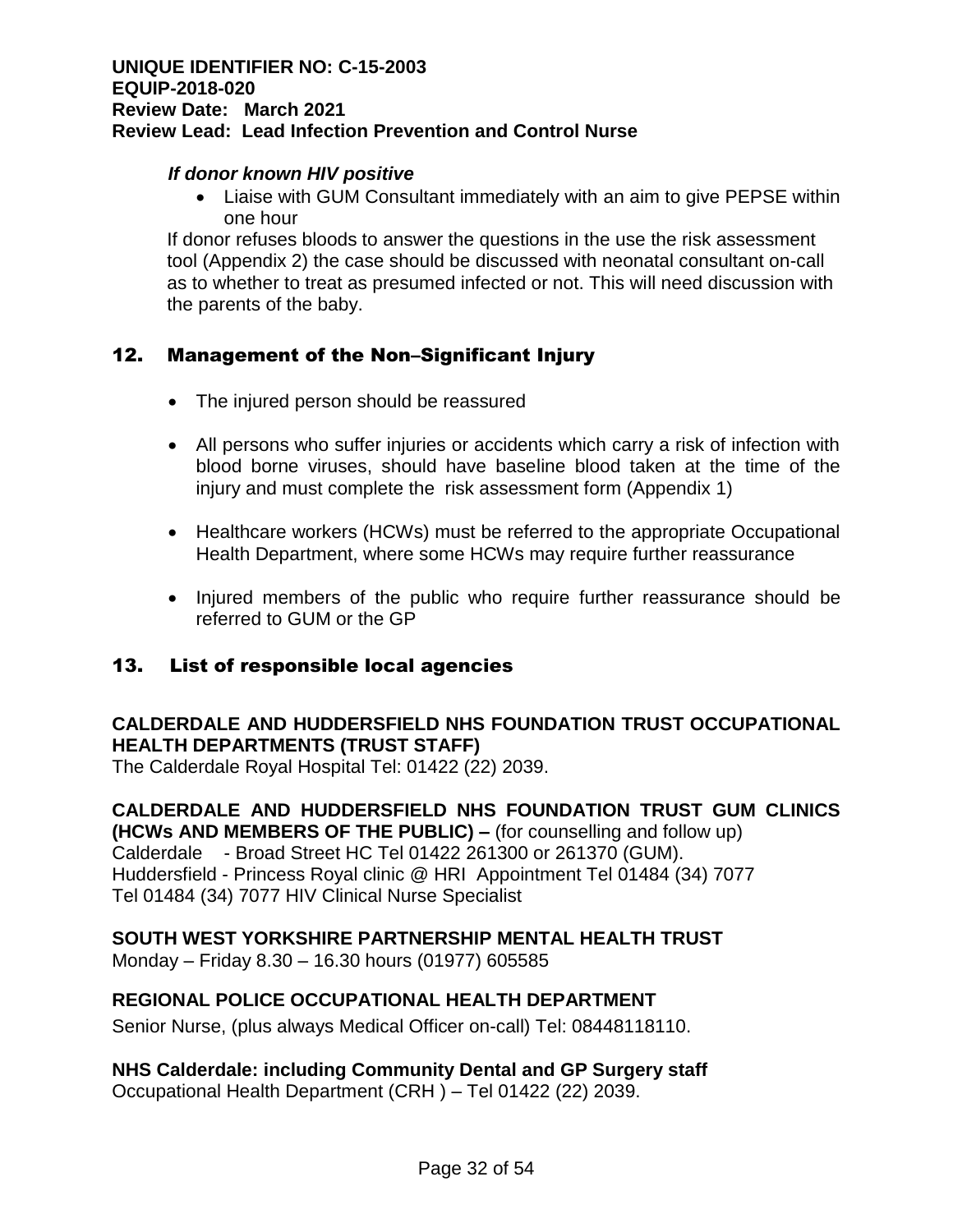**YAS** (Ambulance Staff): Tel: 0845 124 1241 general switch board Or Occupational health contracted to PAM (People Asset Management) office hours only Tel : 01924 584 013

# **FIRE BRIGADE**

Occupational Health Department – Tel 01274 655 742.

### **OTHER AGENCIES OFFERING COUNSELLING**

- Huddersfield GUM Clinic, Princess Royal clinic @ HRI Tel 01484 347011
- Locala sexual health clinic Tel 0303 330 99 81
- Calderdale GUM Clinic, Broad Street Health Centre Tel 01422 261370.
- Brunswick Centre Tel 01422 341764, OR 01484 469 691
- NHS Sexual Health Helpline Tel 0800 567 123
- Terrance Higgins Trust Tel 0800 802 1221

### 14. Training and Implementation

Training will be carried out to all Trust staff by the Infection Prevention and Control Team through Induction and Risk Management as well as targeted training sessions to key personnel/areas. This includes Link Infection Prevention and Control Practitioners in departments and wards across the Trust who will continue to cascade the information to colleagues within their area/department.

### 15. Trust Equalities Statement

Calderdale and Huddersfield NHS Foundation Trust aims to design and implement services, policies and measures that meet the diverse needs of our service, population and workforce, ensuring that none are placed at a disadvantage over others. We therefore aim to ensure that in both employment and services no individual is discriminated against by reason of their gender, gender reassignment, race, disability, age, sexual orientation, religion or religious/philosophical belief, marital status or civil partnerships.

This policy has been through the Trust's EQUIP (Equality Impact Assessment Process) to assess the effects that it is likely to have on people from different protected groups, as defined in the Equality Act 2010.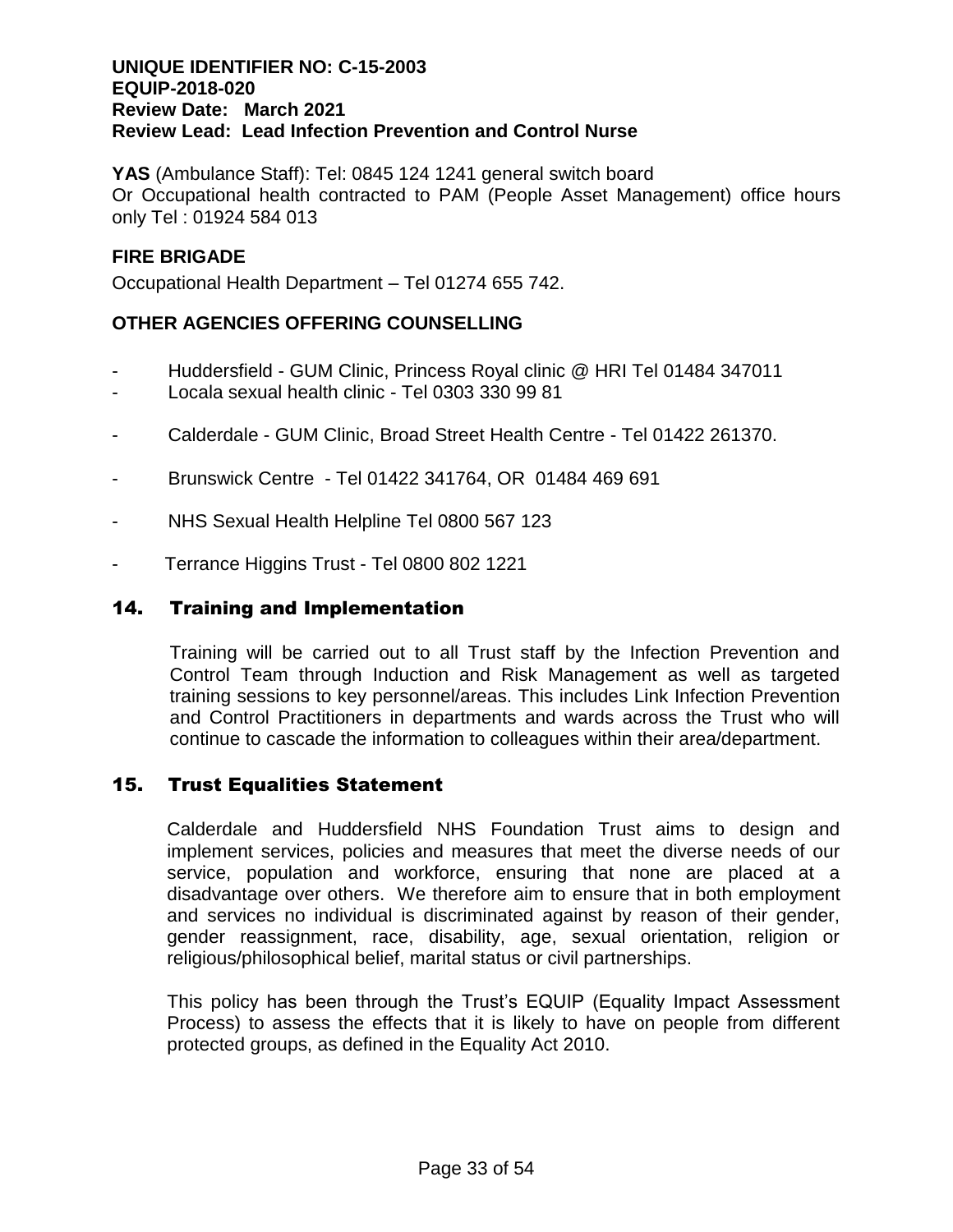# 16. Monitoring Compliance with this Procedural Document

Compliance with the policy will be monitored through audit by the Occupational Health Department, who report to the Infection Prevention and Control Committee on a quarterly basis.

# 17. Associated Documents/Further Reading

This policy/procedure should be read in accordance with the following Trust policies, procedures and guidance:

- Standard Precautions http://nww.cht.nhs.uk/fileadmin/intranet/policies/documents/213/C-47-2011%20-%20IC%20- %20Section%20C%20Standard%20Precautions%20Policy%20%20(CG).doc
- Waste Management [http://nww.cht.nhs.uk/fileadmin/intranet/policies/documents/491/G-10-2013%20-](http://nww.cht.nhs.uk/fileadmin/intranet/policies/documents/491/G-10-2013%20-%20Waste%20policy%202013%20v4.pdf) [%20Waste%20policy%202013%20v4.pdf](http://nww.cht.nhs.uk/fileadmin/intranet/policies/documents/491/G-10-2013%20-%20Waste%20policy%202013%20v4.pdf)
- Care of the Deceased http://nww.cht.nhs.uk/fileadmin/intranet/policies/documents/295/C-18-2010%20-%20IC%20- %20Section%20P%20-%20Care%20of%20the%20deceased%20(CG).doc
- Specimen Policy [http://nww.cht.nhs.uk/fileadmin/intranet/policies/documents/480/Section%20](http://nww.cht.nhs.uk/fileadmin/intranet/policies/documents/480/Section%20R%20Specimen%20Collection%20Policy%20Version%206.pdf) [R%20Specimen%20Collection%20Policy%20Version%206.pdf](http://nww.cht.nhs.uk/fileadmin/intranet/policies/documents/480/Section%20R%20Specimen%20Collection%20Policy%20Version%206.pdf)

### 18. References

Advisory Committee on Dangerous Pathogens 2009. Protection Against Blood Borne Infections in the Workplace: HIV and Hepatitis. HMSO, London.

Advisory Group on Hepatitis 2013. Protecting Healthcare Workers and Patients from Hepatitis B. Health Publishing Unit, Hywood.

AIDS/HIV Infected Healthcare Workers: Guidance on the Management of Infected Healthcare Workers and Patient Notification. UK Health Department 1998.

BHIVA, BASHH, British Infection Society*. UK National Guidelines for HIV Testing 2008*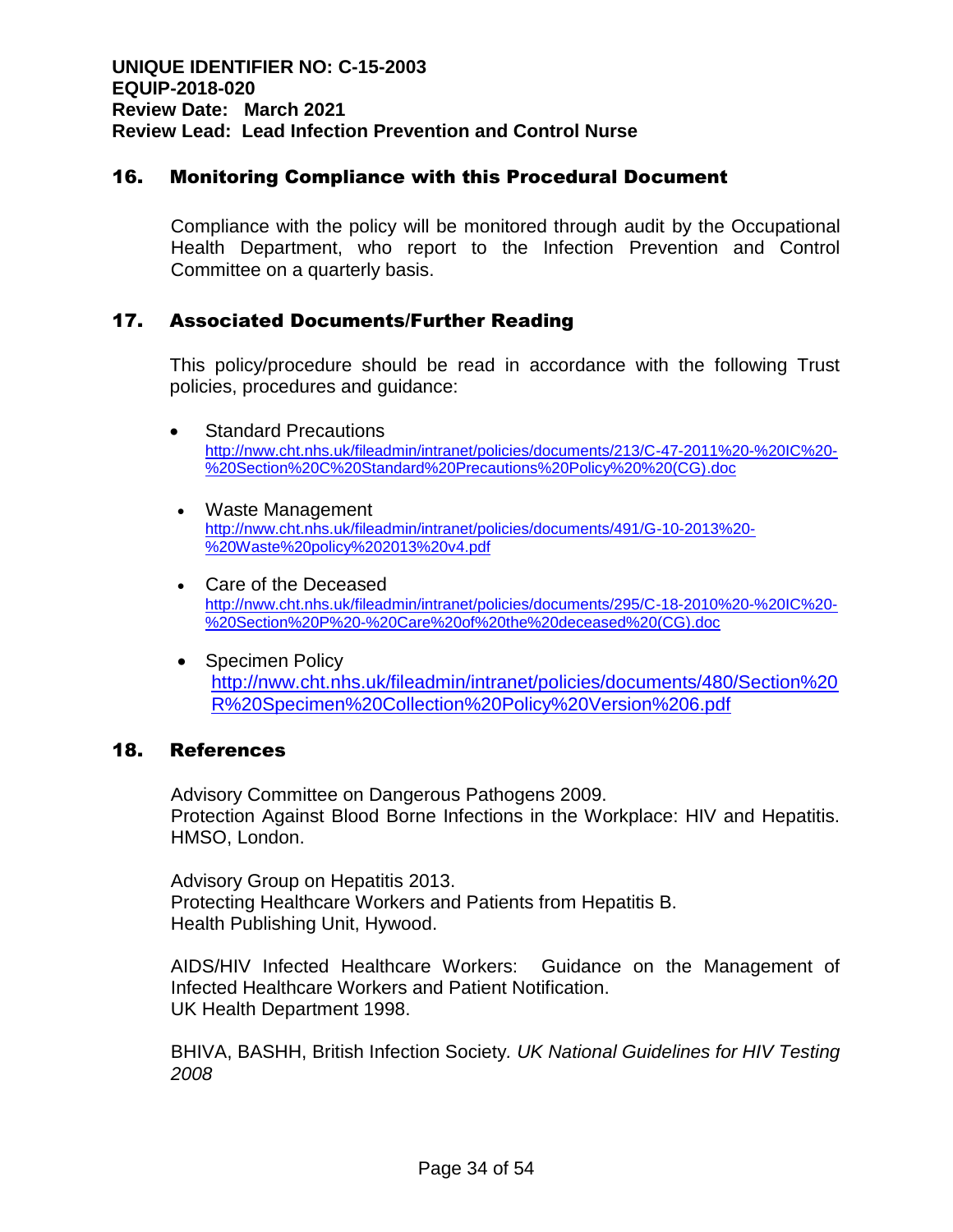Council Directive 2010/32/EU(2010) *Implementing the framework agreement on prevention from sharps injuries in the hospital and healthcare sector, concluded by HOSPEEM and EPSU. Official Journal of European Union.*

CDR Morbidity and Mortality Weekly Report 1998 Recommendations for Prevention and Control of Hepatitis C virus (HCV) Infection and HCV-related Chronic Disease

Department of Health March 1998. *Guidance for Clinical Health Care Workers: Protection against infection with blood-borne viruses*

Department of Health 2001 Seeking consent: working with children. London: Department of Health. www.dh.gov.uk/assetRoot/04/06/72/04/04067204.pdf

Department of Health 2002. *12 key points on consent the law in England and Wales.*

Department of Health –December 2011*.* Management of HIV-infected healthcare workers: a paper for consultation

Department of Health 2004*. Human Tissue Act 2004.*

Department of Health 2004. Hepatitis C, *Essential information for professionals and guidance on testing 2004.*

Department of Health 2006 The Health Act 2006: Code of Practice for the Prevention and Control of Healthcare Associated Infections. Updated 2009

Department of Health 2008. *HIV Post exposure prophylaxis – Guidance from the UK Chief Medical officers Export Advisory Group on AIDS. updated April 2015*

Department of Health 2011. Hepatitis B antenatal screening and newborn immunisation programme Best practice guidance Published to DH website

Department of Health 2012 Guidance on Prevention of HIV transmission through breastfeeding: position statement updated 2014

Department of Health, Health Service Circular 2002/610*. Hepatitis C Infected Health Care Workers. August 2002.*

Department of Health Estates and Facilities Alert 2013. EFA/2013/001. 21 January 2013

Department of Health 2012 *. Expert Advisory Group on AIDS. Annual Report 2012*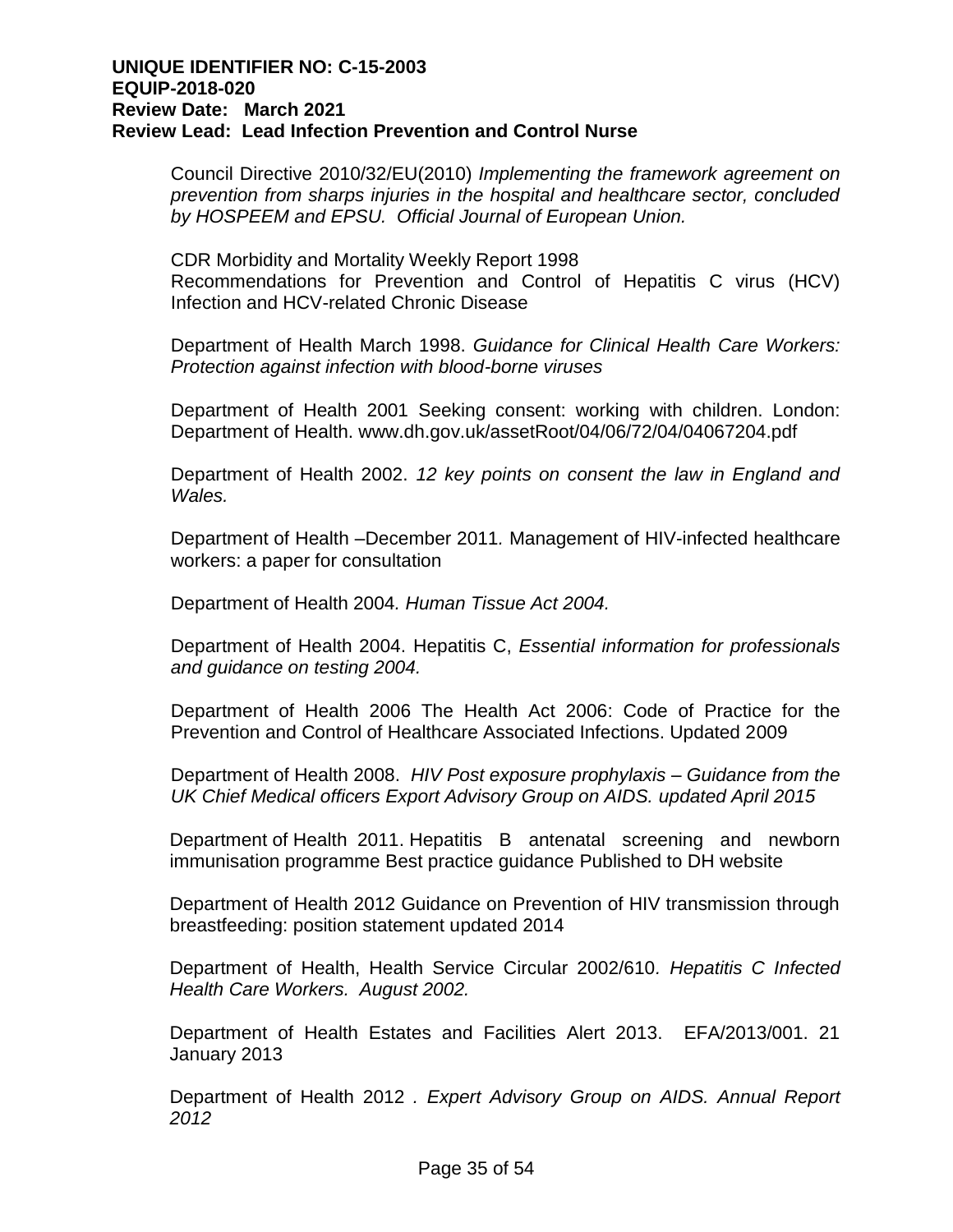Department of Health - Immunisation against infectious disease - "The Green Book"

EAGA: 1998: Recommendations of the Expert Advisory Group on AIDS and the Advisory Group on Hepatitis.

General Medical Council.1997. *Guidance to Doctors re code of practice for serious communicable disease. Updated March 2013*

HPA "Shooting Up" - Infections among injecting drug users in the UK 2007 Published October 2008 HSE 2013 Reporting of Injuries, Diseases and Dangerous Occurrences Regulations 2013 (RIDDOR) October 2013.gov.uk

Health and Safety Executive.gov.uk 2012. Sharps injury protection. Requirements and test methods. Sharps containers BS EN ISO 23907:2012 September 2012

*Health and Safety Executive.gov.uk 2013* Health and Safety (Sharp Instruments in Healthcare) Regulations 2013 Guidance for employers and employees

Information from the Centers for Disease Control and Prevention National Center for Infectious Diseases Divison of Healthcare Quality Promotion and Division of Viral Hepatitis: *Exposure to blood :what health-care workers need to know. July 2003.*

International Journal of STD & AIDS 2011; 22: 695–708UK guideline for the use of post-exposure prophylaxis for HIV following sexual exposure (2011) P Benn MBChB FRCP\*, M Fisher MBBS FRCP† and R Kulasegaram LRCP MRCS FRCP‡, on behalf of the BASHH§ PEPSE Guidelines Writing Group Clinical Effectiveness Group International Journal of STD & AIDS Volume 22 December 2011. DOI: 10.1258/ijsa.2011.171011.

Loveday HP, Wilson JA, Pratt RJ et al. epic3: National evidence-based guidelines for preventing healthcare-associated infections in NHS hospitals in England. Journal of Hospital Infection 86 (supplement 1): S1–70 (2014). (NICEaccredited guidance).

NICE quality standard [QS61] Published date: April 2014 *Infection Prevention & Control of Healthcare Associated Infections in Primary and Community Care National Clinical Guidelines Centre*

Public Health England.2012.Bloodborne viruses in healthcare workers: report exposures and reduce risks.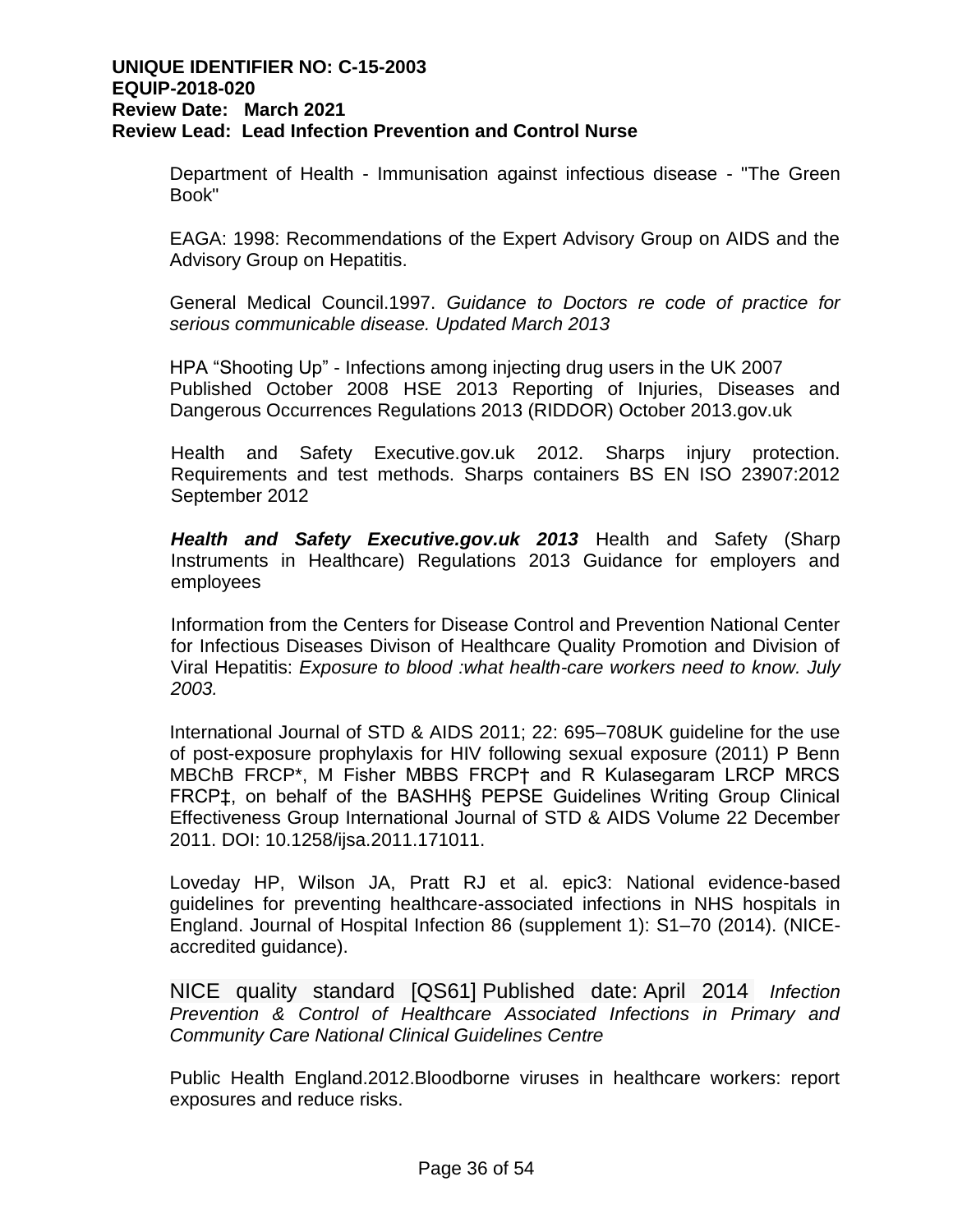PHE Raising awareness of needlestick injuries in healthcare settings 2014Royal College of Nursing 2012 Essential practice for infection prevention and control Guidance for nursing staff

CL. Townsend, CS. Peckham, and C: 2012: Thorne Breastfeeding and transmission of viruses other than HIV-1.[.Adv Exp Med Biol.](http://www.ncbi.nlm.nih.gov/pubmed/22454339) 2012;743:27-38. doi: 10.1007/978-1-4614-2251-8\_2.

World Health Organisation 2010 Antiretroviral drugs for treating pregnant women and preventing HIV infections in infants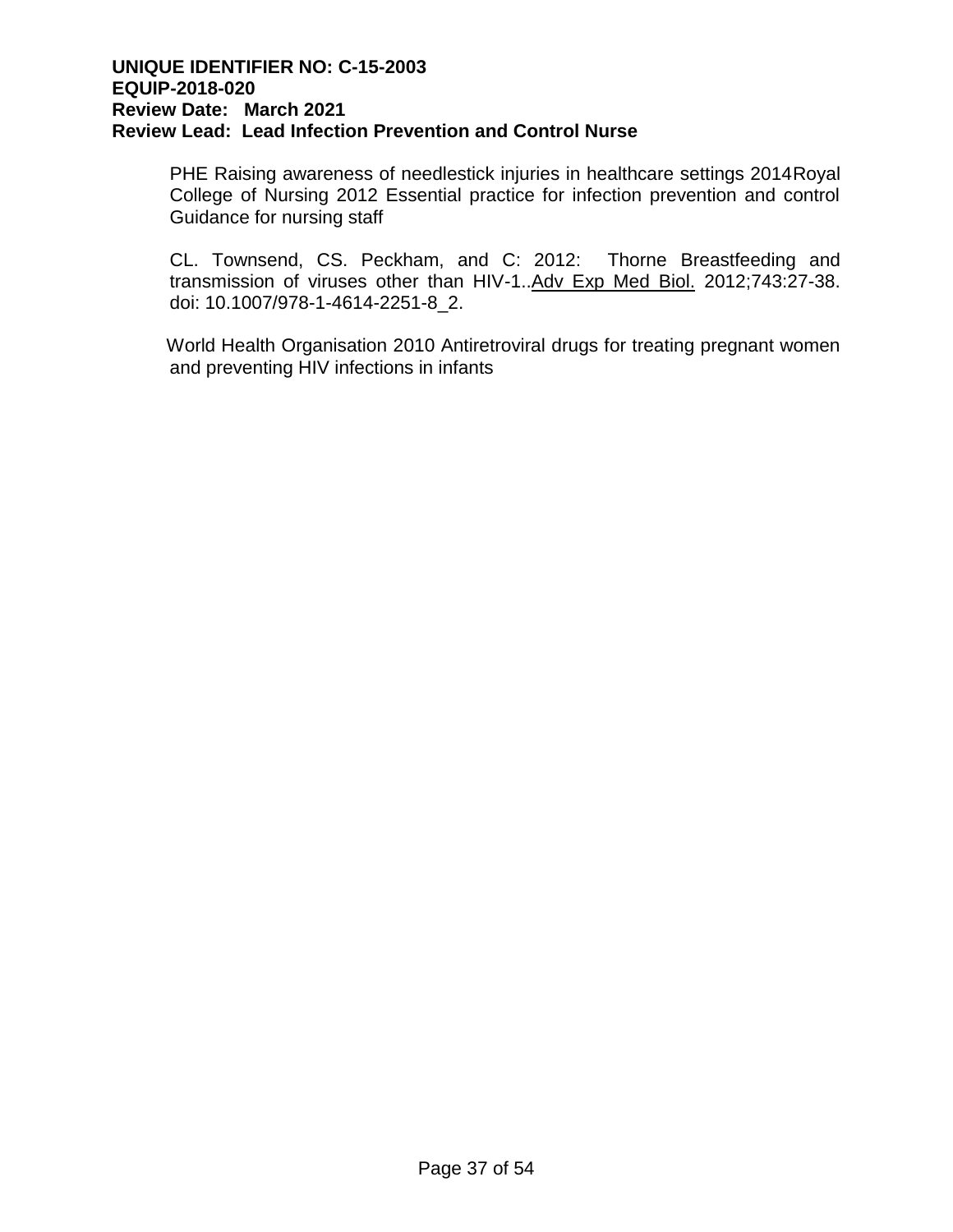#### **APPENDIX 1**

#### **CONFIDENTIAL**

#### **RISK ASSESSMENT FORM FOR CLINICAL SHARPS INJURIES & EXPOSURE TO BODY FLUIDS – to be used by A&E and Occupational Health Staff**

| <b>NAME:</b>                                                                                                         | <b>ADDDRESS OF GP:</b>                                                                  |
|----------------------------------------------------------------------------------------------------------------------|-----------------------------------------------------------------------------------------|
| <b>D.O.B.</b>                                                                                                        |                                                                                         |
| <b>OCCUPATION:</b>                                                                                                   |                                                                                         |
| <b>DATE OF INJURY:</b>                                                                                               | <b>DATE OF PRESENTATION:</b>                                                            |
| <b>TIME OF INJURY:</b>                                                                                               | <b>TIME OF PRESENTATION:</b>                                                            |
| DEPT/WARD OF INJURY:                                                                                                 |                                                                                         |
| <b>TYPE OF INJURY:</b>                                                                                               | <b>PROTECTIVE BARRIERS:</b>                                                             |
| <b>BODY SITE:</b>                                                                                                    | - GLOVES WORN<br>YES[]NO[]                                                              |
| <b>DESCRIPTION:</b><br>PUNCTURE [ ] LACERATION [ ] SPLASH [ ]                                                        | - INOCULATION THROUGH CLOTHING YES [ ] NO [ ]<br>- GOGGLES/VISOR WORN<br>YES [ ] NO [ ] |
| SKIN BROKEN<br>YES [<br>- 1<br>NO [ ]<br>BLEEDING/BRUSING PRESENT: YES [<br>NO [<br>$\overline{1}$<br>$\overline{1}$ |                                                                                         |
| SITE CLEANED/IRRIGATED IMMEDIATELY                                                                                   |                                                                                         |
| YES[ ] NO[ ]                                                                                                         | <b>STATUS OF RECIPIENT (INJURED PERSON)</b>                                             |
| IM/IV/INTRA-ARTERIAL (Circle one)                                                                                    | HEPATITIS B VACCINATED YES [ ] NO [ ]<br>If yes, WHEN ?                                 |
| SOLID NEEDLE/BLADE?<br>YESI 1<br>NO [ ]                                                                              | HEPATITIS ANTIBODY LEVEL YES [ ] NO [ ]                                                 |
| BLOOD IN NEEDLE/SYRINGE YES [ ] NO [ ]                                                                               | If yes, ABOVE OR BELOW 10m I.U/ml.?                                                     |
| NEEDLE SAFE DEVICE<br>YESI 1<br>NOI 1                                                                                | RISK OF PREGNANCY YES [ ] NO [ ]                                                        |
| FRESH/OLD? (Circle one)                                                                                              | TETANUS STATUS                                                                          |
|                                                                                                                      |                                                                                         |
| ANY INOCULATION OF BODY FLUIDS INTO RECIPIENT<br>AS A RESULT OF INJURY? YES [ ] NO [ ]                               | BASELINE SAMPLE TAKEN YES [ ] NO [ ]                                                    |
|                                                                                                                      | SOURCE OF BODY FLUID:                                                                   |
| HUMAN BITE? YES [ ] NO [ ]                                                                                           |                                                                                         |
|                                                                                                                      | KNOWN? YES[ ]NO[ ]                                                                      |
| BLOOD/BODY FLUID SPLASH? YES [ ] NO [ ]                                                                              | AVAILABLE? YES [ ] NO [ ]                                                               |
| QUANTITY?                                                                                                            | <b>REF NO / NAME:</b>                                                                   |
| ON BROKEN SKIN?<br>YESI INOI I                                                                                       |                                                                                         |
| ON MUCOUS MEMBRANES YES [ ] NO [ ]                                                                                   |                                                                                         |
| VISIBLE BLOOD IN FLUID? YES [ ]<br>NO [                                                                              |                                                                                         |
| Form completed and signed by:                                                                                        |                                                                                         |

**Designation / Title ………………………………………………………. Date ………………………………..**

**When staff attend Accident and Emergency out of hours, please fax this form to the relevant Occupational; Health Department and leave a message on their answer phone. CRH: Answer phone 2037 Fax: 2243**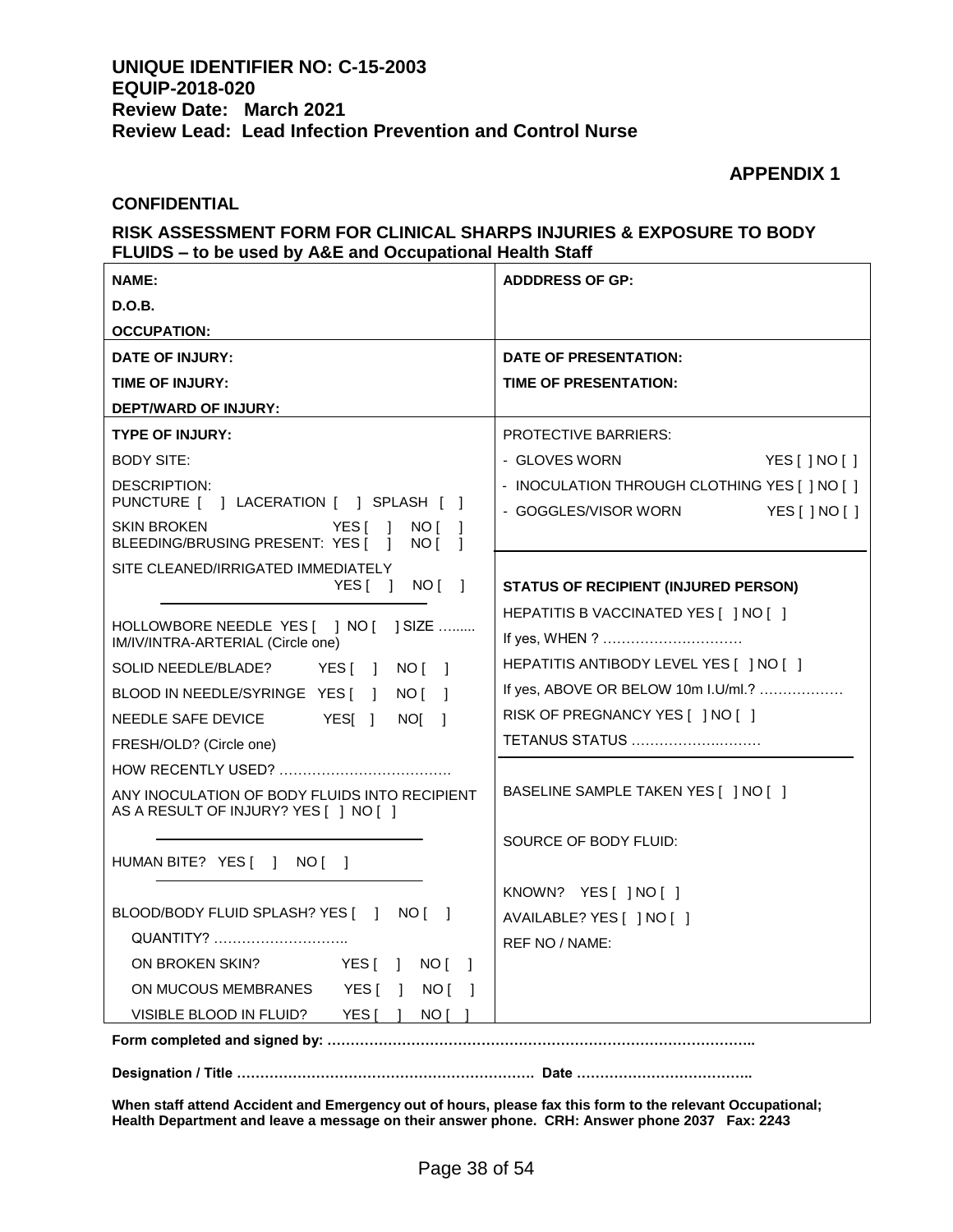#### **APPENDIX 2**

| RISK ASSESSMENT FORM (to be used by health professional obtaining consent, from       |
|---------------------------------------------------------------------------------------|
| the DONOR (SOURCE) of an incident involving exposure to BBVs, for blood to be tested. |

| DOB / Ref No / Name of Source of injury / exposure:                                                                                                                                                                                                                                             |            |  |  |  |
|-------------------------------------------------------------------------------------------------------------------------------------------------------------------------------------------------------------------------------------------------------------------------------------------------|------------|--|--|--|
|                                                                                                                                                                                                                                                                                                 |            |  |  |  |
|                                                                                                                                                                                                                                                                                                 |            |  |  |  |
| <b>RISK FACTORS</b>                                                                                                                                                                                                                                                                             |            |  |  |  |
| <b>HEPATITIS STATUS</b>                                                                                                                                                                                                                                                                         |            |  |  |  |
| <b>HIV STATUS</b>                                                                                                                                                                                                                                                                               | UNKNOWN [  |  |  |  |
|                                                                                                                                                                                                                                                                                                 |            |  |  |  |
| <b>HISTORY IV DRUG ABUSE</b><br>YES[ ] NO[ ]<br><b>SAME SEX PARTNERS</b><br>YES   NO  <br>1<br>YES[ ] NO [<br>SEX WITH ANY OF THE ABOVE<br>$\Box$<br><b>SEX WORKER</b><br>YES[ ] NO[<br>MEDICAL / DENTAL PROCEDURE OUTSIDE THE UK<br>YES[ ] NO[ ]<br>UNPROTECTED SEX<br>AFRICA [ ] FAR EAST [ ] |            |  |  |  |
| <b>BLOOD DONOR</b>                                                                                                                                                                                                                                                                              | YES[   NO[ |  |  |  |
| If yes, DATE OF LAST DONATION                                                                                                                                                                                                                                                                   |            |  |  |  |
| REC'D BLOOD TRANSFUSION OUTISDE UK YES [ ] NO [ ]                                                                                                                                                                                                                                               |            |  |  |  |
| <b>CONSENT OBTAINED FROM SOURCE PATIENT TO TEST FOR:</b>                                                                                                                                                                                                                                        |            |  |  |  |
| <b>HBV</b><br>] NO [ ]<br>YES [<br>NOT APPLICABLE [<br>-1<br>YES [ ] NO [ ] NOT APPLICABLE [ ]<br><b>HCV</b><br><b>HIV</b><br>YES[   NO[  <br>NOT APPLICABLE [ ]                                                                                                                                |            |  |  |  |
| <b>CONSENT OBTAINED FROM SOURCE PATIENT TO SEND FORM TO:</b>                                                                                                                                                                                                                                    |            |  |  |  |
| OCCUPATIONAL HEALTH<br>YES[   NO[  <br>YES[ ] NO[ ]<br><b>GUM</b>                                                                                                                                                                                                                               |            |  |  |  |
|                                                                                                                                                                                                                                                                                                 |            |  |  |  |
| CONSENT OBTAINED FROM DONOR (SOURCE) PATIENT TO RECORD RESULTS IN NOTES                                                                                                                                                                                                                         |            |  |  |  |
| CONSENT OBTAINED FROM DONOR (SOURCE) PATIENT TO GIVE RESULTS TO INJURED PARTY                                                                                                                                                                                                                   |            |  |  |  |
| It is the responsibility of the injured person or his/her nurse manager to ensure that this                                                                                                                                                                                                     |            |  |  |  |

**information is received by the Occupational Health Nurse or the Accident & Emergency Triage Nurse, who should ensure that this form is attached to the main assessment form (appendix 1). If the donor (source) is seen in the ambulatory area of MAU, the practitioner assessing the patient must ensure Occupational Health receive a copy.**

**If donor (source) agrees could be stored in medical notes. If not either at GUM/ Occupational Health.**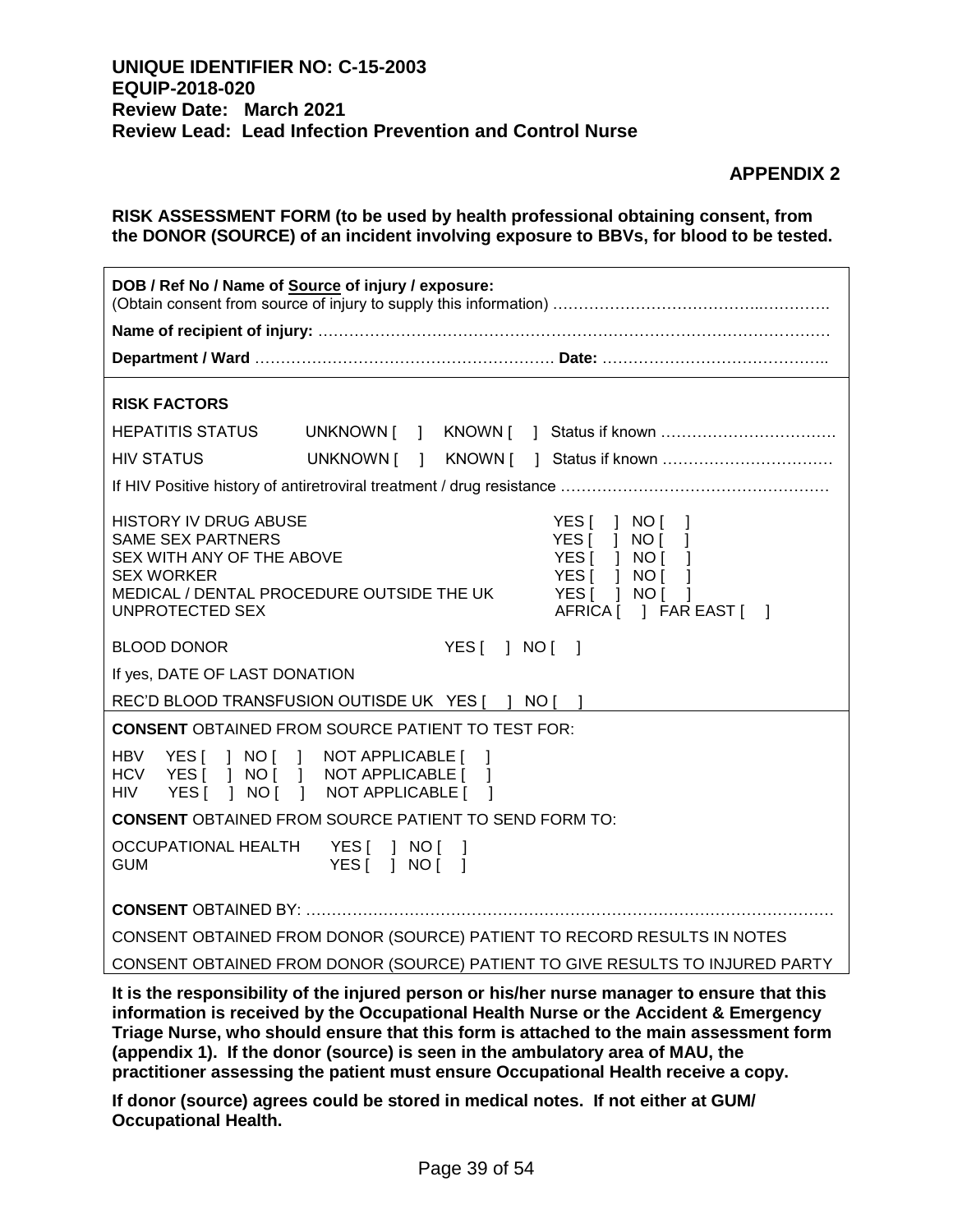# 1. Guidelines for Approaching the Donor (Source) Patient (Adult And Child) by the Patients Medical Team for Permission to Test For HIV, HBV, HCV

\*Donor refers to patient (adult or child) or healthcare worker (HCW), or whoever is the donor (source) of the injury.

This situation must be handled sensitively. The patient/donor should NOT be approached by the injured person**, but by an experienced clinician directly involved in the patient's care. If the patient/donor is an attendee of a Rehabilitation Department, they should be asked to attend the ambulatory area of MAU for risk assessment and bloods taking.** There is no single approach which will cover every interview, but it is recommended that the following points are observed:

- A. The discussion should take place in a location where privacy is maintained.
- B. The patient/donor should be informed that an employee has been injured in an incident involving their blood and that injury of this kind can cause considerable anxiety and worry to health care workers because infections such as Hepatitis B, Hepatitis C and HIV can be transmitted in this way.
- C. Explain it is as if patient has donated their blood to HCW and we would like to test for the usual infections that are screened for by Blood Transfusion Service. The patient should be asked if he/she would be willing to consider allowing a sample of their blood to be taken for testing for HBV, HCV and HIV as a negative result gives most reassurance to the injured employee. In asking this question it is important that undue pressure is not put on the patient to comply with this request. It should be made clear that the decision lies entirely with the patient/donor. The outcome of the discussion should be recorded in the patient's notes. A refusal from the patient must not have an effect on the overall management of that patient and this must be explained clearly to the patient.
- D. If the request raises serious anxiety for the patient, for any reason, then the services of a trained counsellor should be offered and this can be arranged on the next working day. (See information regarding support staff, including GUM Health Advisors, section 12).
- E. If the consent to take blood is granted:
	- complete the risk assessment form.
	- obtain permission for results to be given to a third party i.e. a members of the patients clinical team, Occupational Health, GUM, and the injured person, and record this information into the patient notes.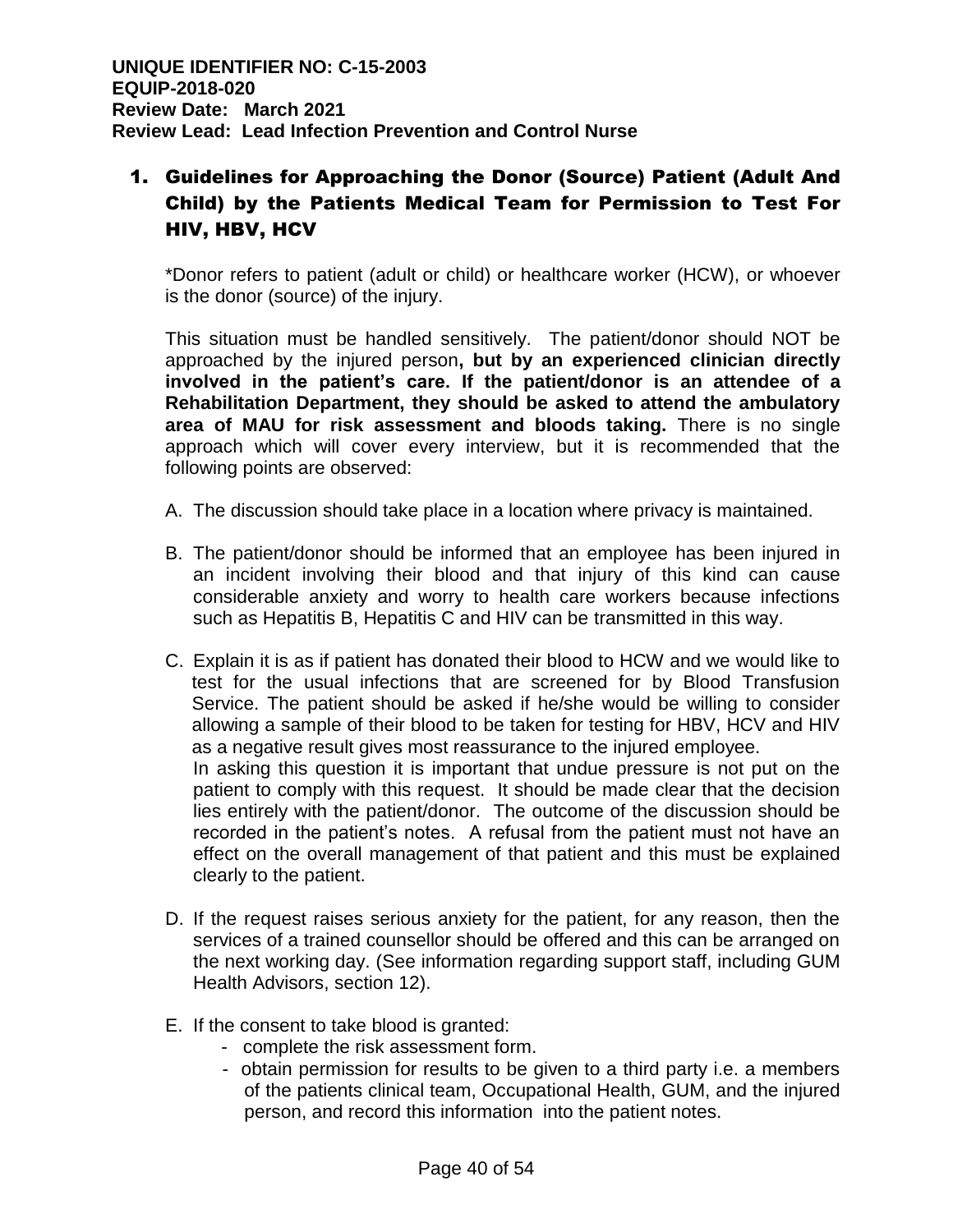- ascertain if the donor (source) patient wishes to have a coded ID on the sample.
- ask if there is any objection to the report being filed within the clinical notes. Any objection should be recorded in the patient notes.
- F. A member of the patients' medical team/or the practitioner in the ambulatory area of MAU should relay results to the patient of the donor, Occupational Health and GUM as applicable. It is not necessary to pass on the name of the source patient to a third party.
- G. If the donor (source) is unconscious or unable to give informed consent for any reason, blood cannot be taken for testing, even with the relatives' agreement. Under such circumstances it is advisable to treat the injury as if the donor was Hepatitis B & C positive and offer the recipient the appropriate follow up testing. A risk assessment should be made to decide whether postexposure prophylaxis with anti-HIV drugs should be given

### **Children and Young People**

Before testing a child you must also seek consent. Young people aged 16 and 17 are presumed to have the competence to give consent for themselves. Younger children who understand fully what is involved in the proposed procedure can also give consent (although their parents will ideally be involved). In other cases someone with parental responsibility must give consent on the child's behalf. Bear in mind that not all parents have parental responsibility – see Consent Policy for guidance.

If a competent child consents to treatment, a parent cannot override that consent. Legally, a parent can consent if a competent child refuses, but it is likely that taking such a serious step will be rare. To establish the risk status of a child, ask the relevant questions from section 2 below

### **The Consultant in charge of the child should be consulted before approaching the child and his/her parents. He/She should seek the advice from a Paediatrician experienced in the field of HIV**

# 2. Establishing the Infectivity Risk of the Donor (Source) Patient

- A When the Donor (source) blood is traced to an individual who is already known to be positive for HIV, Hepatitis C or Hepatitis B surface antigen (HBsAg) further confirmation will not be needed.
- B Needles discovered in the street or the park should be considered as high risk of transmitting Hepatitis B and Hepatitis C but not HIV.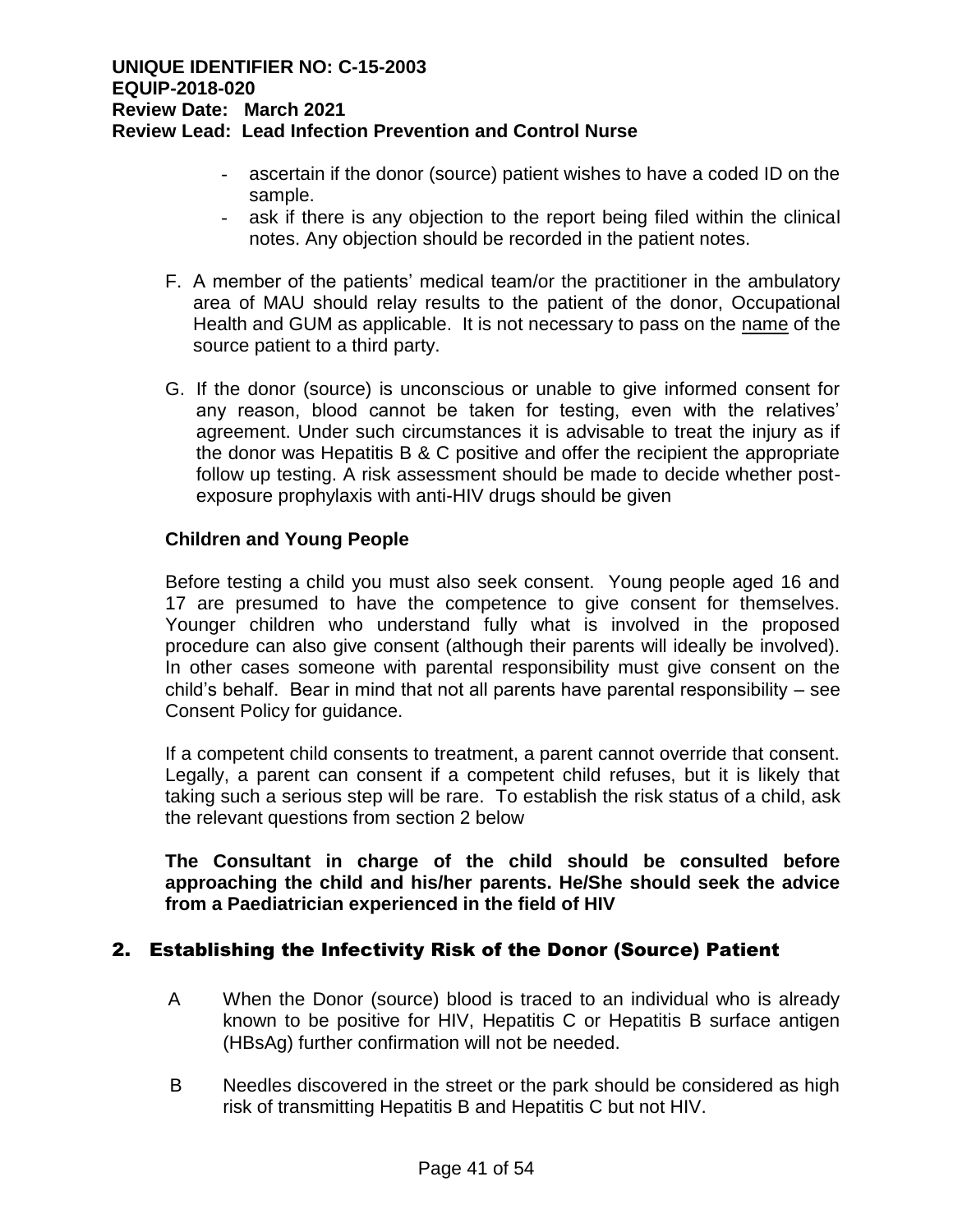C In hospital, if it is not possible to identify which patient relates to a particular needle, treat the incident as high risk if the needles come from a ward with known high-risk patients in it.

**If the donor (source) does not consent to testing,** or if there are other good reasons for not testing, he or she should be asked if they would mind answering some personal questions, which could help to clear up the concern. Such questions should also be asked where a donor(source) is identified. Emphasise that the questions are very personal and may very well not apply to them, however, these questions are now asked routinely, for example, by the Blood Transfusion Service before accepting blood donations.

If the donor (source) agrees, ask them the questions detailed below in below

### **A list of questions to determine the risk category of the source patient's blood**

- 1. Have you ever given blood? If yes, when last donated? Continue to ask the following:
- 2. Have you ever been told that you are positive for HIV/AIDS, HBV or HCV?
- 3. (For men only) have you ever had sex, even safe sex with another man?
- 4. Have you ever injected yourself with drugs? (This includes body-building drugs, but excludes prescription drugs, such as insulin).
- 5. Have you ever lived in, or visited, any country outside the UK and had sex with men or women living there or received hospital treatment?
- 6. Have you ever received a blood transfusion outside the United Kingdom? If yes, where and when?
- 7. Have you ever undergone a medical or dental procedure outside of the UK. If so, where and when?
- 8. Have you paid or been paid for sex at any time?
- 9. Have you ever had sex with a person in the above groups?

Anyone answering **yes** to any of the questions and a baby of any high-risk woman should also be considered high risk. Remember residents of institutions for the mentally handicapped or anyone from an endemic area are high risk for Hepatitis B unless previously immunized.

# 3. Responsibilities for Obtaining Donor (Source) Blood

### **a) Clinical Manager/supervisor covering the area where the donor (source) is located or Occupational Health:-**

- Locate donor (source) if possible.
- If the donor (source) is an attendee of a rehabilitation department, he/she should be referred to the ambulatory area of MAU for follow up.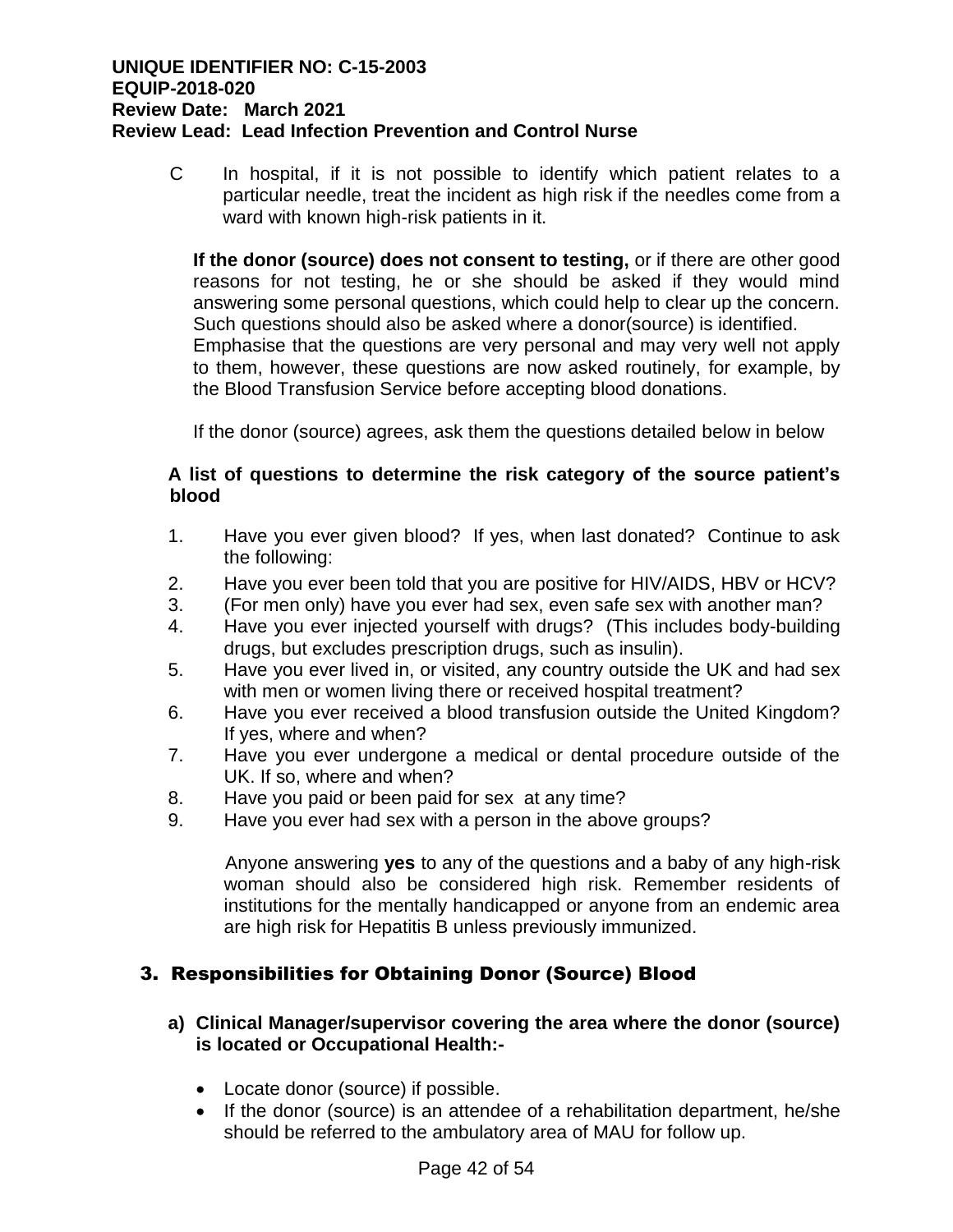- Arrange for a member of the medical team responsible for the donor (source) patient to seek donor (source) patient consent to have blood tests for HIV/HBV/HCV blood borne viruses (BBVs) carried out and for permission to give that result to a third party i.e. a member of the patient's medical team, Occupational Health and GUM.
- Arrange for transport of specimens to microbiology laboratory (taxi if rapid results required) and prompt return of report. Phone lab and organise to which member of the clinical team the result should be phoned.
- Laboratory staff are available to test blood samples during working hours from 08.00 hrs – 20.00hrs Monday until Friday, or on-call up until midnight. At weekends 08.00 hrs – 16.00 hrs, or on-call up until midnight. **Any incident occurring after midnight, the blood sample can be tested immediately the following morning. The sample may be stored in the fridge if the laboratory is not open. In this case contact the laboratory at 08.00 to inform them and ensure the blood sample has been forwarded to the laboratory ready for testing. Any exceptionally urgent case may be discussed with the Consultant Microbiologist on call**
- Arrange for results to be phoned back to a named individual, usually a member of the patients' medical team. Advise the patient that he/she will be informed of the results by a member of their medical team, usually within 24 hours, and that further tests may be required if the tests are not negative. Should the patient prove to have a blood borne virus, he/she will be referred to the appropriate physician. Consent should be obtained from the source patient about disclosing the result to the injured HCW
- Inform Occupational Health Department  $(08:30 16:30$  hours), Monday to Friday or Accident & Emergency outside these hours if a donor (source) patient has been identified and, if so, forward a completed risk assessment form (Appendix 2) and blood test results, if available. It is not necessary to identify the name of the donor (source) patient

N.B. If the donor (source) patient prefers, a coded identification should be used, otherwise the patient should give approval for testing under his or her own name.

### **b) Clinician in charge of the donor (source) patient**

- Confirm details of injury
- Consult guidelines on approaching the Donor (source) patient and establish risk status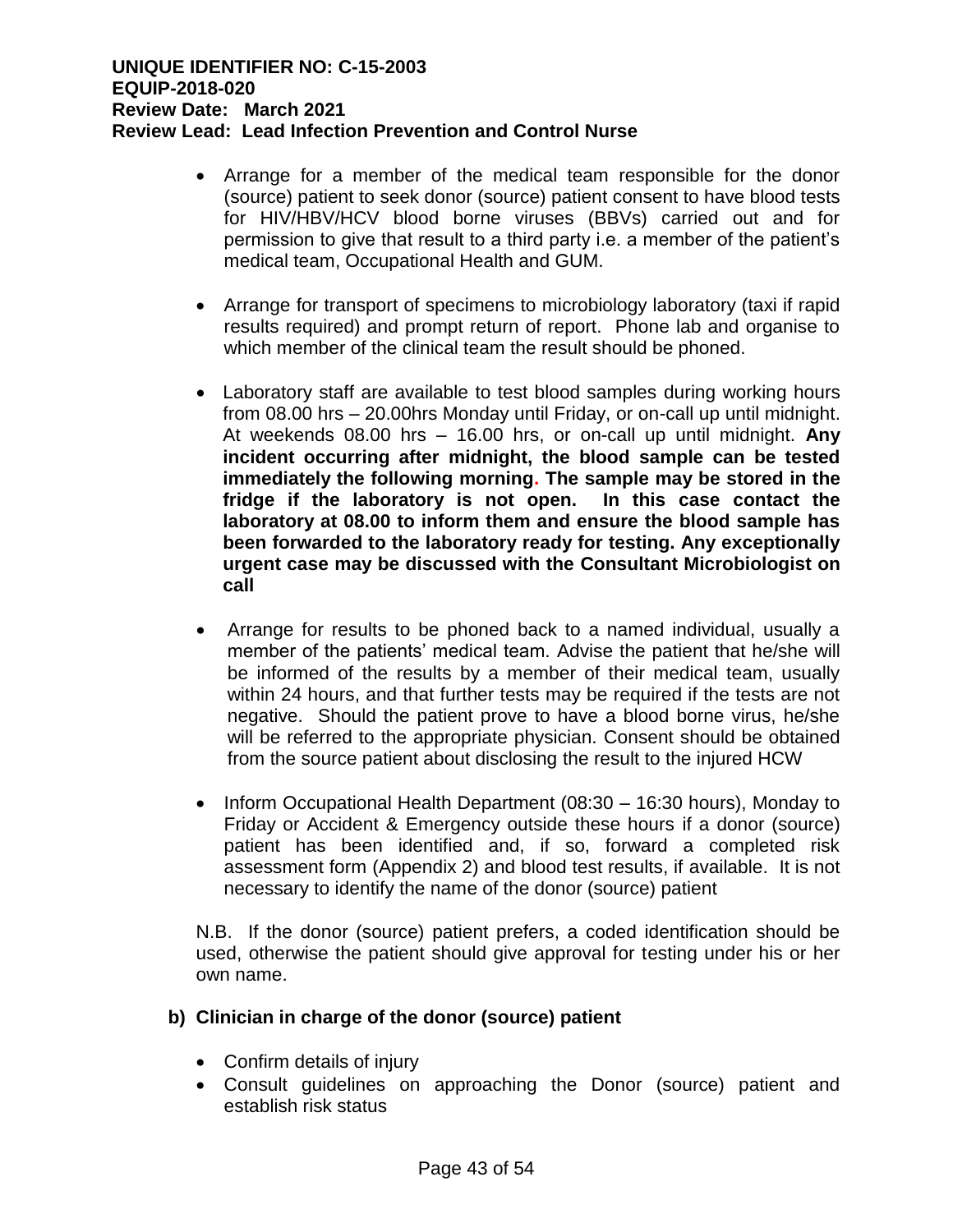- Seek donor (source) patient's consent for testing and for reporting result to a third party
- Complete risk assessment form and forward to Occupational Health/Accident and Emergency Department, as appropriate.
- Complete blood form/ICE Request and the specific tests requested(i.e. HBV, HCV or HIV). Ensure that the specimens and requests are completed accurately including the NHS Number. (NB. Specimens accompanied by forms/requests that are not completed correctly and signed will not be processed by the laboratory).
- Advise the patient's consultant that the incident has occurred.
- Inform donor (source) of the results.
- Inform Occupational Health and Genitourinary Medicine Clinic (GUM) as per arrangement made with donor (source) patient.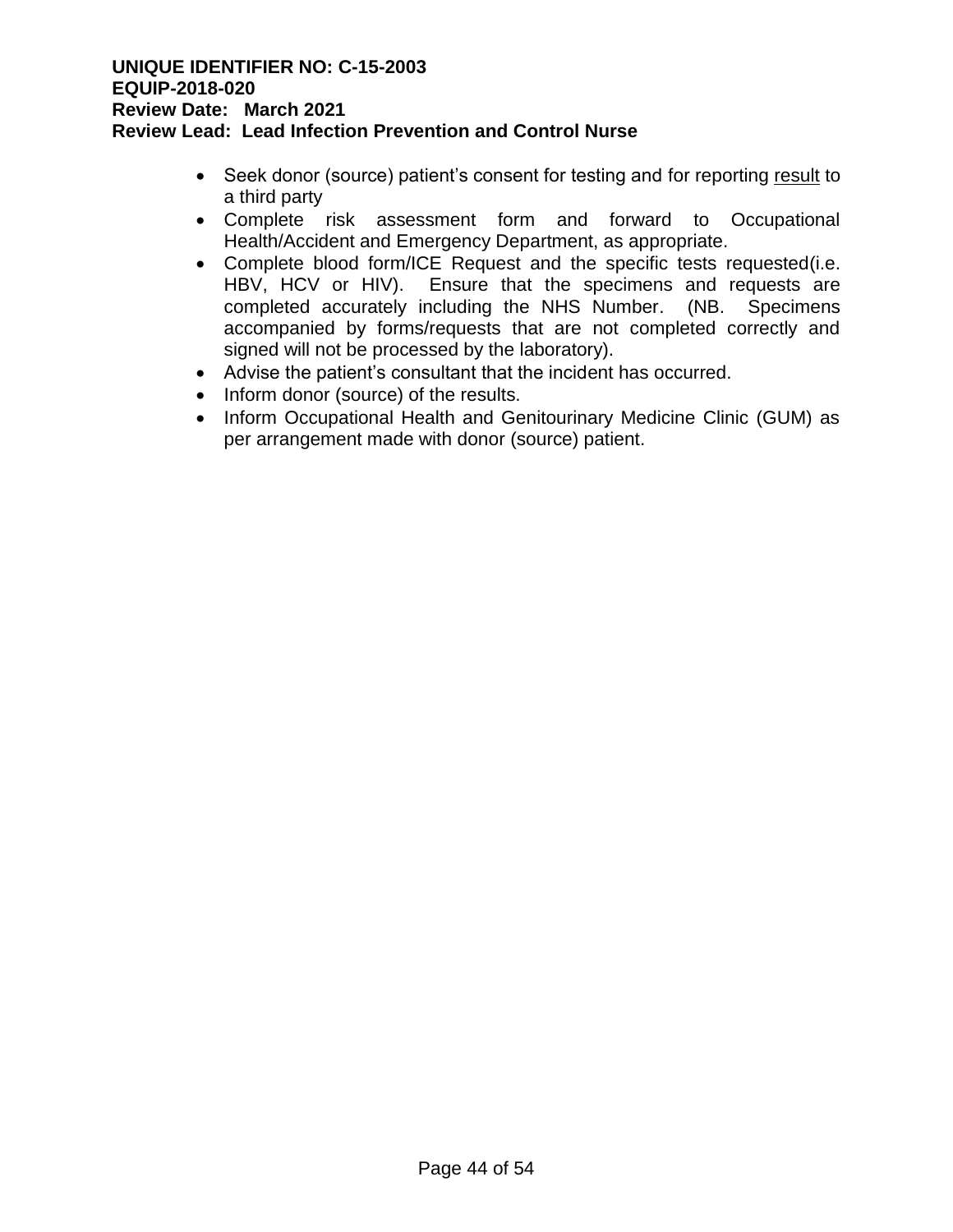# **Calderdale and Huddersfield NHS Foundation Trust CONFIDENTIAL Post Exposure Prophylaxis Sexual Exposure (PEPSE) Risk Assessment Form**

Patient sticker

Name ……………………………………………..DoB ……. /……. /……. Address………………………………………………………………………

Date of PEPSE discussion ....... /....... /.......

Name of Doctor ………………………………………………

### **INCLUSION CRITERIA**

Date of sexual exposure ……. /……. /……. Within 72 hours Yes/No

*If No then patient should be informed that PEP is unlikely to be effective this long after exposure, but refer to genitourinary medicine (GUM) clinic if patient wishes to continue.*

| • Was it protected?                    | Yes / No                                 |
|----------------------------------------|------------------------------------------|
| . Was the sexual partner HIV positive? | Yes / *No / Unknown / High risk category |

#### **\*If** No **then PEP is unlikely to be needed as the likelihood of actual risk of HIV transmission is low (see table 1)**

Table 1The risk of HIV transmission following an exposure from a known HIV-positive individual

| <b>Type of exposure</b>                      | <b>Estimated risk of HIV transmission per</b><br>exposure from a known HIV-positive<br>individual not on ART |
|----------------------------------------------|--------------------------------------------------------------------------------------------------------------|
| <b>Receptive anal intercourse</b>            | 1 in 90                                                                                                      |
| Receptive anal intercourse with ejaculation  | 1 in 65                                                                                                      |
| Receptive anal intercourse no ejaculation    | 1 in 170                                                                                                     |
| <b>Insertive anal intercourse</b>            | 1 in 666                                                                                                     |
| Insertive anal intercourse not circumcised   | 1 in 161                                                                                                     |
| Insertive anal intercourse and circumcised   | 1 in 909                                                                                                     |
| <b>Receptive vaginal intercourse</b>         | 1 in 1000                                                                                                    |
| <b>Insertive vaginal intercourse</b>         | 1 in 1219                                                                                                    |
| Receptive oral sex (giving fellatio)         | $<$ 1 in 10,000                                                                                              |
| Insertive oral sex (receiving fellatio)      | $<$ 1 in 10,000                                                                                              |
| <b>Needlestick injury</b>                    | 1 in 333                                                                                                     |
| <b>Sharing injecting equipment (includes</b> | 1 in 149                                                                                                     |
| chemsex)                                     |                                                                                                              |
| <b>Human bite</b>                            | $<$ 1 in 10,000                                                                                              |

**APPENDIX 3**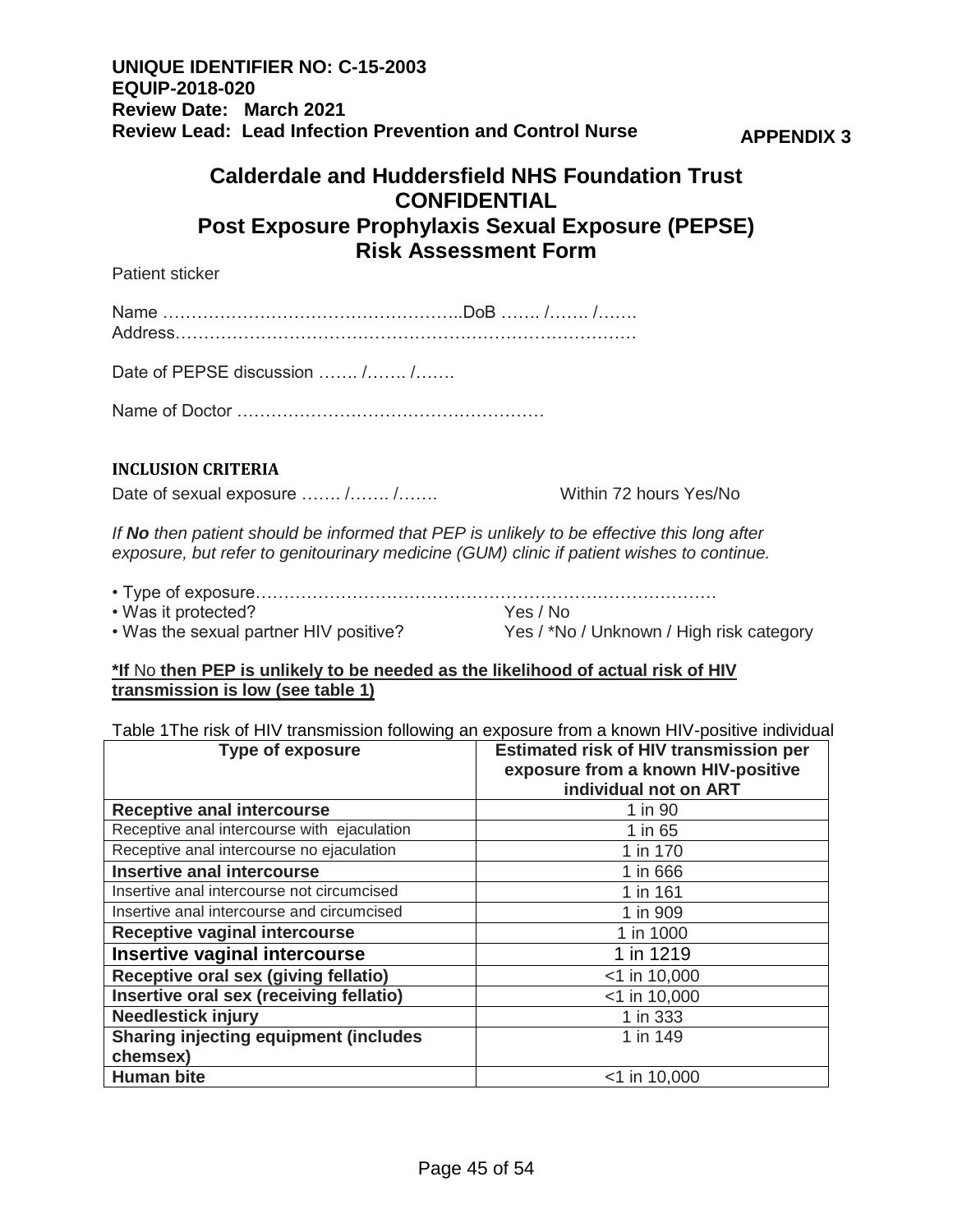• Did unprotected anal, vaginal sex, or receptive oral sex prior to ejaculation occur? Yes / No

#### **If** No **then PEP is unlikely to be needed as the risk of HIV transmission with most oral sex or non-penetrative sex is small.**

#### **Details of risk partner:**

• HIV status of risk partner: [] Definitely known HIV + (well known to patient or risk partner here and confirms status)  $\lceil$  | Possible HIV + (patient told by third party) [] Unknown HIV status but high risk group, specify……………………………………………………………………………… [ ] Other, specify……………………………………………………………………………………….

• Does the partner attend Genitourinary Medicine clinic @ Princess Royal (PRHC)/Broad Street Health Centre Yes / No

Name of risk partner ……………………………………………DoB ……… /……… PRHC/Broad Street HC Clinic Ref. of partner (or address) …………………………………..

Source on anti-retroviral / documented drug resistance? ----------------------------------------------

*When the above 3rd party information is stored in notes, this has to be removed from the notes if the notes are to be sent anywhere else e.g. for court purposes.*

#### *RISK ASSESSMENT*

#### **Prior HIV risk of patient:**

1) Has the patient tested HIV negative in the past? Yes / No (If no go to Q5) 2) **If Yes** give date of last test ……. / ……. /……. 3) Approximate number of partner with which patient has had unprotected sexual intercourse (UPSI) since last HIV negative test (or even if no prior HIV test) 0 1 2 3 4 5 6-10 11-20 20+ 4) Most recent date of UPSI (excluding that for which PEP considered) …. / … / …… Men who have sex with men yes/No Sex abroad Yes/No Sex with anyone from abroad Yes/No IV drug user No. 2008 and Nest Yes/No. 2009 Casual sex worker The Yes/No Infection via blood to blood contact (e.g. sharing needles, accidents, etc.) since last HIV test? Yes / No

#### **Nature of Contact:**

If there is more than one date of potential exposure within the last 7 days, or more than one partner, please give details for each on a separate form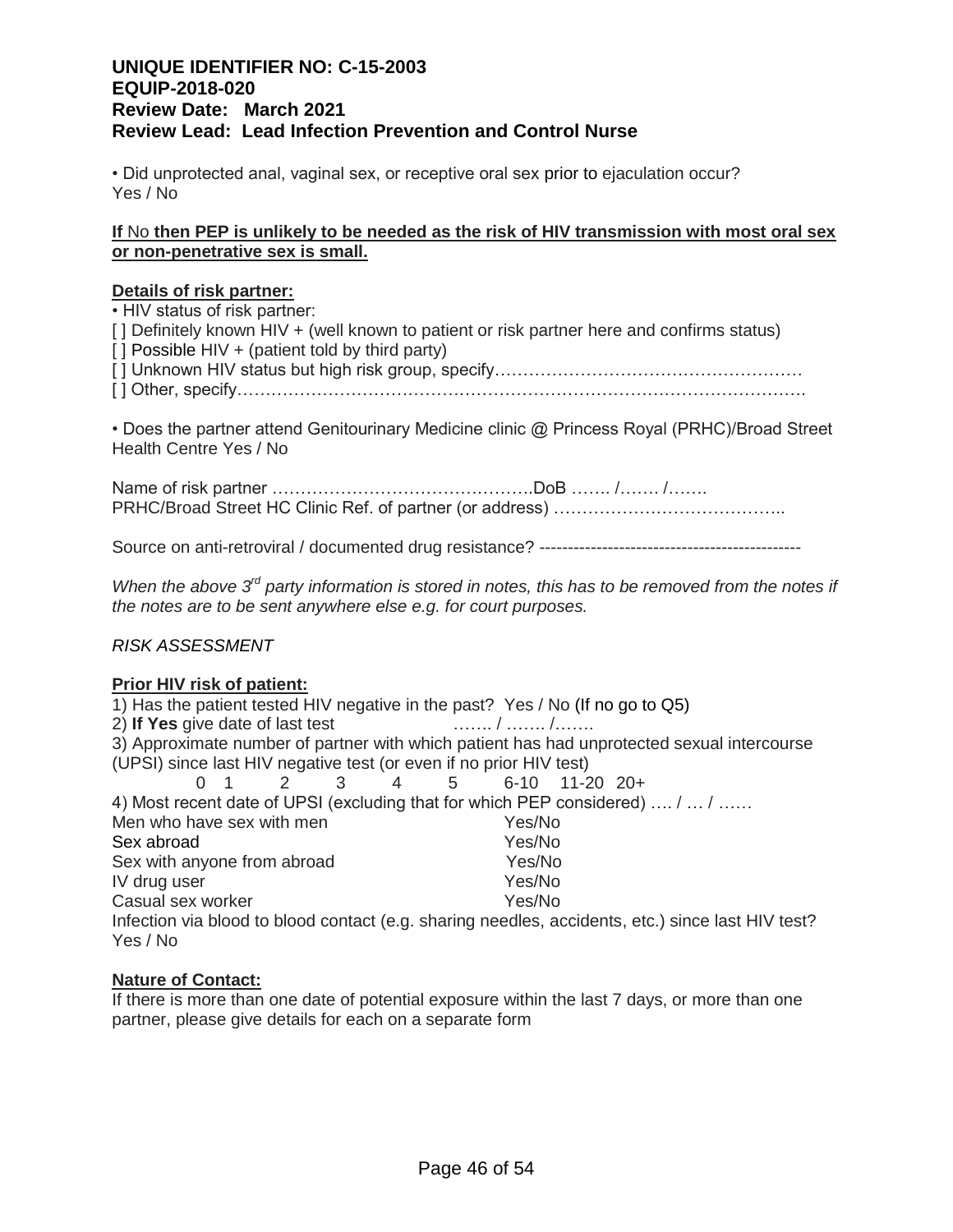| Sexual activity   | Condom intact | Condom   | No condom | Internal    |
|-------------------|---------------|----------|-----------|-------------|
|                   |               | accident | used      | ejaculation |
| Oral sex, patient |               |          |           |             |
| Insertive         |               |          |           |             |
| Oral sex, patient |               |          |           |             |
| Receptive         |               |          |           |             |
| Vaginal sex,      |               |          |           |             |
| Patient insertive |               |          |           |             |
| Vaginal sex,      |               |          |           |             |
| Patient receptive |               |          |           |             |
| Anal sex,         |               |          |           |             |
| Patient insertive |               |          |           |             |
| Anal sex,         |               |          |           |             |
| Patient receptive |               |          |           |             |
| Other             |               |          |           |             |
| perceived risk    |               |          |           |             |

| <b>OUTCOME</b>            |              |                         |  |
|---------------------------|--------------|-------------------------|--|
| Post exposure prophylaxis | Supplied by: | Referred to GUM clinic: |  |
| required:<br>ves/no       |              | PRHC                    |  |
|                           |              | <b>LMHC</b>             |  |
|                           |              |                         |  |

# **Please send copy of PEPSE Risk Assessment Form to GUM clinic**

Ref: BASHH Guideline UK Guideline for the use of post-exposure prophylaxis for HIV following sexual exposure Acknowledgment: courtesy of Paul Bena, Camden Primary Care Trust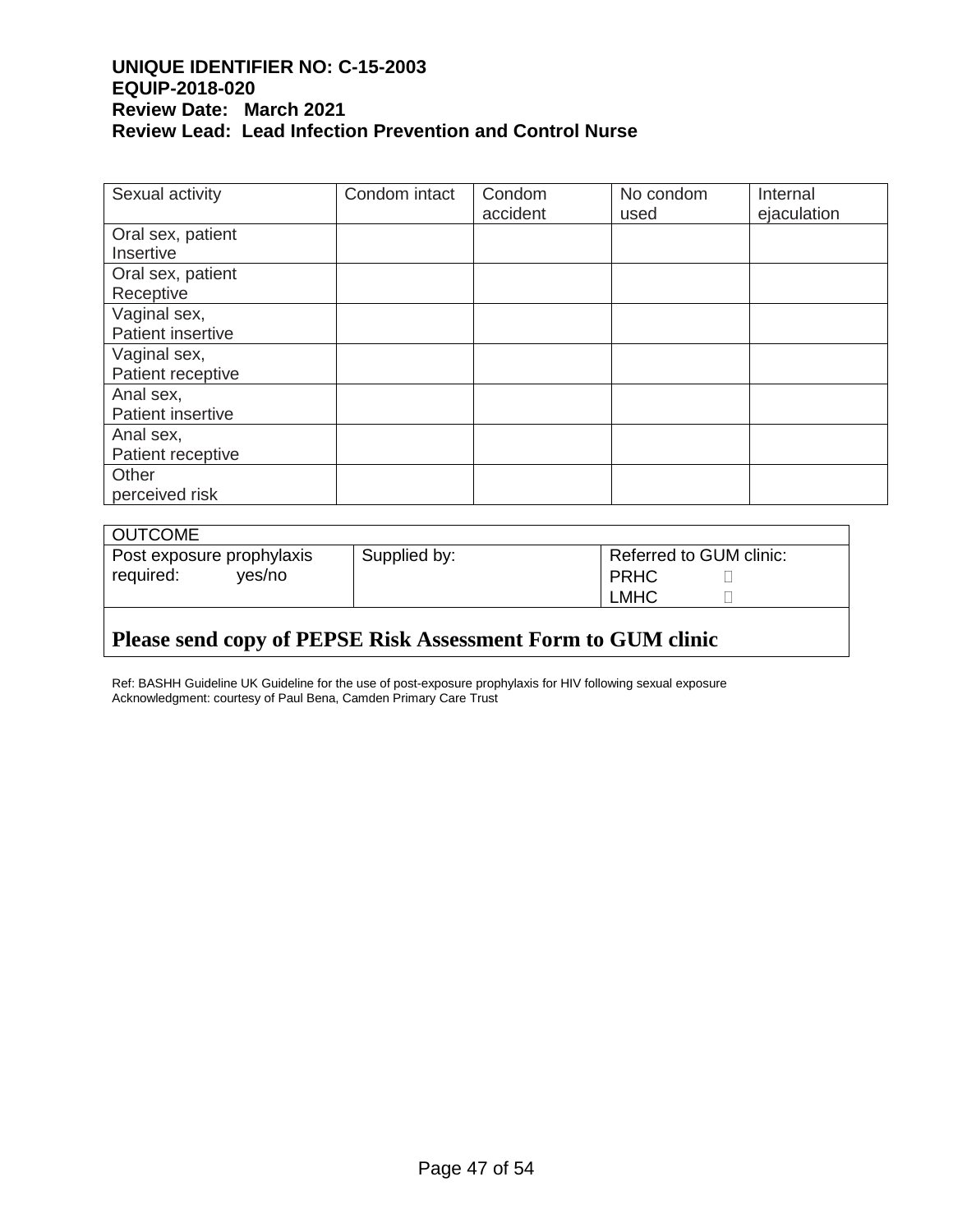# **Situations where PEP is considered**

|                                                                                  |         | HIV positive- viral<br>load detectable | HIV positive- viral<br>load undetectable | unknown<br>Source<br>high<br>from<br>prevalence<br>group/area* | Unknown from low<br>prevalence<br>group/area |
|----------------------------------------------------------------------------------|---------|----------------------------------------|------------------------------------------|----------------------------------------------------------------|----------------------------------------------|
| Receptive<br>sex                                                                 | anal    | Recommend                              | Not Recommend                            | Recommend                                                      | Not recommended                              |
| Insertive anal sex                                                               |         | Recommend                              | Not recommended                          | Consider~                                                      | Not recommended                              |
| Receptive vaginal<br>sex                                                         |         | Recommend                              | Not recommended                          | Consider~                                                      | Not recommended                              |
| Insertive<br>sex                                                                 | vaginal | Consider                               | Not recommended                          | Consider~                                                      | Not recommended                              |
| Fellatio<br>ejaculation#                                                         | with    | Not recommended                        | Not recommended                          | Not recommended                                                | Not recommended                              |
| Fellatio<br>ejaculation#                                                         | without | Not recommended                        | Not recommended                          | Not recommended                                                | Not recommended                              |
| Splash of semen<br>to the eye                                                    |         | Not recommended                        | Not recommended                          | Not recommended                                                | Not recommended                              |
| Cunnilingus<br>Sharing<br>injecting<br>equipment                                 | οf      | Not recommended<br>Recommended         | Not recommended<br>Not recommended       | Not recommended<br>Consider                                    | Not recommended<br>Not recommended           |
| Human bite\$<br>Needle stick from<br>discarded<br>a<br>needle<br>in<br>community | the     | Not recommended                        | Not recommended                          | Not recommended<br>Not recommended                             | Not recommended<br>Not recommended           |

\* In UK high prevalence groups included men who have sex with men and individuals who have immigrated from areas of high HIV prevalence (particularly sub-saharan Africa)

~ more detailed knowledge of local prevalence of HIV within communities may change these recommendations from consider to recommend in areas of particularly high HIV prevalence

# PEP is not recommended for individuals receiving fellatio

\$ a bite is assumed to constitute breakage of the skin with passage of blood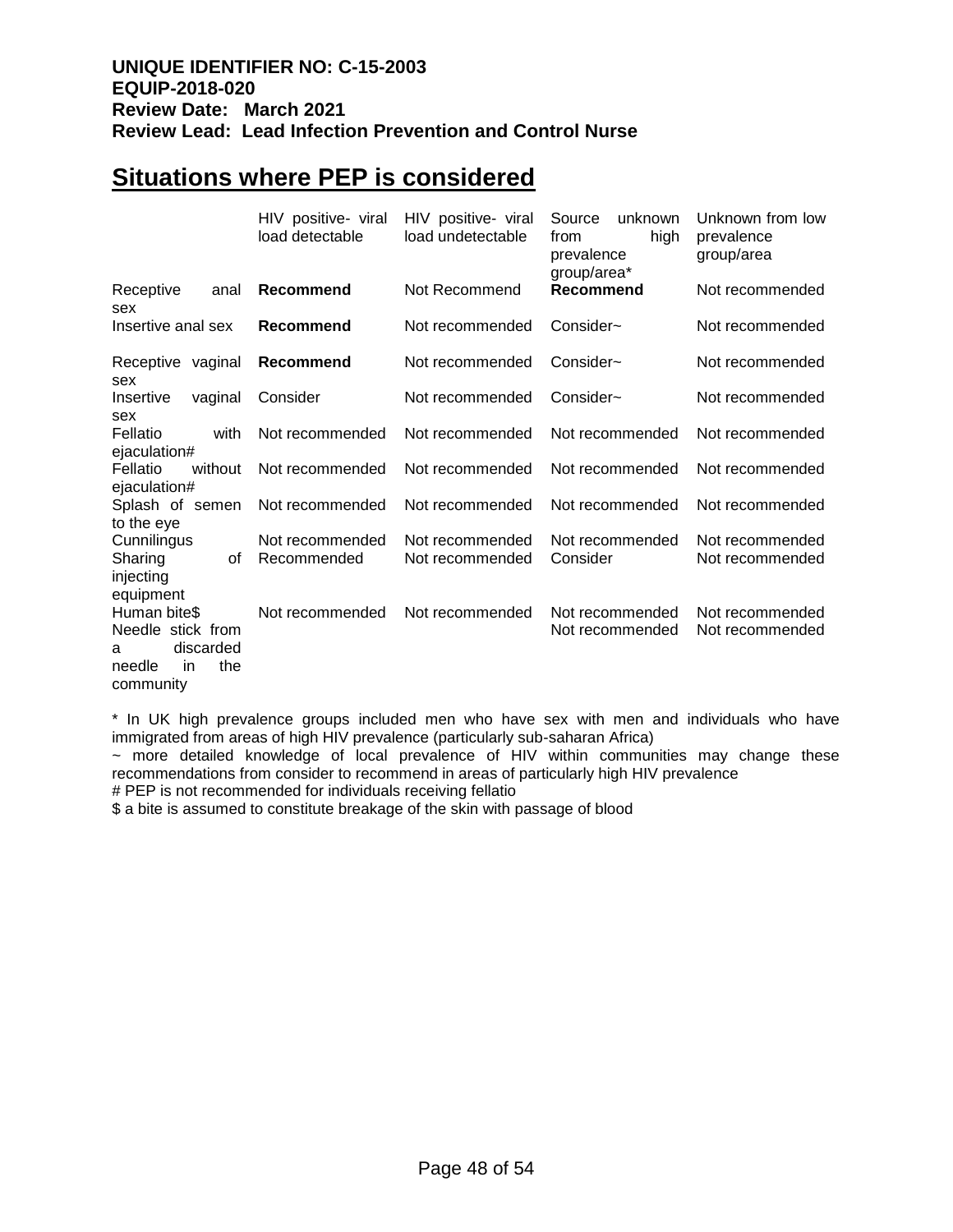# **APPENDIX 4**

#### **SHARPS/CONTAMINATION INJURIES**

#### INFORMATION FOR THE PATIENT

The doctor should give the donor (Source) patient the following information about Hepatitis and HIV.

#### **Hepatitis B Virus**

All health care workers should be immunized against Hepatitis B.

Hepatitis B virus infects the liver after an incubation period of 6 weeks to 6 months. Up to two thirds of cases are asymptomatic. In the remaining third, common symptoms include nausea, abdominal pain and jaundice, but can range from minor upsets to overwhelming liver failure requiring transplantation. Occasional deaths occur in adults

The routes by which it is transmitted is via blood or blood products, through sexual intercourse and from pregnant mother to her baby.

The prevalence within the general population is 0.3%. Of those adults who become infected, 10% become carriers. Carriers can go on to have long-term liver disease that can result in cirrhosis or liver failure, or very occasionally in liver cancer.

Treatment is now available with a variable but increasing success rate.

#### **Hepatitis C Virus**

Hepatitis C affects the liver in a similar way to HBV except that far more people become longterm carriers – up to 70% or 80%. Around 1 in 5 with chronic infection go on to develop cirrhosis and of these 5% may develop liver cancer.

- Antibodies develop within 6-9 weeks after infection. About 80% develop chronic HCV.
- The prevalence within the general population is 0.5%
- Hepatitis C transmission is by blood to blood
- The most common method of transmission is due to intravenous drug use.30% of intravenous drug users are infected with HCV antibodies.
- Sexual transmission is rare, less than 5%. Transmission from a pregnant woman to her unborn child is rare, at less than 5%

Treatment which is now available is highly effective above 90%.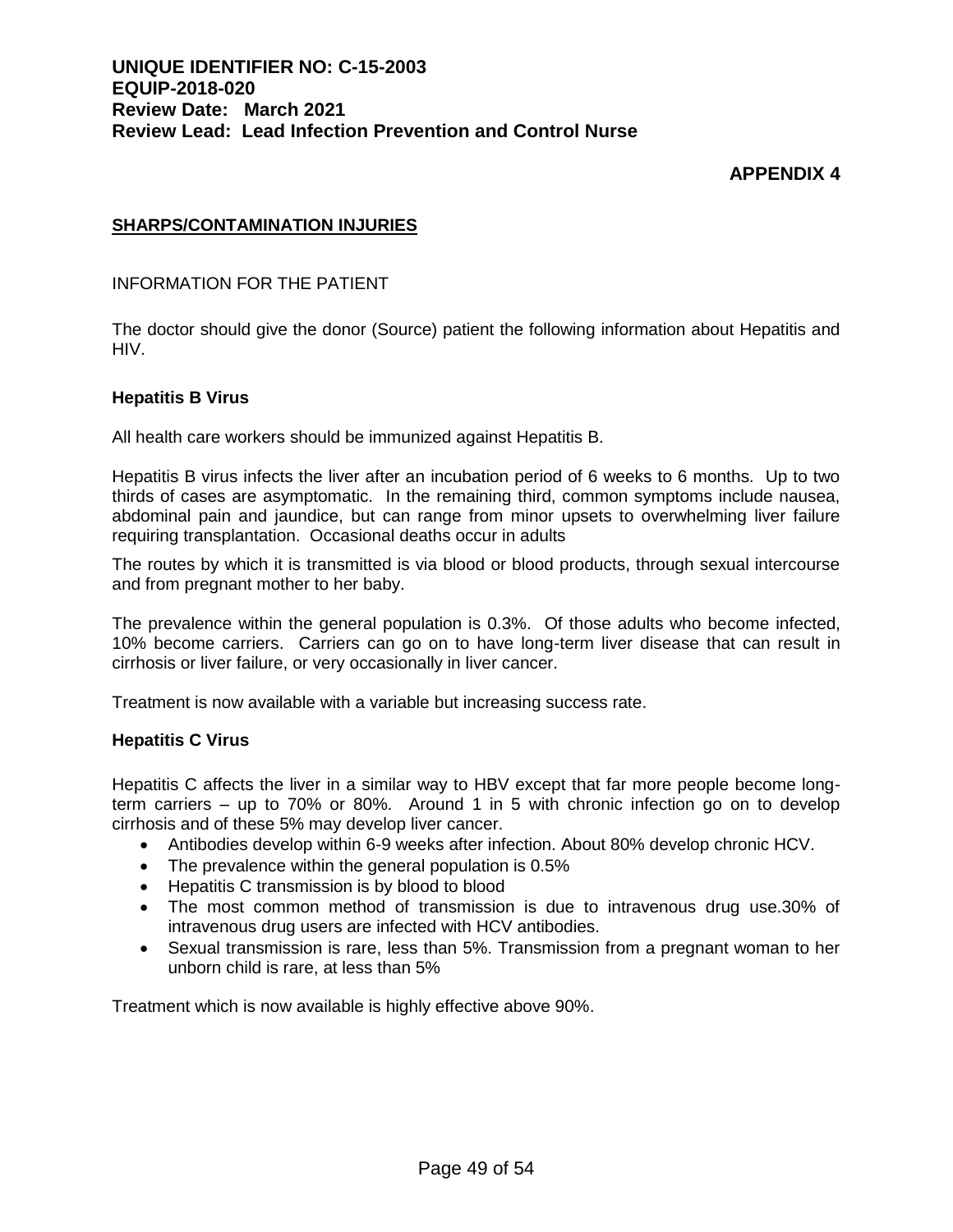#### **HIV**

HIV stands for Human Immunodeficiency Virus. HIV infects and destroys the white cells of the immune system which protects the person from infections and some cancers. Persons who are infected with HIV therefore suffer from repeated serious infections, often with organisms that cause only minor illness in those with a normal immune system, and they have an increased incidence of certain cancers. Sufferers can now be treated with anti-viral drugs that can control, but not cure, the illness.

Transmission is via blood or blood products, via sexual intercourse, through a pregnant mother to her baby, or through breast feeding.

The disease is now a growing problem in most areas of the world and indeed in some places in Africa, up to 1 in 4 or more of the population are infected. In the UK the prevalence is low with only 1:1000 of adults being infected. One of the main groups of people who are infected in the UK are men who have sex with men, though worldwide the commonest route of infection is through heterosexual intercourse between men and women. Another group of people, who have an increased risk of infection, are intravenous drug users, though they are far less likely to be positive for HIV than for HCV.

In the past there has been some social stigma attached to suffering from HIV infection. Mortgage and insurance applications may be refused to those who are HIV positive.

Infection with any of these diseases can affect one's ability to practice in certain occupations such as medicine, dentistry or related professions.

#### **ASSESSING THE RISK OF TRANSMISSION**

#### Type of Injury

The risk of the HCW acquiring infection from a needle-stick injury from an infected patient is roughly as follows:

> 0.3% for HIV 3% for HCV 30% for HBV

A splash of blood onto a mucous membrane would present a lower risk of transmission. For example, for HIV it would be around 0.1% i.e. 1 in 1000.

The likelihood of transmission of infection also depends upon the nature of the injury sustained. For example a deep needle-stick into a muscle, or inoculation from a hollow needle that has been in the patient's vein or artery, is far more likely to transmit infection than e.g. a superficial scratch on the skin from a solid needle such as a lancet or a mucous membrane splash.

A splash of blood onto intact skin does not carry a risk of transmission.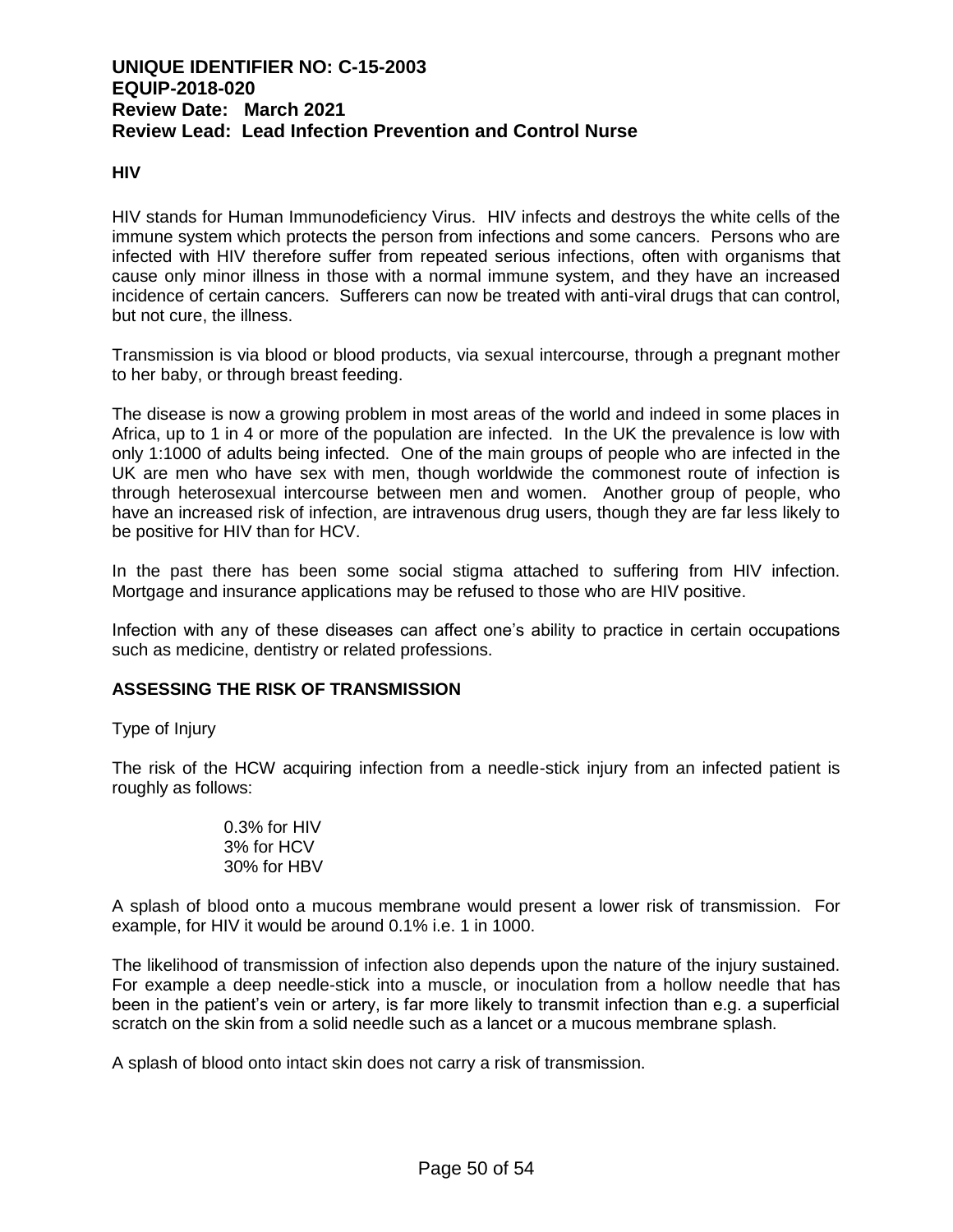# **APPENDIX 5**

# **HIV POST EXPOSURE PROPHYLAXIS (PEP):PATIENT INFORMATION**

### **Introduction**

- You have been prescribed post-exposure prophylaxis (PEP) because you may have been exposed to the HIV virus. Prophylaxis means a preventative treatment.
- The risk of acquiring HIV following needle stick injury or sexual exposure is small. This will be explained to you when you are assessed for the preventative treatment.
- The treatment consists of a combination of two tablets, containing three active drugs
- All three are antiviral drugs which are effective against the HIV virus. Used together, there is evidence that they can reduce the risk of developing HIV infection following exposure to the virus.
- The names of your medicines are: Truvada tablet (245mg tenofovir disoproxil (as fumarate) and 200mg emtricitabine And Raltegravir tablet (400mg)
- You have been supplied with a seven day starter pack, but the treatment will normally need to be continued for four weeks. Follow up and further supplies will be arranged for you by one of the Genitourinary Medicine Consultants. A Clinical Nurse Specialist will be able to provide further advice and reassurance, contact: 07766 905822 9am – 4pm Monday to Friday.

### **Taking your Medicines**

- For this treatment to be effective, it is important that you take your medicines properly. Treatment should start as soon as possible after potential exposure to HIV.
- Read the label on your medicines. They should be taken approximately  $12/24$  hours apart:

| <b>Medicine</b> | <b>Morning</b>              | <b>Evening</b>                                                                 |
|-----------------|-----------------------------|--------------------------------------------------------------------------------|
|                 |                             | <b>Raltegravir</b> Take one tablet with your Take one tablet with your evening |
|                 | breakfast                   | meal                                                                           |
| <b>Truvada</b>  | Take one tablet once daily. |                                                                                |

- Swallow the tablets whole with plenty of water while sitting or standing in an upright position. It is important that they are not chewed or crushed.
- Take the medicines approximately 12/24 hours apart even if you have not actually had a meal.
- If you forget to take a dose, take it as soon as possible and then continue as before. If you have difficulty remembering to take them, use an alarm, e.g. on your mobile phone or download pill reminder application.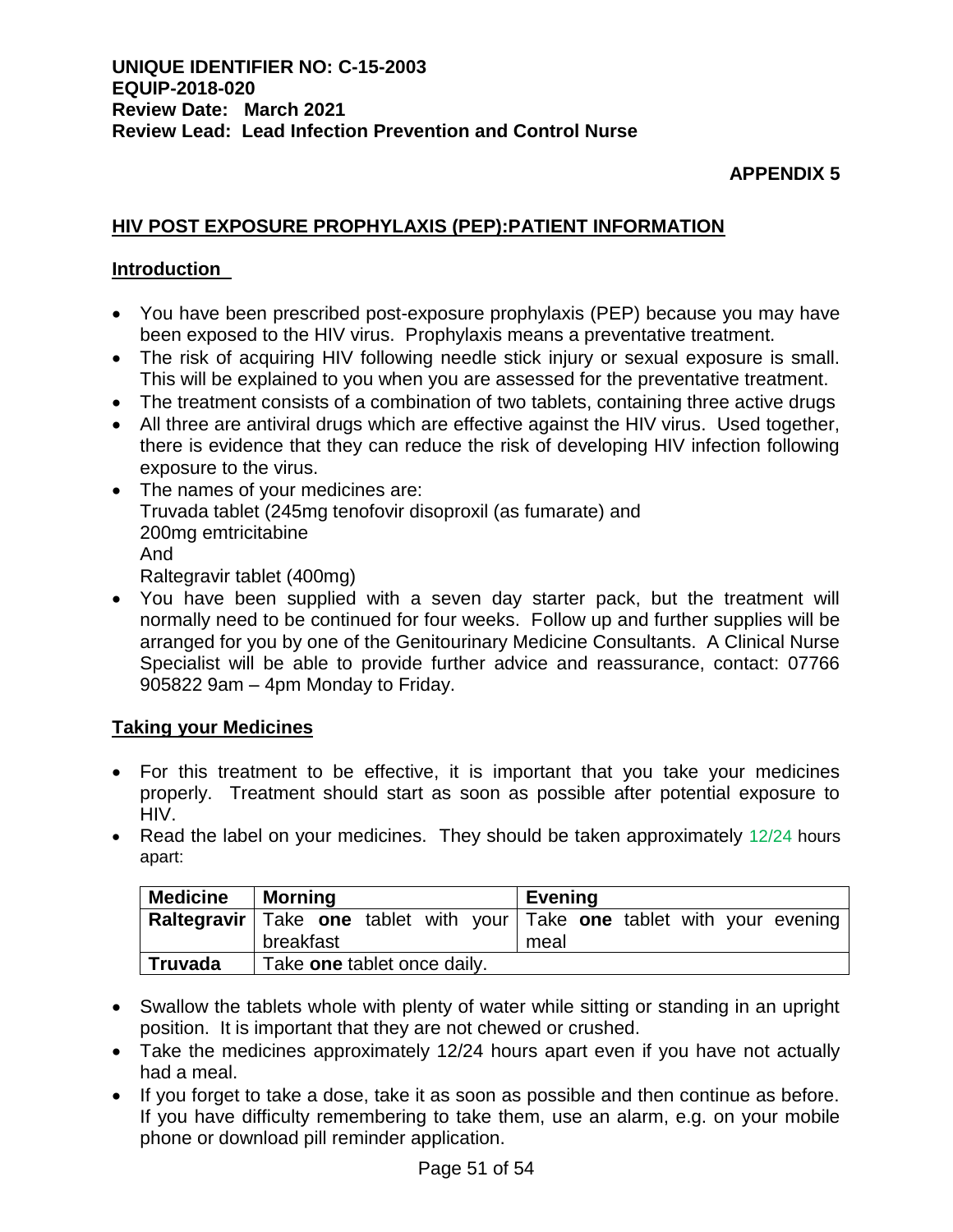You may drink small amounts of alcohol while taking these medicines (within normal recommended safe limits).

# **Other Medicines and Medical Problems**

- With this treatment there is a risk of problems developing if you are taking other medication or if you have other medical problems (e.g. kidney or liver problems).
- You must tell your doctor about any and all medical problems you have, and about any medication you are taking, whether these are prescribed for you or bought over the counter.
- Tell your doctor if you are allergic to any medicines.
- Do not start any new medication without discussing it with your doctor first.
- Just some of the drugs that are known to interact with these medicines include:*warfarin* (an anticoagulant) *phenytoin, sodium valproate (*used for treating epilepsy), *rifampicin, erythromycin and clarithromycin* (used for treating bacterial infections), *terfenadine* or *astemizole (*used to treat allergy symptoms), *amiodarone*  or *quinidine* (used to treat an irregular heart beat), *triazolam* or *midazolam* (used to relieve anxiety and/or trouble with sleeping), *ergot* derivatives (used to treat migraine, *methadone* (used in the treatment of opiate dependence) *St. John's wort*  (Hypericum) (used to treat mild depressions), *simvastatin* or *lovastatin* (used to lower cholesterol levels), and hormonal methods of contraception, including the combined pill and mini-pill.
- You should not breast feed while taking these medicines.

# **General Advice**

- Do not take more than the recommended dose.
- Do not give your medicines to others.
- Keep your medicines in a cool, dark, dry place, out of the reach of children.

### **Side Effects**

The commonest side effects of the medicines are nausea (feeling sick), diarrhoea, headache, tiredness, weakness and muscle aches.

These usually settle if you keep taking the medicines as directed, but simple painkillers or tablets to prevent sickness or diarrhoea may help. Tell your doctor if the symptoms persist.

Serious side effects are rare; they include allergic reactions, liver toxicity, and reduced production of red blood cells, causing anaemia, or white blood cells, which can make you prone to infections.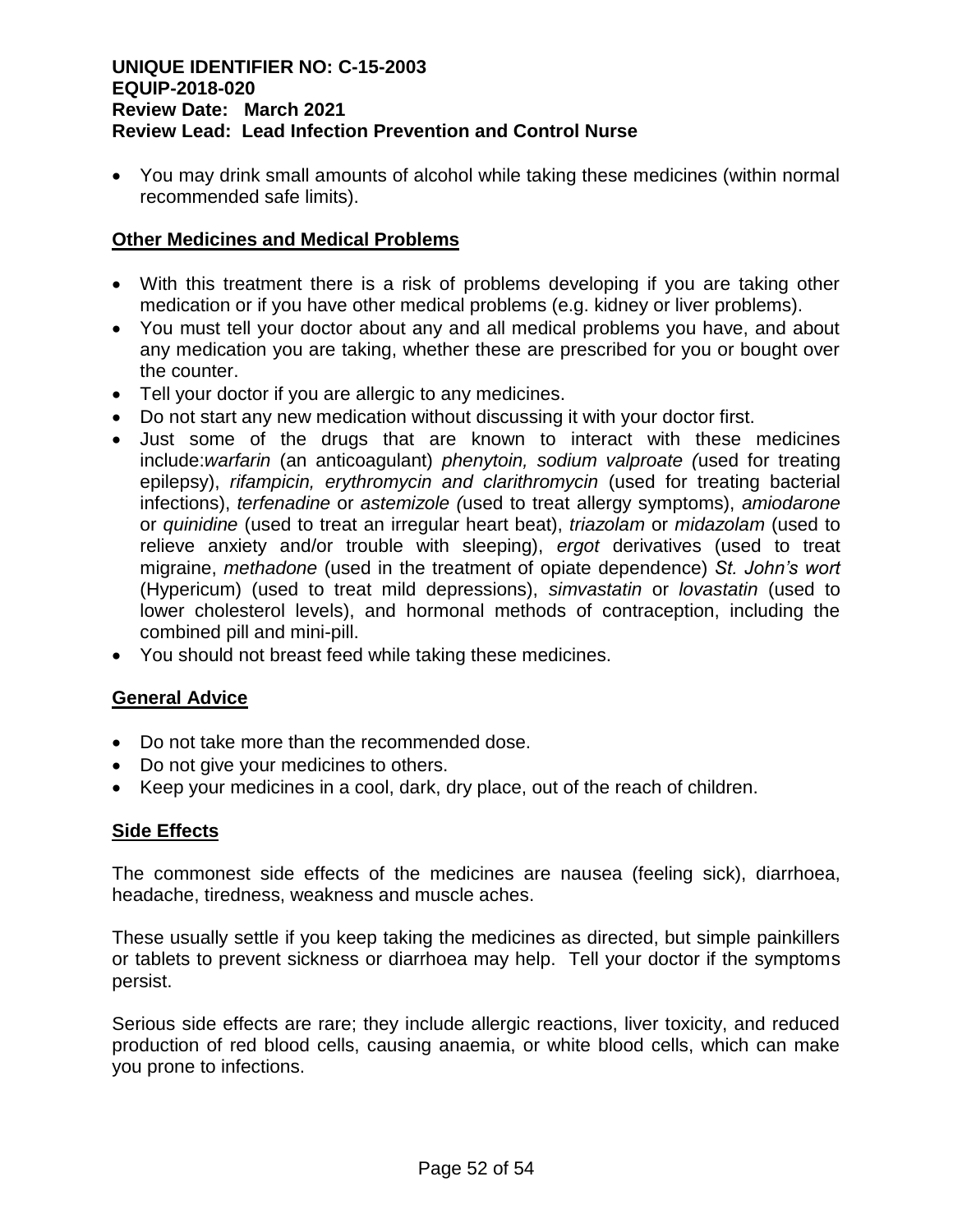| <b>Antiviral Drugs</b>                       | Side effects                                                                                                                                                                                                                 | What to do                                                                                                                                                                                                                                  |
|----------------------------------------------|------------------------------------------------------------------------------------------------------------------------------------------------------------------------------------------------------------------------------|---------------------------------------------------------------------------------------------------------------------------------------------------------------------------------------------------------------------------------------------|
| Truvada<br>Very common<br>(1 in 10 patients) | Mild diarrhoea, mild nausea<br>or stomach pain, Loss of<br>appetite<br>Headache, dizziness,<br>depressed mood, Tingling,<br>Numbness, or Burning<br>sensation<br>Mild itching or skin rash or<br>darkening of Palms or Soles | Keep on taking the tablets<br>with food - it often settles.<br>Tell your doctor if it persists<br>or becomes distressing.<br>Take a simple painkiller such<br>as Paracetamol or ibuprofen<br>(Nurofen).<br>Tell your doctor if it persists. |
| Truvada<br>Common<br>$(1 in 100$ Patients)   | Allergic reaction<br>Difficulty sleeping<br>Tummy bloating & Flatulence<br>Strange dreams                                                                                                                                    | Take care driving or<br>operating machinery. It may<br>go away.<br>Tell your doctor if it persists.                                                                                                                                         |
| Raltegravir<br>Very common<br>(1 in 10)      | Nausea, Vomiting, Diarrhoea<br>Tummy bloating, flatulence,<br>Loss of appetite, indigestion<br>Headache, dizziness                                                                                                           | Keep on taking the tablets<br>with food - it often settles.<br>Tell your doctor if it persists<br>or becomes distressing.                                                                                                                   |
| Raltegravir<br>Common<br>(1 in 100)          | Behavioural changes<br>Depression<br>Difficult sleeping, Nightmares<br>Skin rash/reactions<br>Stomach pain, anal/rectal<br>discomfort                                                                                        | Take care driving or<br>operating machinery. It may<br>go away.<br>Tell your doctor if it persists.                                                                                                                                         |

- Blood tests will be taken at 2 week to check for blood count and liver problems
- Tell your doctor if you are concerned about any new symptoms
- Some anti-HIV drugs may cause changes in body fat distribution and high blood sugar and cholesterol levels, but this usually only occurs with long-term treatment (several years)